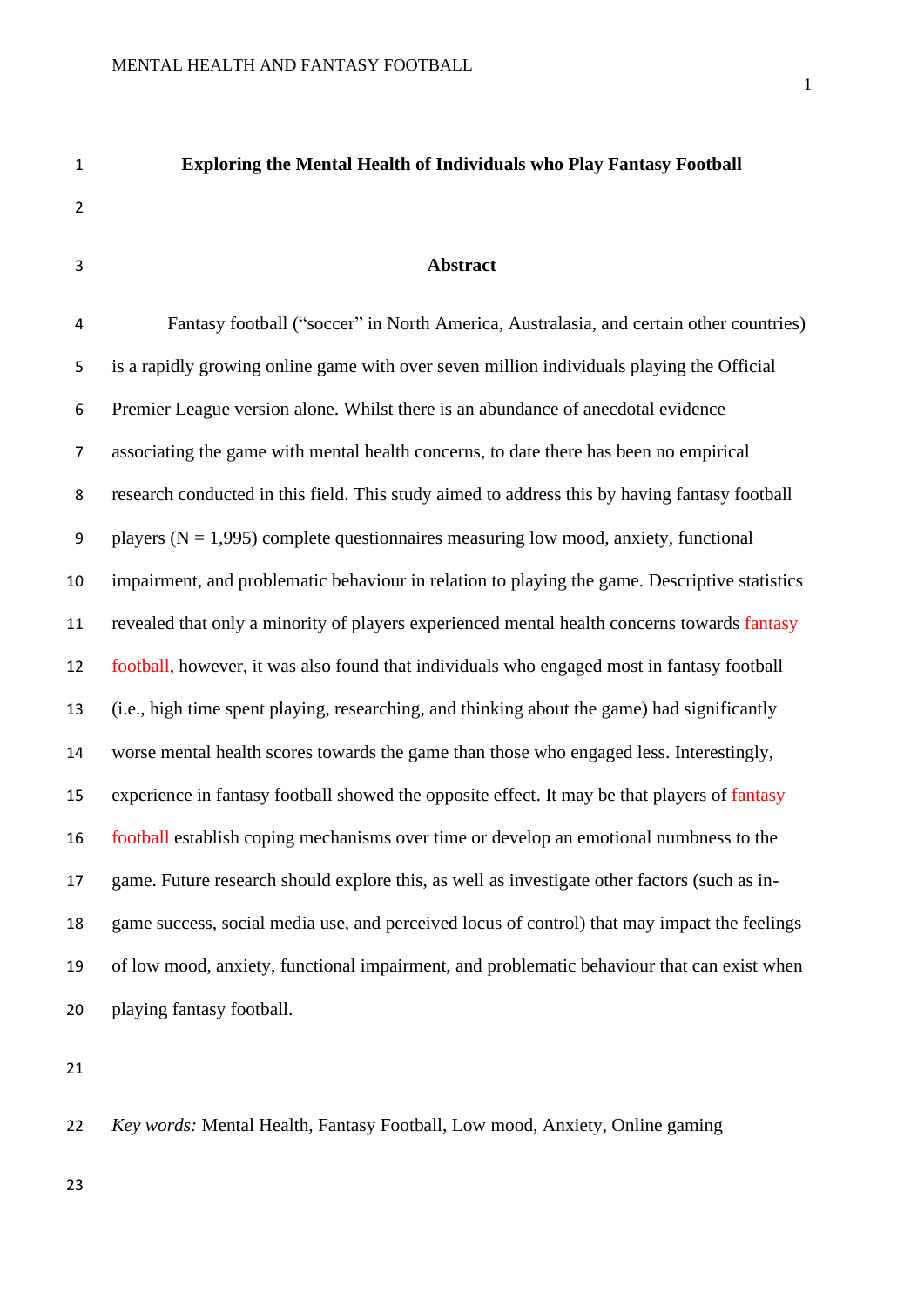#### **Introduction**

 Fantasy sports are online games where an individual is able to create their own virtual team of players to earn points and compete against other individuals. Points are earned (or lost) depending on the chosen players' performances in the 'real world'. For instance, in 28 fantasy football (FF) ("soccer" in North America, Australasia, and certain other countries), the selection of a player who scores a goal or gets an assist will be rewarded with a pre- determined amount of points, whereas the selection of a player who gets a red card or scores an own-goal may be punished with the loss of a set amount of points. In general, the aim is to score the most points, though there are numerous versions of FF which differ based on the real-world league that they are based on (such as the English Premier League or America's Major League Soccer, etc.), the format for in-game success (e.g., head-to-head matches, cumulative points scoring over the course of a season, etc.), the scoring system used (e.g., X points for a goal, etc.), and many other features.

 The fantasy sports market is a rapidly growing one. It is projected to increase by \$9.34 billion between 2020 and 2024 (Technavio, 2020), whilst the downloading of fantasy gaming apps worldwide is predicted to hit 258 billion in 2022; up from 178 billion in 2017 (Greenberg, 2020). FF has been reported to be the number one fantasy sport globally, with dozens of versions of the game played across hundreds of countries (Research and Markets, 2020). The official 'Fantasy Premier League' game dedicated only to the highest league in English football was played by over seven million people during the 2020-21 season (Fantasy Premier League, n.d.). Not surprisingly, the potential prizes offered by some FF games has also increased (though it should be noted that many versions can be played for free), and one such site recently reported a total of £1.74 million in prizes available (Fanteam, n.d.). Moreover, there exists 'daily fantasy sports' contests which regularly pay-out prizes of tens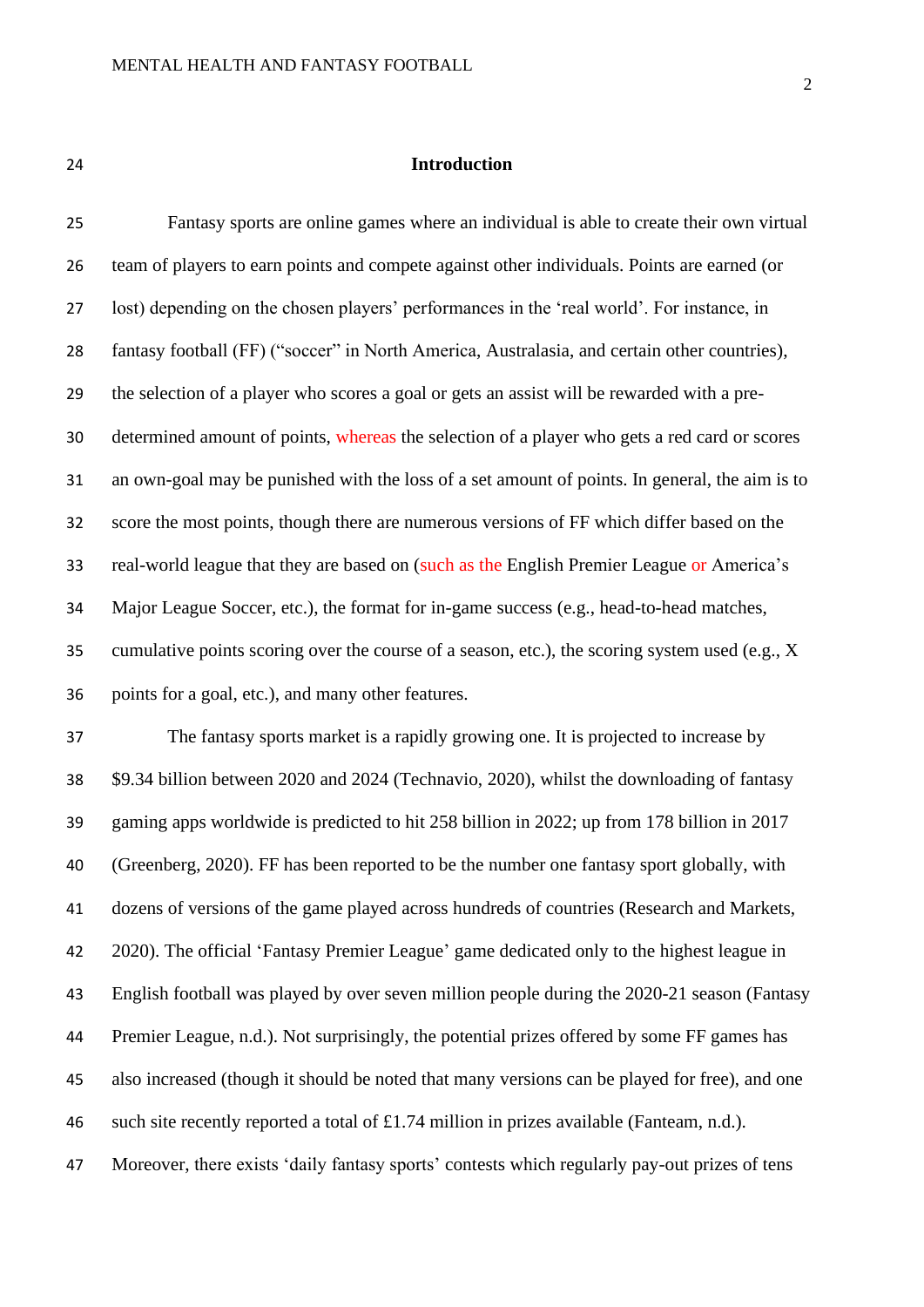of thousands of pounds based on performance over a much shorter period, such as a given day or week (DraftKings, n.d.). Given the rising popularity and importance of the game, it would seem prudent for research to be conducted that explores various psychological and sociological factors associated with FF. In similar domains such as video gaming, gambling, and internet use, there is an abundance of literature examining everything from motivations for participation (Hamari & Keronen, 2017) to risks of self-harm (Marchant et al., 2017), yet in FF, very little published, peer-reviewed work exists. The current study aims to address this by taking an exploratory look at the relationship between fantasy football engagement and various measures of mental health; specifically, low mood, anxiety, functional impairment, and problematic behaviour.

 One of the few studies that has been carried out within the FF domain is that by Columb, Griffiths, and O'Gara (2020). The authors' main aim was to identify the prevalence of internet addiction within FF players, and the characteristics of such individuals. 684 participants completed a questionnaire, with the results revealing that 17.5% of individuals met the diagnostic criteria for internet addiction; a number that is "on the higher end of expected internet addiction" (p. 8). Interestingly, data on gambling was also obtained, with 50.6% of participants reporting to have gambled on FF in the previous 12 months. Given the well-founded relationship between both internet addiction and mental health (Kuss et al., 2013) and gambling and mental health (Nower et al., 2018), this study points towards a possible similar association with FF.

 Such an idea is also consistent with anecdotal evidence linking FF and mental health issues (Kahn, 2016). There is an abundance of references to the mental health issues of FF players on social media – some possibly flippant (e.g., Aatish, 2019), others seemingly not so (e.g., Kamaran, 2021) – and one only needs to scroll briefly amongst comments to posts from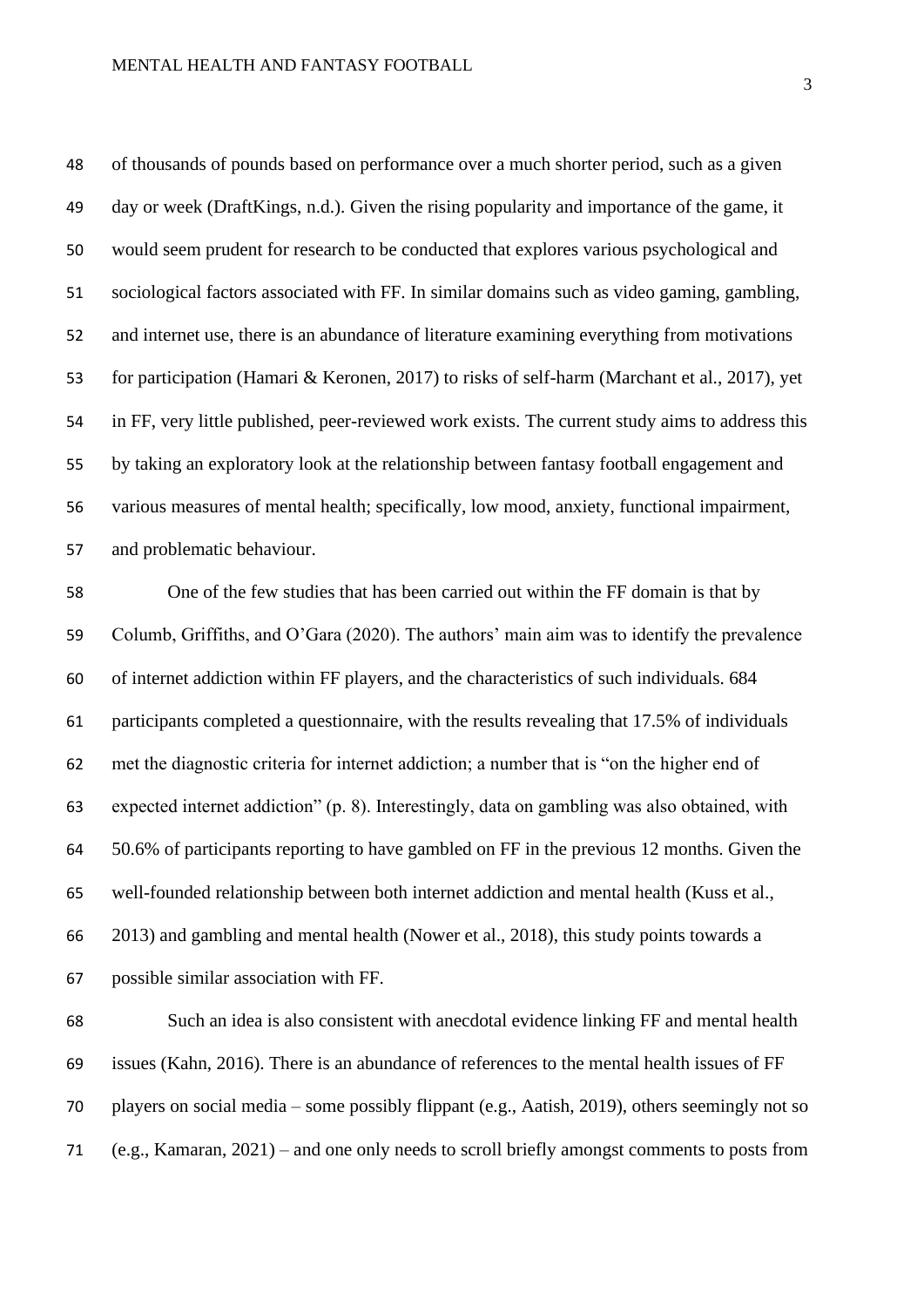the Official Fantasy Premier League Twitter account to see the potential damaging effect that exists (OfficialFPL, 2021). Indeed, such is the everyday nature of these comments that one of the leading FF websites in the world – FantasyFootballScout.com – have dedicated articles and podcast episodes to discussing mental health in the game (Fantasy Football Scout, 2020; March, 2019; Watts, 2021). Whilst no empirical evidence currently exists to validate these concerns, work by Dhurup and Dlodlo (2013) hints at the link between FF and wellbeing. The focus of their paper was the motivations behind participation, but in identifying factors such as eustress, external rewards, and enjoyment as important reasons for playing, it lends evidence to the idea that wellbeing may be affected (both positively and negatively) when playing FF. Research into other fantasy sports is marginally more abundant, though again, these have tended to focus on other psychological-based factors, rather than mental health 83 and wellbeing (e.g., social-psychological reactions to external outcomes, Dwyer et al., 2016; motivations for participation, Brown et al., 2012; and personality types, Lee et al., 2011). A similar area in which there has been considerable research, though, is that of video game playing. Studies have found significant associations between video gaming and anxiety, depression, and life satisfaction (Andreassen et al., 2016; Mentzoni et al., 2011), though it should be noted that in both cases, findings were related to individuals classified as having video game *addiction*. This may be important, as numerous research has argued the case that video games can have a positive influence on well-being when played more moderately (Halbrook et al., 2019; Jones et al., 2014), and studies have demonstrated as such with findings for decreased depression (Durkin & Barber, 2002), increased positive affect (Wang et al., 2008), and reduced stress (Wack & Tantleff-Dunn, 2009). Indeed, such are the potential benefits of playing video games for an individual's mental health that it has become a type of alternative treatment promoted by some therapists, and considerable research exists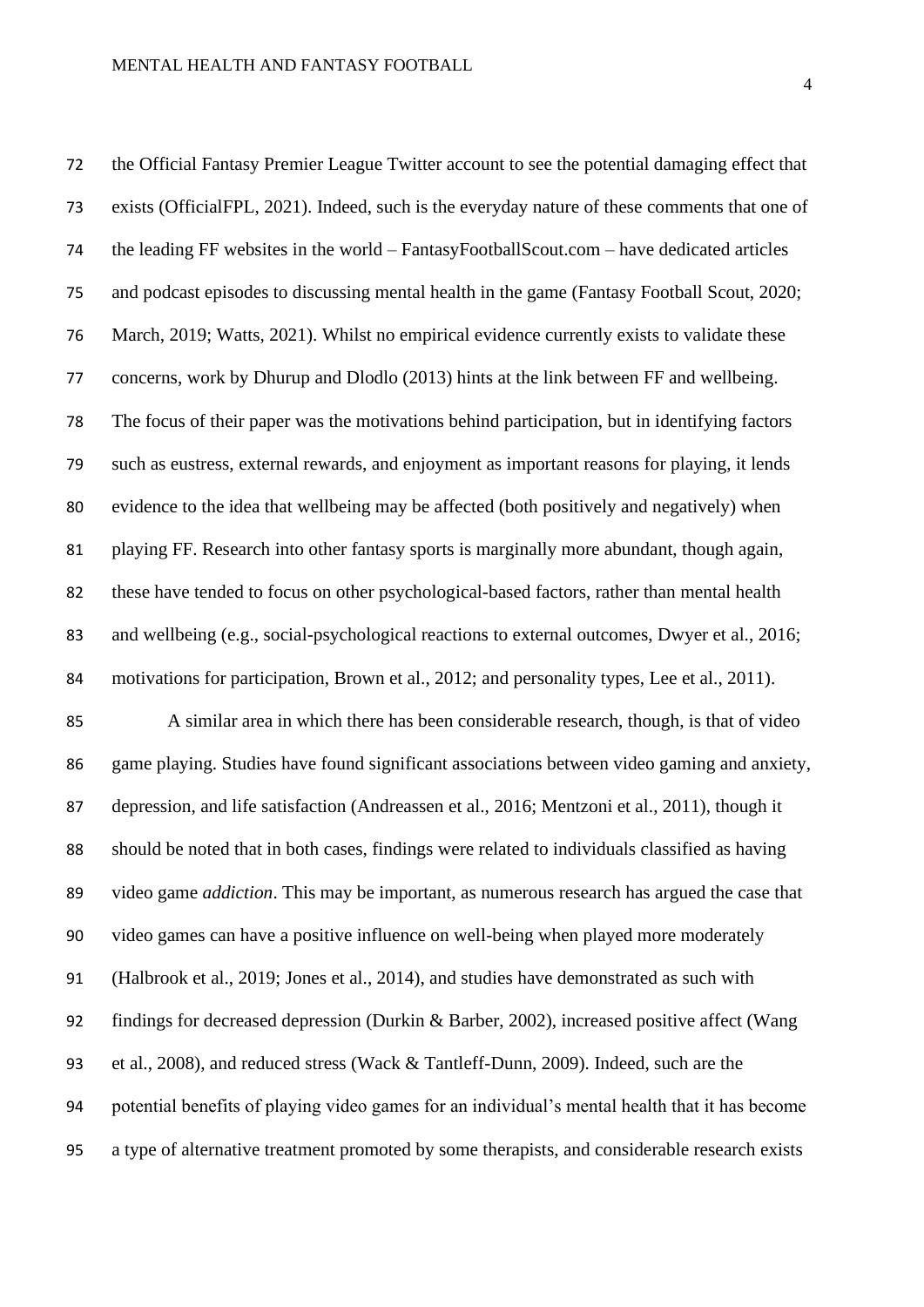exploring the effectiveness of video gaming to help regulate mental and emotional wellbeing (Villani et al., 2018). A recent systematic review by Pine et al. (2020) concluded that casual video gaming is a promising approach with regard to improving anxiety, mood, stress, and depressive symptoms.

100 It is important to note, however, that there are unique characteristics of FF that may lead to contrasting findings to that of the video game literature. First, compared to traditional video gaming, the FF player has much less control over the outcome of events, and therefore their success. A lack of control has been identified as a risk factor in mental health (Yu et al., 2018) and therefore the potential benefits of gaming may be reduced in FF. Second, whilst the inherent social aspect of FF (you play against other humans as opposed to a computer) may be a positive, it lacks the cooperative element that some researchers have suggested is key to fostering the beneficial effects found in video gaming (Halbrook et al., 2019). Third, many video games are played within deliberately designed environments/modes that generate an incrementally challenging experience, and then to reward the user for success (relieving stress) or penalise the user for failure (exacerbate stress). In FF, however, the difficulty of the game itself never changes and therefore the subsequent experience of success and failure may be harder for the individual to pinpoint. This uncertainty may, again, negatively impact the mental wellbeing of players.

 These three characteristics suggest how FF may differ to research that has found *positive* benefits of gaming, but there is also another characteristic of FF that may lead it to contrast with the studies that have reported *negative* effects of gaming. For instance, the "in-117 real-time" game play mode of FF presents an obstacle to binge-gaming. That is, the fact that FF is based on real-world events – and therefore cannot be consumed at the will of the player as with traditional video gaming – may reduce the prevalence of excessive and addictive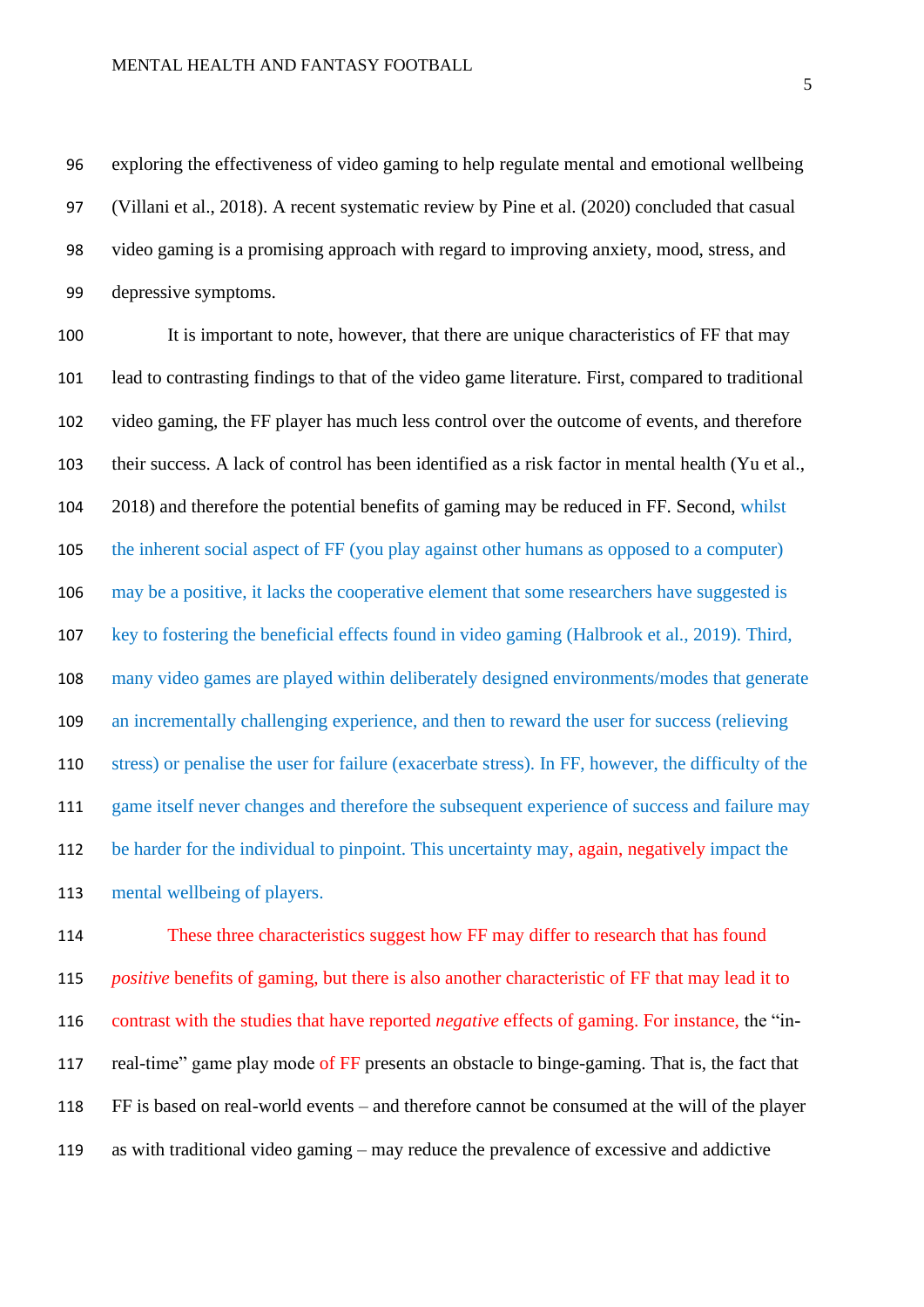play, factors which are known to have a harmful effect on wellbeing. Finally, it should also 121 be recognised that the nature of FF makes it more closely tied to gambling than most traditional video gaming. Columb et al. (2020) reported that 50.6% of FF participants had gambled on FF in the previous year and therefore, given the large body of evidence connecting online gambling with mental health concerns (see Scholes-Balog & Hemphill, 2012, for a review), FF may be at risk of the same.

#### *Aims of the Present Study*

 With the present study being (to the authors' knowledge) the first to investigate the mental health of individuals who play FF, an exploratory approach will be taken. That is, the present study first aims to utilize descriptive statistics to provide a picture of the topic in question. With regards to mental health, measures of low mood, anxiety, functional impairment, and problematic behaviour will be gathered. With regards to FF, the study will examine experience (how many years the individual has played the game) and four measures of engagement, specifically: number of leagues played in, and amount of time spent playing the game, researching around the game, and thinking about the game. The relationship between these FF experience/behaviour measures, and mental health measures will be investigated with a Pearson's correlation analysis. Finally, differences in mental health measures between individuals of varying FF experience/behaviour will be examined using one-way ANOVAs. It is important to clarify that the study will explore the extent to which the FF game generates concerning mental health experiences (e.g., low mood, anxiety, functional impairment, and problematic behaviour), as opposed to whether FF is related more holistically to the mental health of players in everyday life. Based on the existing video gaming literature which suggests positive benefits except in excessive/addictive instances of game play (e.g., Jones et al., 2014), the following hypotheses are made: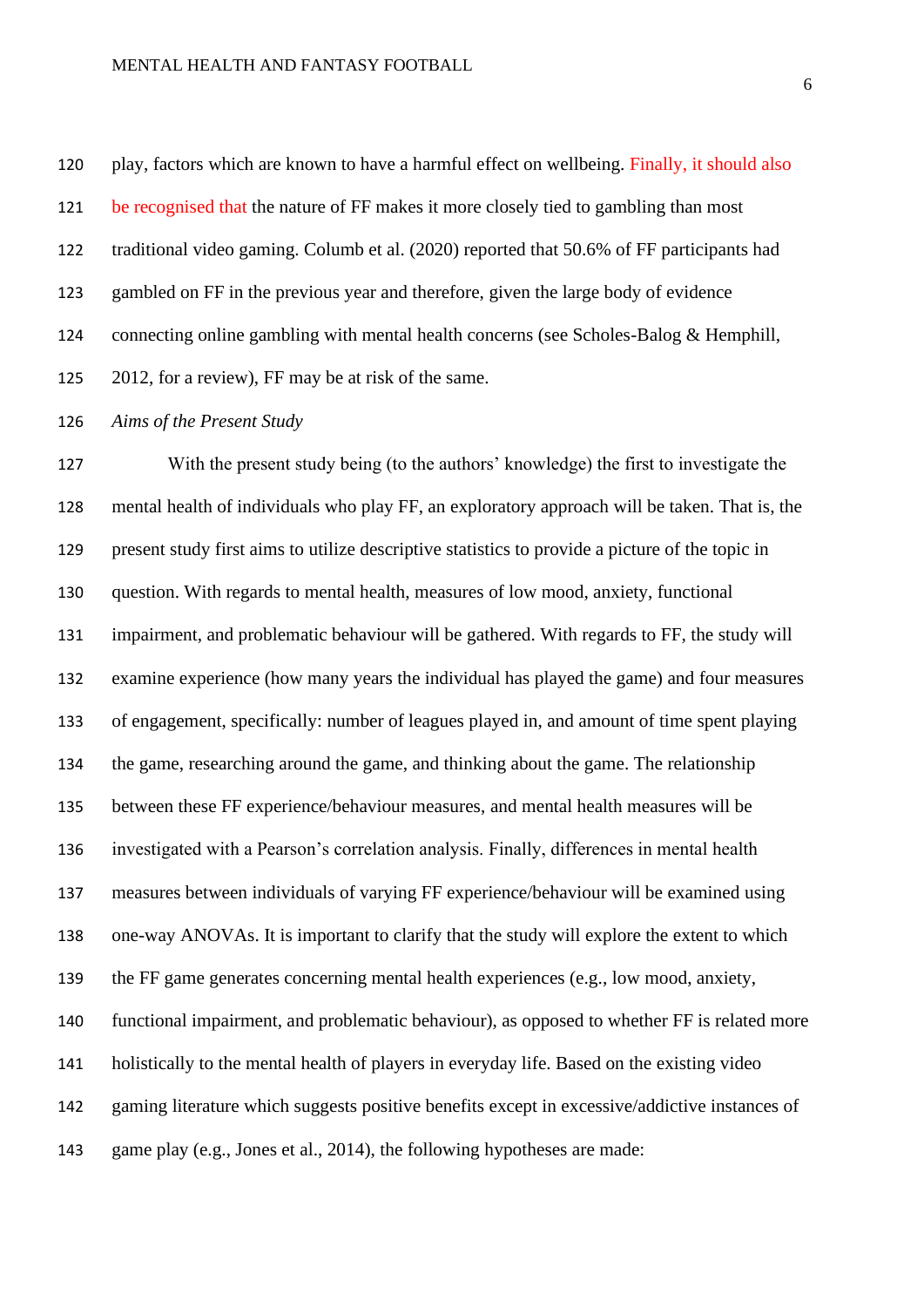| 144 | 1. Significant positive correlations will be found between the five FF          |
|-----|---------------------------------------------------------------------------------|
| 145 | experience/behaviour measures (FF Experience, FF Leagues, FF Time Playing,      |
| 146 | FF Time Researching, and FF Time Thinking) and the four mental health           |
| 147 | measures (low mood, anxiety, functional impairment, and problematic             |
| 148 | behaviour). Specifically, it is expected that as engagement in the game         |
| 149 | increases, mental health scores will also increase (reflecting poorer mental    |
| 150 | health).                                                                        |
| 151 | 2. Individuals who have greater engagement in FF will have significantly poorer |
| 152 | mental health as reflected by measures of low mood, anxiety, functional         |
| 153 | impairment, and problematic behaviour. Specifically:                            |
| 154 | a. Individuals who play in many leagues will have significantly poorer          |
| 155 | mental health compared to individuals who play in one or a few                  |
| 156 | leagues.                                                                        |
| 157 | b. Individuals who spend a high amount of time <i>playing</i> FF will have      |
| 158 | significantly poorer mental health compared to individuals who spend            |
| 159 | less time playing FF.                                                           |
| 160 | Individuals who spend a high amount of time researching FF will have<br>c.      |
| 161 | significantly poorer mental health compared to individuals who spend            |
| 162 | less time researching FF.                                                       |
| 163 | Individuals who spend a high amount of time <i>thinking about</i> FF will<br>d. |
| 164 | have significantly poorer mental health compared to individuals who             |
| 165 | spend less time thinking about FF.                                              |
|     |                                                                                 |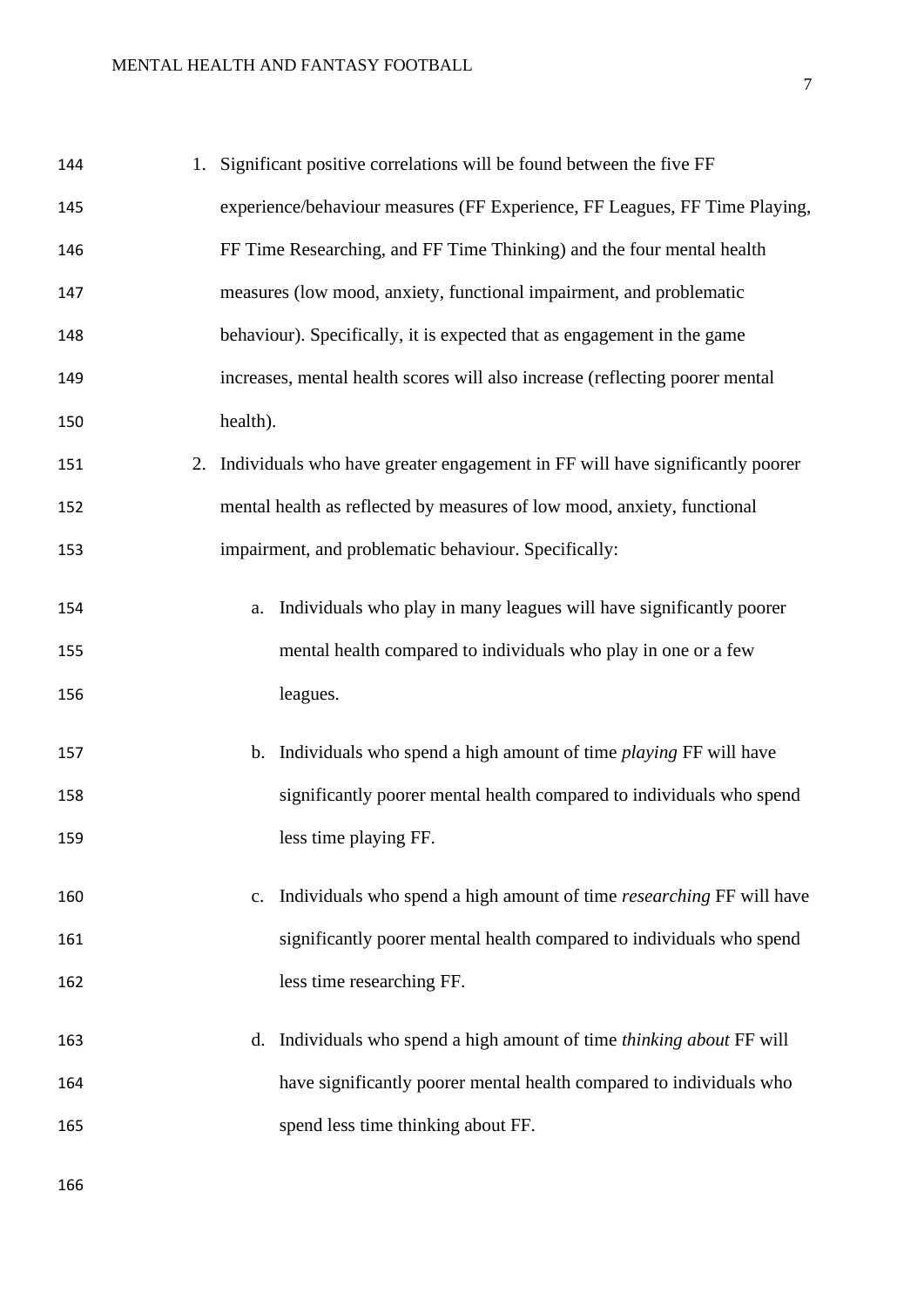#### **Methods**

#### **Participants**

169 The questionnaire was completed by 2.026 individuals, though 31 were subsequently removed for either not completing 75% of the questionnaire, or for reporting their age to be under the required criteria of 18 years. As such, data analysis was carried out on the remaining 1,995 individuals. Of the sample, 95.9% were male, 3.6% were female, and 0.5% opted not to say. Ninety-six different nationalities were represented in total, with 53.0% of the sample reporting themselves as British, 6.3% as Indian, 6.1% as Irish, 4.6% as American, 2.1% as Norwegian, and the remaining 91 nationalities represented by fewer than 2% each. The mean age of participants was 33.07 (*SD* = 10.18), with a range of 18 to 87. All participants currently played in at least one FF league, with the average numbers of leagues 178 involved in being  $6.13$  ( $SD = 6.02$ ). The average number of years' experience playing FF was 7.46 (*SD* = 4.94). Ethical approval was obtained from the first author's institution (Non-Invasive Human Ethics Committee application number 20/21-63V2).

#### **Procedure**

 The questionnaire was advertised through social media (www.Twitter.com) and FantasyFootballScout.com – a well-known FF website. Information regarding the study was given, alongside a link to access the online questionnaire. The link commenced with an information sheet and consent statement. After reading these, the participant was required to give their consent by clicking 'yes' to confirm their understanding and participation. Only by selecting 'yes' could the participant then proceed to the next part of the questionnaire. The whole questionnaire from information sheet to final question took between 15 and 20 minutes to complete. All ethical procedures were adhered to and made clear to the participant, including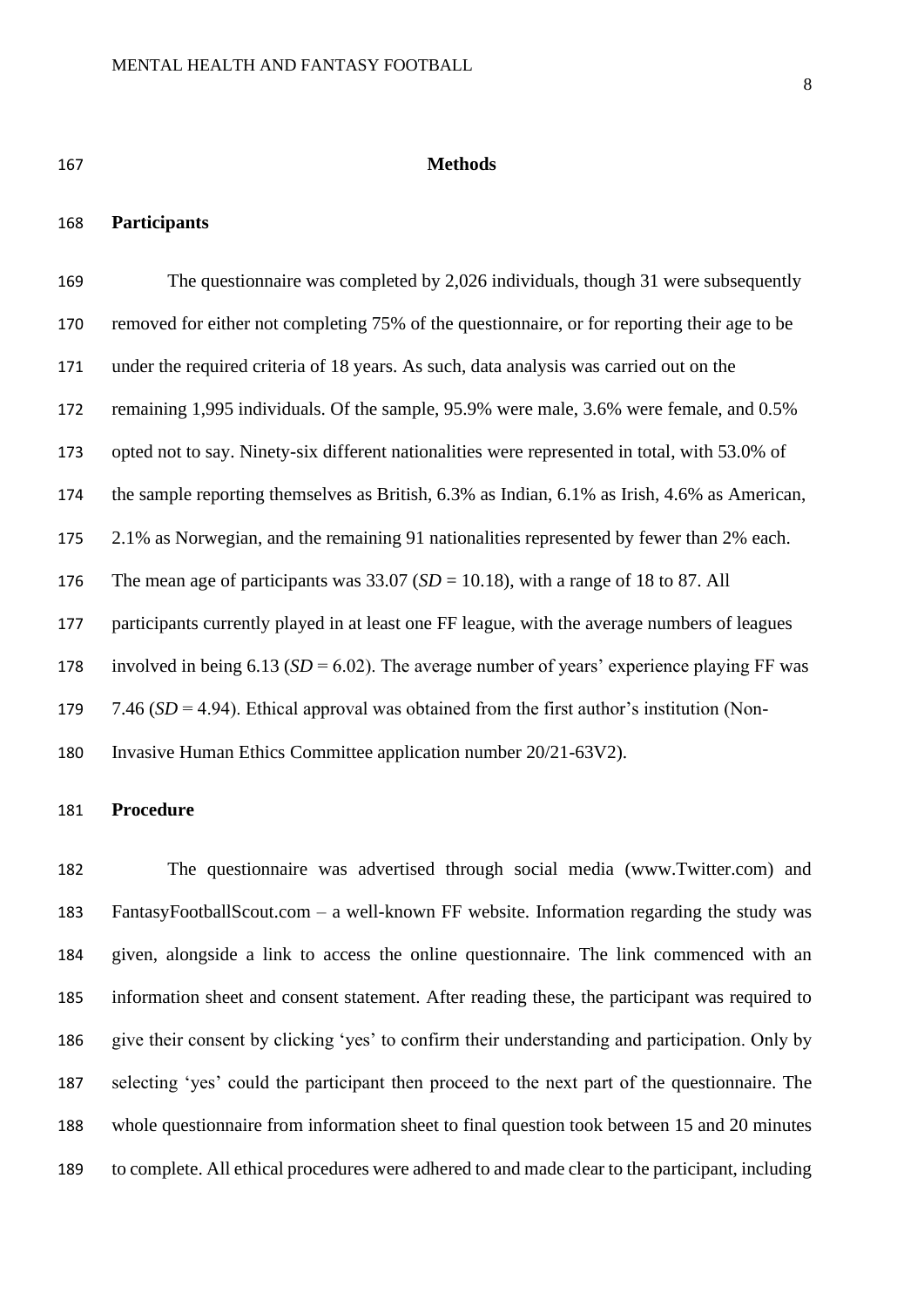#### MENTAL HEALTH AND FANTASY FOOTBALL

 the option to not answer a question if they did not wish to. As a result of this, there were a number of missing data points. Nevertheless, response rates were still extremely high, with the lowest responded question ("On average, how many minutes per day do you spend thinking about Fantasy Football?") still being completed by 97.6% of participants.

#### **Measures**

 The present study is the first to explore the mental health of individuals who play FF. As such, rather than create a custom-made questionnaire, it was deemed preferable to utilize pre-existing, and well validated and reliable questionnaires from other domains (i.e., clinical psychology). The wording of these questionnaires was then amended slightly where necessary such that they addressed FF. The full questionnaire consisted of six sections which gathered demographic data and responses towards mental health and emotional experiences (see Appendix A for the information sheet, Appendix B for the consent statement, and Appendix C for the full questionnaire). Due to the large number of significant findings, only the results towards the mental health measures will be reported in the present paper, with the remaining findings to be presented and discussed in a subsequent paper.

#### *1. Demographic Information*

 The following demographic information was obtained for each participant: age, sex, nationality, current country of residence, and ethnicity.

#### *2. FF Experience and Behaviour*

 To measure FF experience and behaviour, the following five questions were asked: 1) how many seasons had they been playing FF for ("FF Experience"); 2) how many FF leagues were they currently playing in ("FF Leagues"); 3) the average number of minutes they spent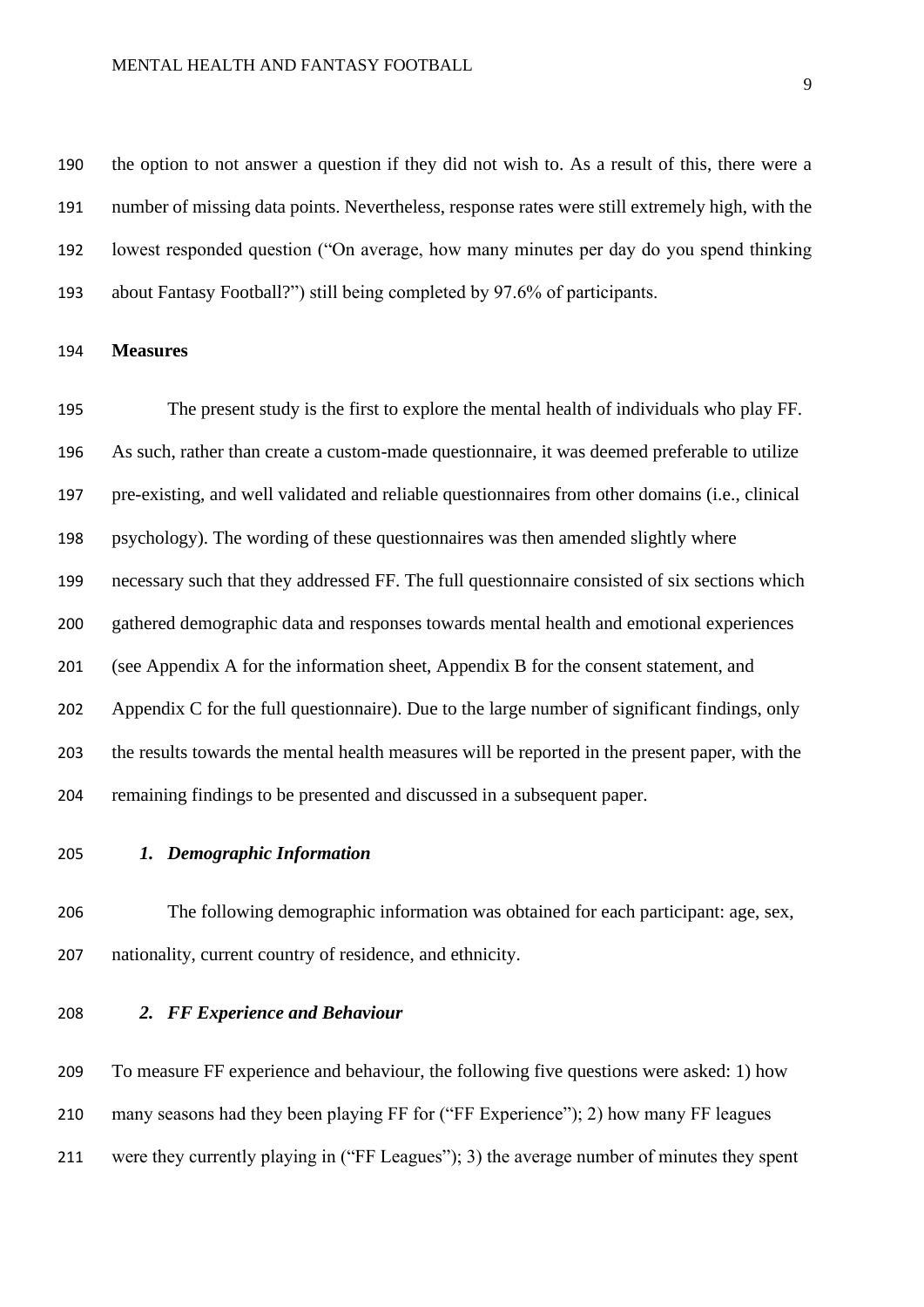per day on FF sites/apps ("Time Playing"); 4) the average number of minutes they spent per day on other FF-related activities such as listening to podcasts or browsing specific social media ("Time Researching"); and 5) the average number of minutes they spent per day thinking about FF ("Time Thinking"). Participants gave their answers using free text responses (as opposed to selecting various discrete categories, e.g., "0-29 minutes", "30-59 minutes", etc.). This data were then analysed and logical groupings of approximately equal numbers were created for each FF experience/behaviour measure (see Table 1.). Some of the response data required interpretation. For instance, where participants stated a lower or upper 220 boundary (e.g., "at least 10" or "no more than 5"), the number given was recorded. Where participants stated a range (e.g., "60-90 minutes"), the mid-point of that range was recorded. 222 Where a reasonable number was not interpretable (e.g., "too many" or "a lot"), the answer was deleted. Such instances were treated as missing data and not including in any statistical analyses. All post-hoc categorisation was carried out independently by the lead author and the second author and any discrepancies were discussed and agreed upon in an attempt to ensure consistency regarding decisions.

#### *3. Patient Health Questionnaire Depression Scale (PHQ-9)*

 The PHQ-9 was used to measure low mood due to FF. The PHQ-9 has been validated across a wide range of ages and settings (Kroenke, Spitzer, & Williams, 2001) and is the most frequently used measure of depression/low mood globally (Wang et al., 2021). It asks 231 individuals to report how often they have been bothered by various problems over the last two weeks using a four-point Likert scale ranging from 0 ('not at all') to 3 ('nearly every day'). Thus, higher scores indicate greater severity of low mood. To ensure relevance to FF, the wording of the questions was amended. For example, in the original PHQ-9, the individual is asked: "Over the last two weeks, how often have you been bothered by any of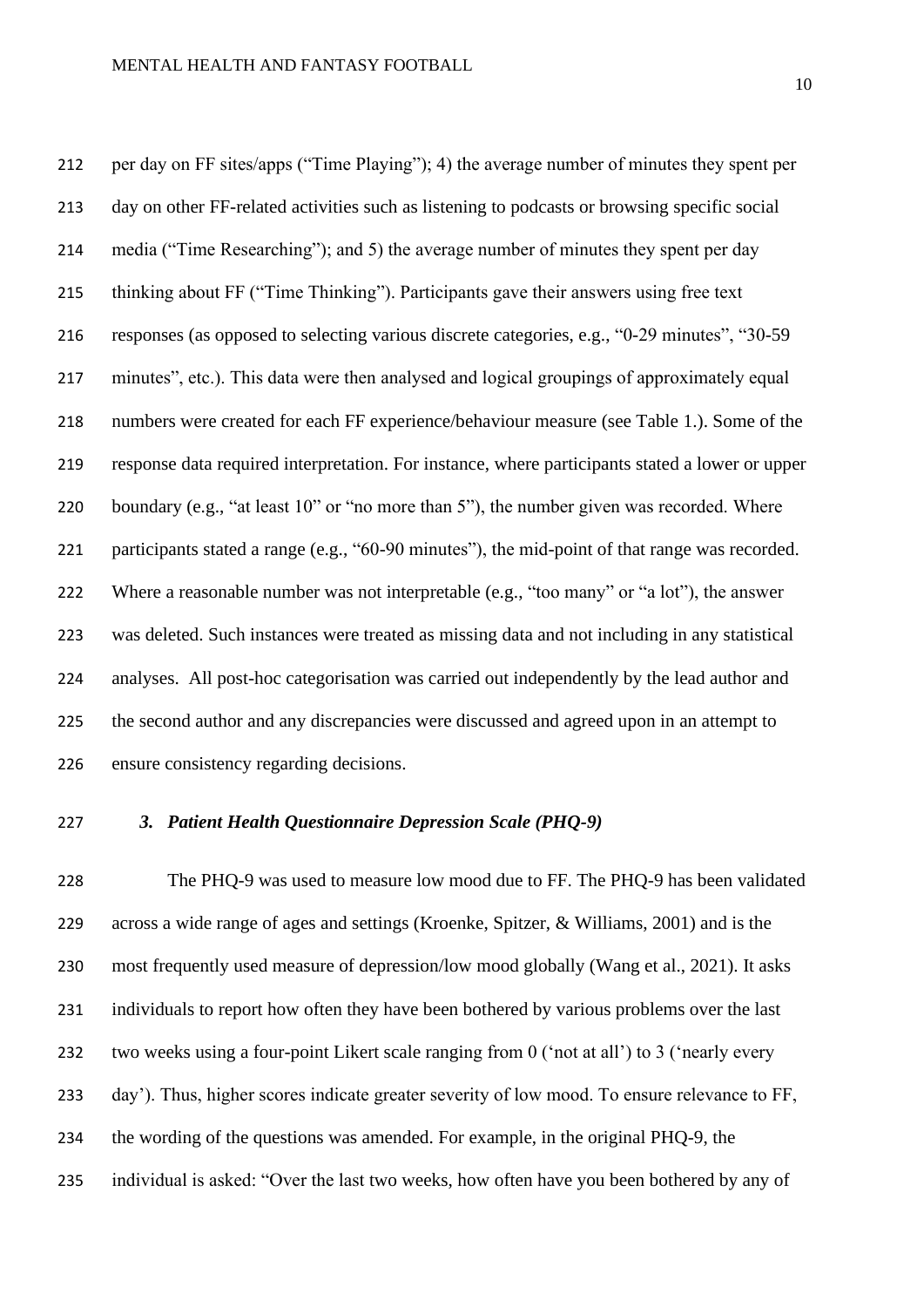the following problems?", with the subsequent first item being: "little interest or pleasure in doing things". Instead, in the adapted version, the individual is asked: "In the last two weeks, how often has fantasy football left you feeling that you have little interest or pleasure in doing other things?" Additionally, the traditional version contains nine items, however, it was felt that two ("Moving or speaking so slowly that other people could have noticed? Or the opposite – being so fidgety or restless that you have been moving around a lot more than usual?" and "Thoughts that you would be better off dead, or of hurting yourself in some way?") were not appropriate, and therefore were removed from the questionnaire.

### *4. Generalised Anxiety Disorder Questionnaire (GAD-7)*

 The GAD-7 was used to measure feelings of anxiety due to FF. The GAD-7 has been found to have good validity and reliability across a range of populations and settings (Löwe et al., 2008; Spitzer et al., 2006). Similar to the PHQ-9, individuals are asked to report how often they have been bothered by various problems over the last two weeks using a four-point Likert scale ranging 0 ('not at all') to 3 ('nearly every day'), with higher scores reflecting greater severity of anxiety. Again, the wording of questions was amended to ensure relevance to FF. For example, in the original GAD-7, the individual is asked: "Over the last two weeks, how often have you been bothered by any of the following problems?", with the subsequent first item being: "feeling nervous, anxious, or on edge". Instead, in the adapted version, the individual is asked: "In the last two weeks, how often has fantasy football left you feeling nervous, anxious or on edge?" There are seven items in the GAD-7, and all were used in the current study.

*5. Work and Social Adjustment Scale (WSAS)*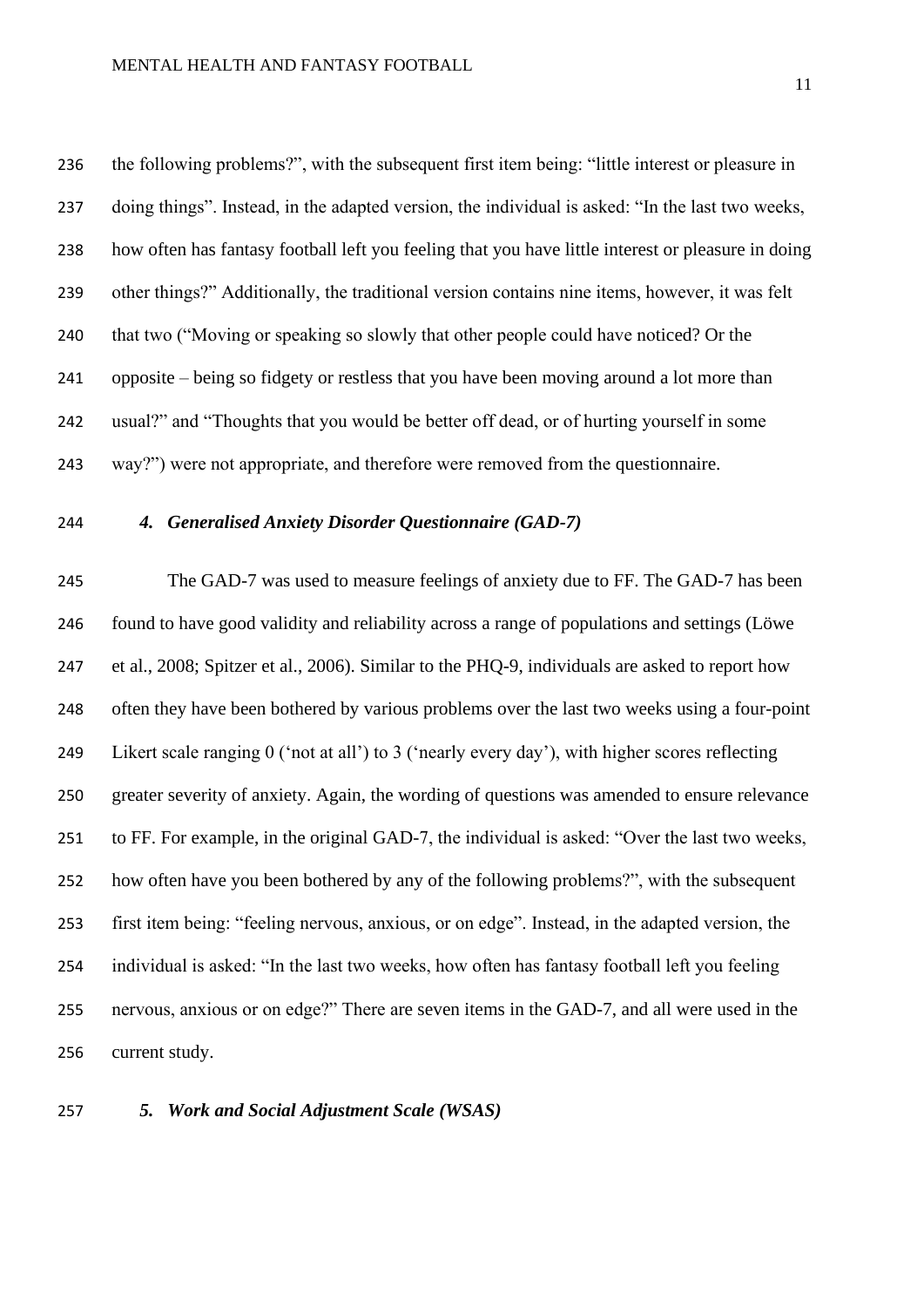The WSAS was used to measure everyday functional impairment due to FF. Developed by Marks (1986), the WSAS has been shown to have high reliability and validity (Cella et al., 2011; Mundt et al., 2002; Zahra et al., 2014). It contains five items that address an individual's ability to function with regard to work activities, home management, social leisure activities, private leisure activities, and relationships. Participants respond using a nine-point Likert scale ranging from 0 ('not at all') to 8 ('very severely'), with higher scores indicating greater everyday functional impairment. As before, the wording of questions was amended to ensure relevance to FF. For instance, rather than asking: "Because of my [problem] my ability to work is impaired", the current study asked: "Because of fantasy football my ability to work is impaired".

#### *6. Problematic Online Gaming Questionnaire Short-Form (POGQ-S)*

 The POGQ-S was used to measure problematic FF behaviour across six dimensions: preoccupation, immersion, withdrawal, overuse, interpersonal conflicts, and social isolation. It was developed by Demetrovics and colleagues (2012) for use in the online gaming domain and the short-form used in the current study has been found by Pápay et al. (2013) to have satisfactory psychometric properties. Participants are required to respond to 12 items using a five-point Likert scale ranging from 1 ('never') to 5 ('always'), with higher scores reflecting more problematic behaviours. Again, the wording of questions was amended so that they were relevant to FF. For example, in place of the traditional POGQ-S item which asks: "How often do you daydream about gaming?", the question in the current study asked: "How often do you daydream about FF?". One question was also added to the POGQ-S. In addition to asking: "How often do you get restless or irritable if you are unable to play Fantasy Football for a few days?", it was thought that it would be necessary to also ask this question in relation to being unable to play for "over a week". Finally, participants were notified that for all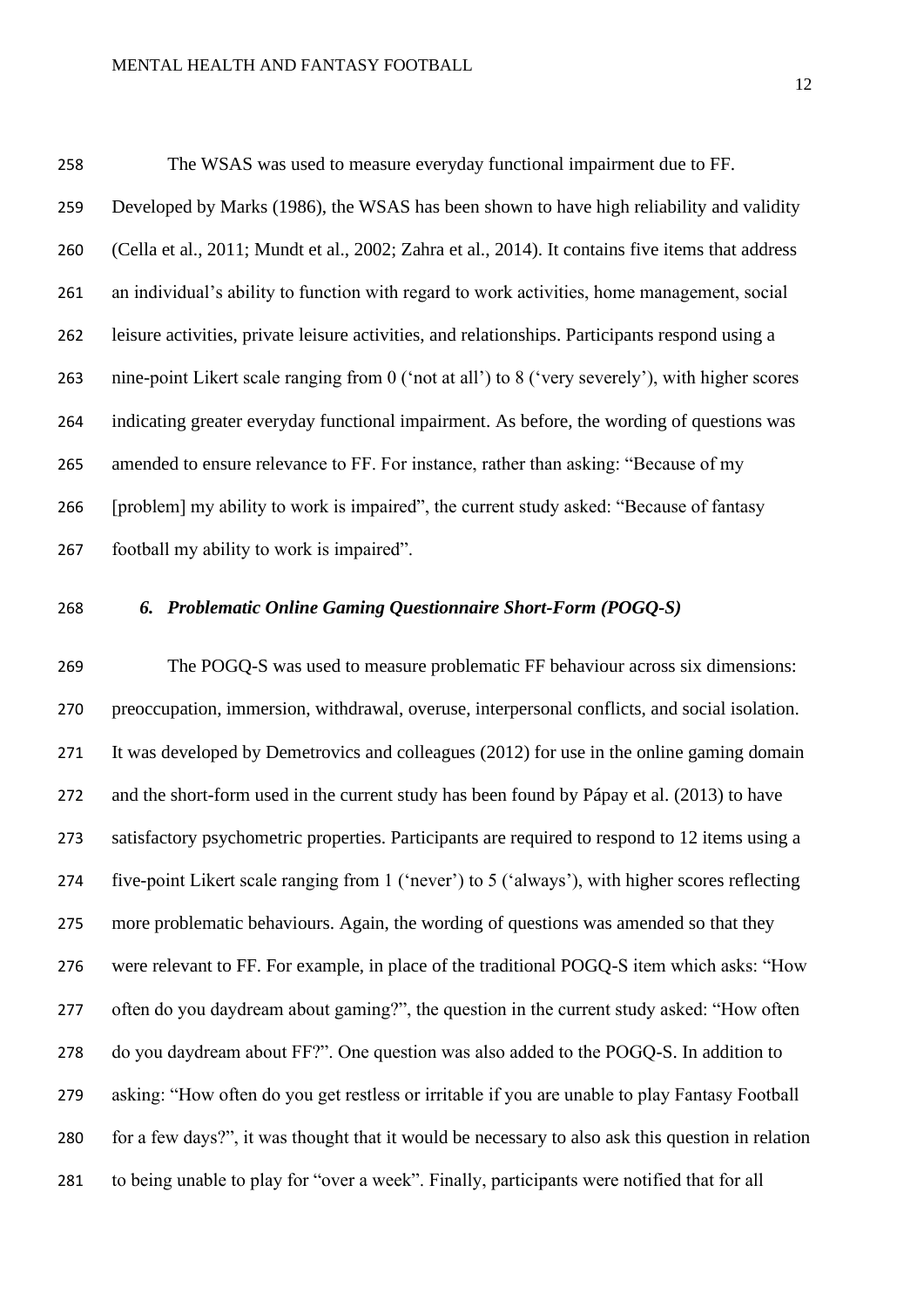questions, the term "playing" FF referred to any time spent on a FF website/app, *as well as* other activities such as reading and listening to podcasts that have the primary aim of benefiting FF performance.

#### **Data Analysis**

286 Data were analysed using IBM SPSS (version 26), with an alpha level of  $p = 0.05$  used to denote significance throughout. Mean scores were calculated for the four mental health measures (PHQ-9, GAD-7, WSAS, and POGQ-S) and a Pearson's correlation was conducted between these values and the five measures of FF experience/behaviour (FF Experience, FF Leagues, FF Time Playing, FF Time Researching, FF Time Thinking). One- way ANOVAs with Bonferroni post-hoc tests were then run with FF experience/behaviour as the independent variable and the mental health measures as dependent variables.

#### **Results**

#### **Descriptive Statistics**

 *Patient Health Questionnaire Depression Scale (PHQ-9):* Low mood severity in the traditional PHQ-9 is classified as: 5-9 mild, 10-14 moderate, 15-19 moderately severe, and 20-27 severe (Kroenke et al., 2001). Given that only seven items were used in the current study, these boundaries were necessarily amended by using mean scores as opposed to 300 summed scores (i.e.,  $0.56 - 1.00 = \text{mild}$ ,  $1.11 - 1.56 = \text{moderate}$ , etc.). Consequently, it was found that 19.5% of participants were classified as having experienced mild low mood towards FF, 3.1% for moderate low mood, 1.4% for moderately severe low mood, and 0.6%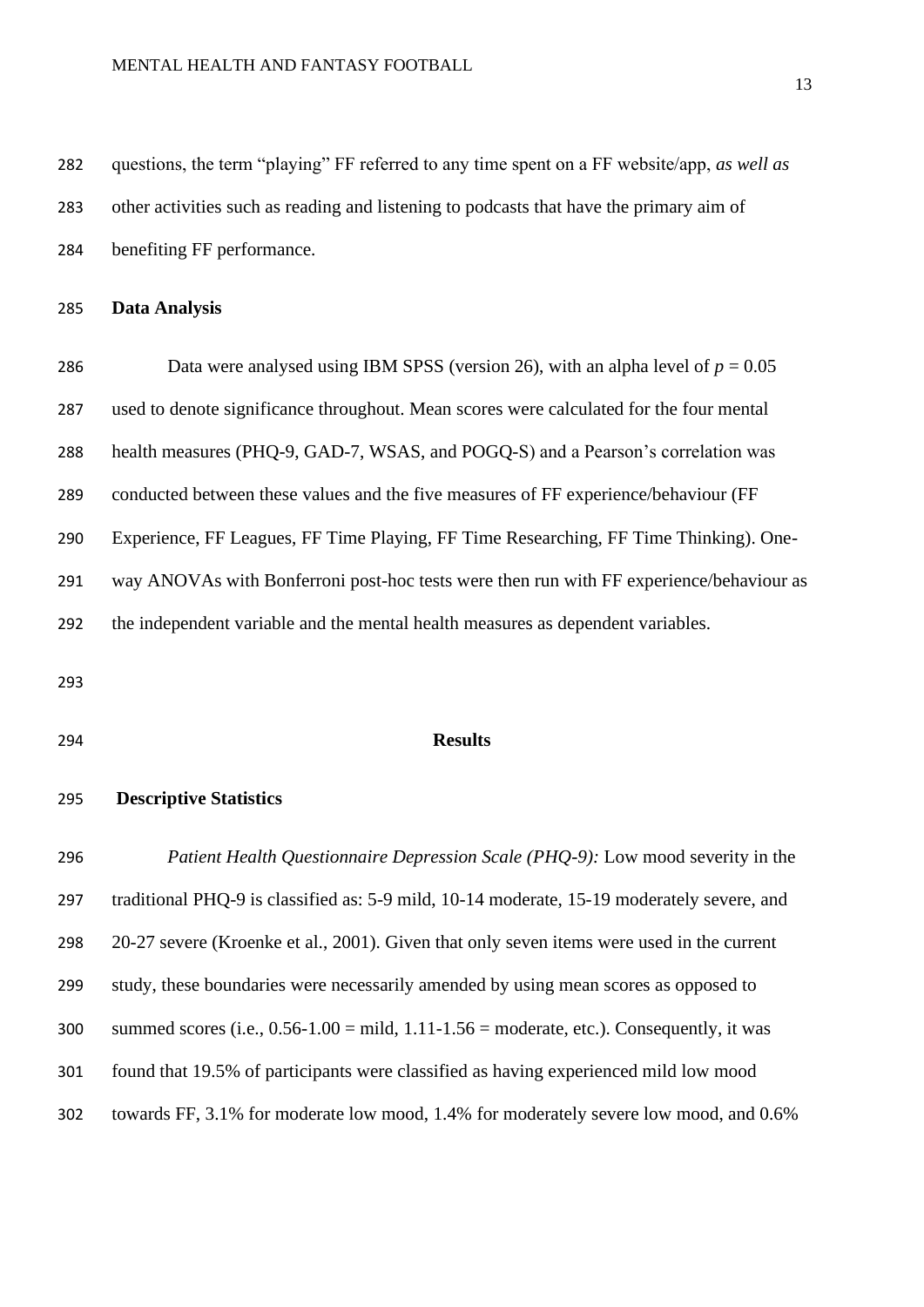#### MENTAL HEALTH AND FANTASY FOOTBALL

 for severe low mood. 24.6% of participants, therefore, were classified as having at least mild low mood towards FF, with 75.4% having no low mood.

 *Generalised Anxiety Disorder Questionnaire (GAD-7):* GAD-7 scores of 5 (out of a maximum of 21) are usually classified as mild anxiety, scores of 10 as moderate anxiety, and scores of 15 as severe anxiety (Spitzer et al., 2006). To remain consistent with other measures, and to accommodate for any missing data, mean scores as opposed to summed scores were used. It was found that 16.2% of participants were classified as having experienced mild anxiety towards FF, 2.8% for moderate anxiety, and 0.6% for severe anxiety. 19.6% of participants, therefore, were classified as having at least mild anxiety towards FF, with 80.4% having no anxiety.

 *Work and Social Adjustment Scale (WSAS):* WSAS scores of between 10 and 19 (out of a maximum of 40) are usually classified as significant functional impairment, with scores of 20 or more as moderately severe or worse functional impairment (Mundt et al., 2002). Again, mean scores as opposed to summed scores were used. 10.7% of participants were classified as having significant functional impairment due to FF and 2.9% of participants as moderately severe or worse functional impairment. 13.6% of participants, therefore, were classified as having at least a significant functional impairment due to FF, with 86.4% having no functional impairment.

 *Problematic Online Gaming Questionnaire Short-Form (POGQ-S):* Responses to the POGQ-S are given on a scale from 1 to 5. A score of 32 out of 60 has been suggested as the cut-off point to classify problematic gaming (Papay et al., 2013), however, given that 13 (as opposed to 12) items were used in the current study, this point was amended in the same manner as for the PHQ-9. As with previous measures, mean scores as opposed to summed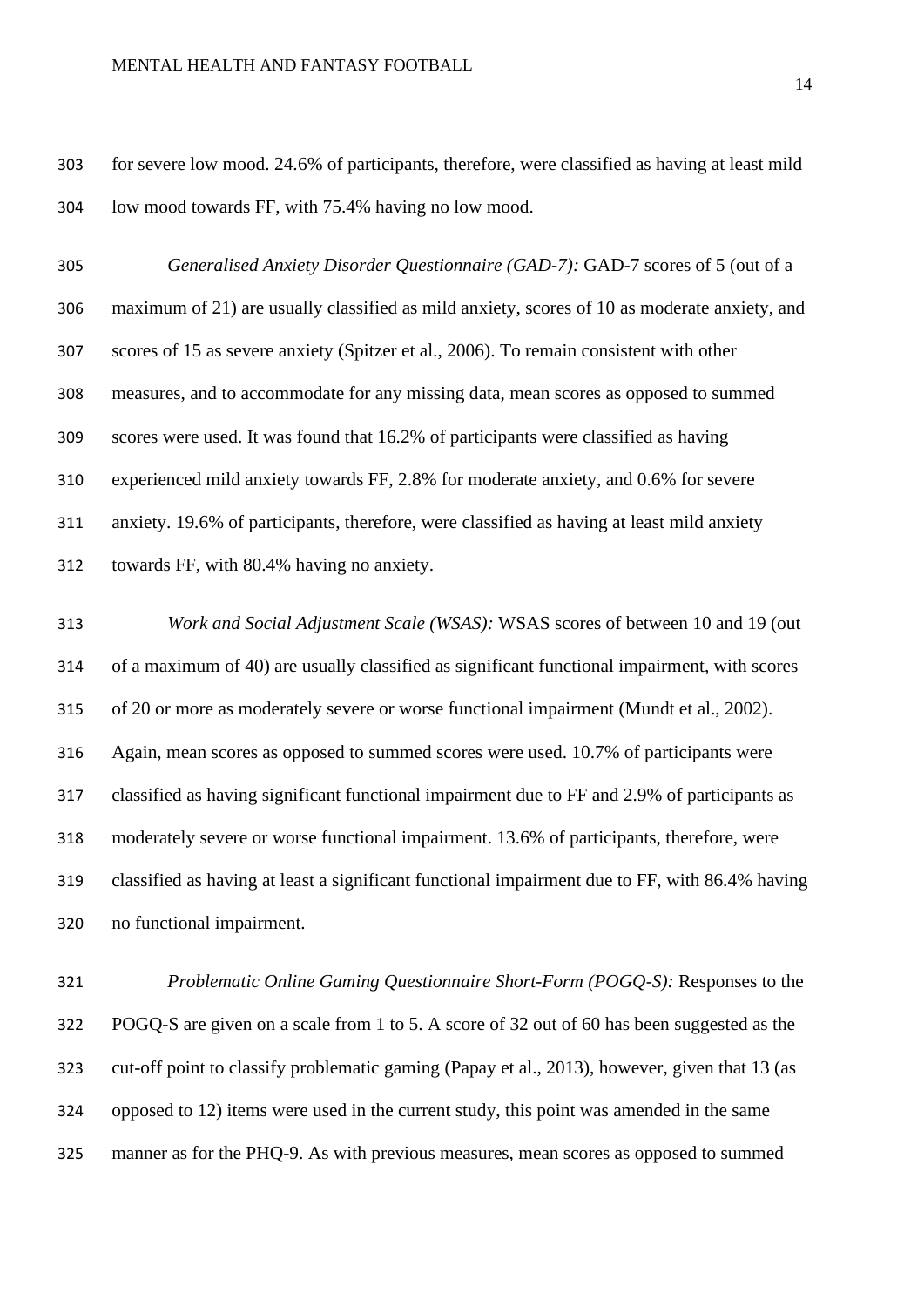#### MENTAL HEALTH AND FANTASY FOOTBALL

scores were used. 17.3% of participants were classified as having problematic gaming

- behaviour. Means (and standard deviations) for the six dimensions were as follows:
- 328 preoccupation = 2.62 (0.93), immersion = 2.60 (1.02), withdrawal = 1.87 (0.91), overuse =
- 329 2.04 (1.01), interpersonal conflicts = 1.58 (0.80), and social isolation = 1.56 (0.69).
- **Pearson's Correlation Analysis**

 In relation to hypothesis one, a number of significant correlations were found between FF experience/behaviour and measures of mental health (see Table 2), though several had *r*  values below .20 and therefore would be considered 'very weak' (Evans, 1996). Of the others, the results found the following: i) weak, positive correlations between FF Time Playing and low mood, anxiety, and problematic behaviour; ii) weak, positive correlations between FF Time Researching and low mood, anxiety, functional impairment, and problematic behaviour; and, iii) weak, positive correlations between FF Time Thinking and low mood, anxiety, functional impairment, and problematic behaviour. In sum, increases in FF behaviours were correlated with increases (i.e., poorer) mental health scores, though correlations between FF experience and mental health were either non-significant or very weak.

#### **Effect of FF Experience/Behaviour**

 *FF Experience:* One-way ANOVAs revealed statistically significant differences in 344 low mood ( $F(2,1986) = 5.12$ ,  $p = 0.01$ ,  $d = 0.01$ ) and anxiety ( $F(2,1986) = 7.26$ ,  $p < 0.01$ ,  $d =$  0.01) for FF Experience (see Figure 1). Bonferroni post-hoc tests revealed where these significant differences lay and are denoted by subscripts in Table 3, along with means and standard deviations (this is also applied to all subsequent one-way ANOVA results). In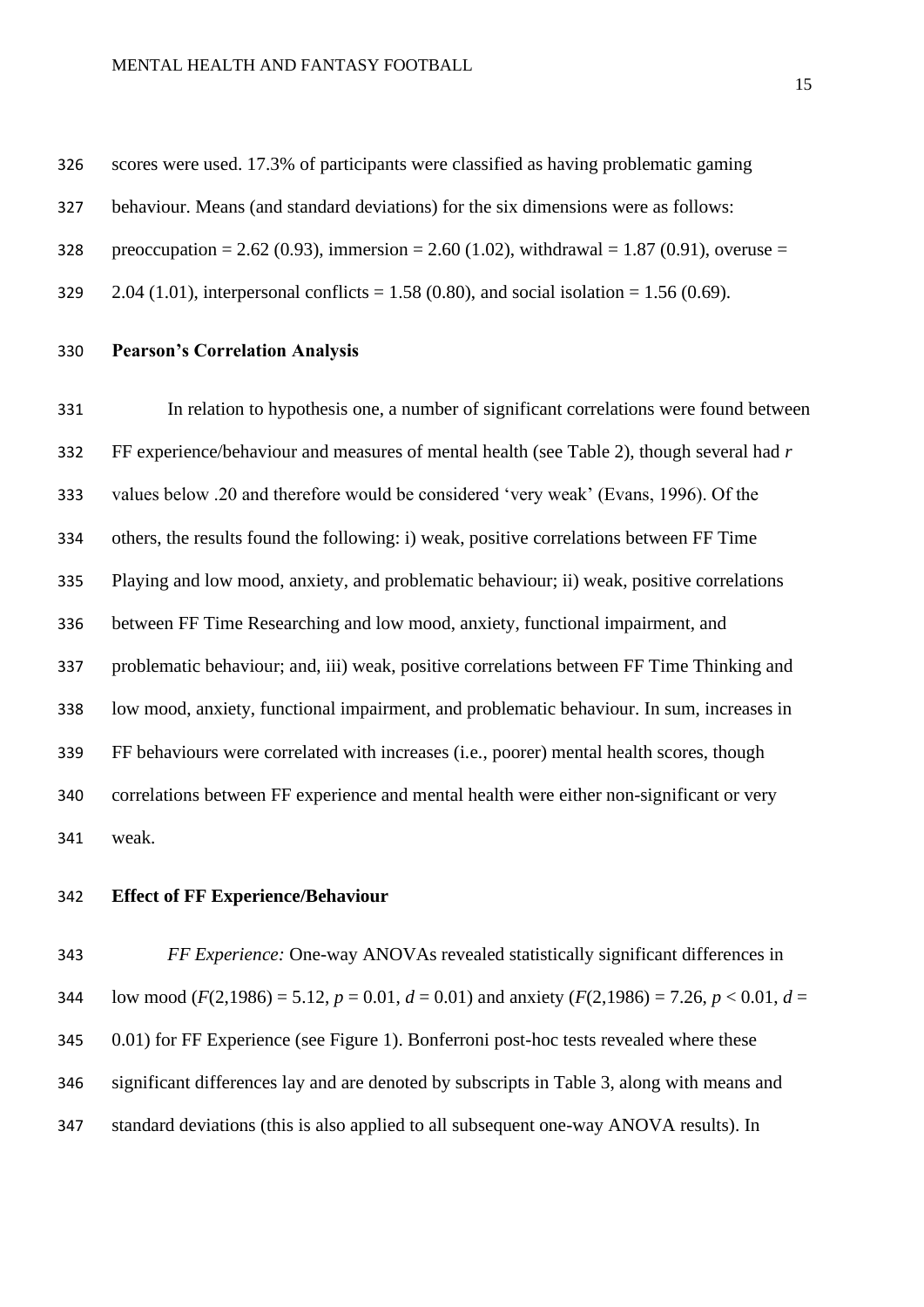general, it was found that more experience in FF led to lower scores (indicating better mood and less anxiety towards FF).

| 350 | FF Leagues: In relation to hypothesis 2a, the one-way ANOVAs revealed statistically                        |
|-----|------------------------------------------------------------------------------------------------------------|
| 351 | significant differences in low mood $(F(2,1981) = 7.32, p < 0.01, d = 0.01)$ , anxiety                     |
| 352 | $(F(2, 1981) = 6.87, p < 0.01, d = 0.01)$ , functional impairment $(F(2, 1960) = 9.61, p < 0.01, d =$      |
| 353 | 0.01) and problematic behaviour ( $F(2,1978) = 22.10$ , $p < 0.01$ , $d = 0.02$ ) for FF Leagues. In       |
| 354 | general, it was found that playing in more FF leagues led to higher scores (indicating lower               |
| 355 | mood and worse anxiety, functional impairment, and problematic behaviour towards FF).                      |
|     |                                                                                                            |
| 356 | FF Time Playing: In relation to hypothesis 2b, the one-way ANOVAs revealed                                 |
| 357 | statistically significant differences in low mood $(F(3,1972) = 44.20, p < 0.01, d = 0.06)$ ,              |
| 358 | anxiety ( $F(3,1972) = 40.63$ , $p < 0.01$ , $d = 0.06$ ), functional impairment ( $F(3,1951) = 23.39$ , p |
| 359 | < 0.01, $d = 0.03$ ) and problematic behaviour ( $F(3,1969) = 75.00$ , $p < 0.01$ , $d = 0.10$ ) for FF    |
| 360 | Time Playing. In general, it was found that more time spent playing FF led to higher scores                |
| 361 | (indicating lower mood and worse anxiety, functional impairment, and problematic behaviour                 |
| 362 | towards FF).                                                                                               |

 *FF Time Researching:* In relation to hypothesis 2c, the one-way ANOVAs revealed 364 statistically significant differences in low mood  $(F(3,1984) = 51.72, p < 0.01, d = 0.07)$ , 365 anxiety  $(F(3,1984) = 39.98, p < 0.01, d = 0.06)$ , functional impairment  $(F(3,1963) = 48.99, p$  $\leq$  0.01, *d* = 0.07) and problematic behaviour (*F*(3,1981) = 101.57, *p* < 0.01, *d* = 0.13) for FF Time Researching. In general, it was found that more time spent researching FF led to higher scores (indicating lower mood and worse anxiety, functional impairment, and problematic behaviour towards FF).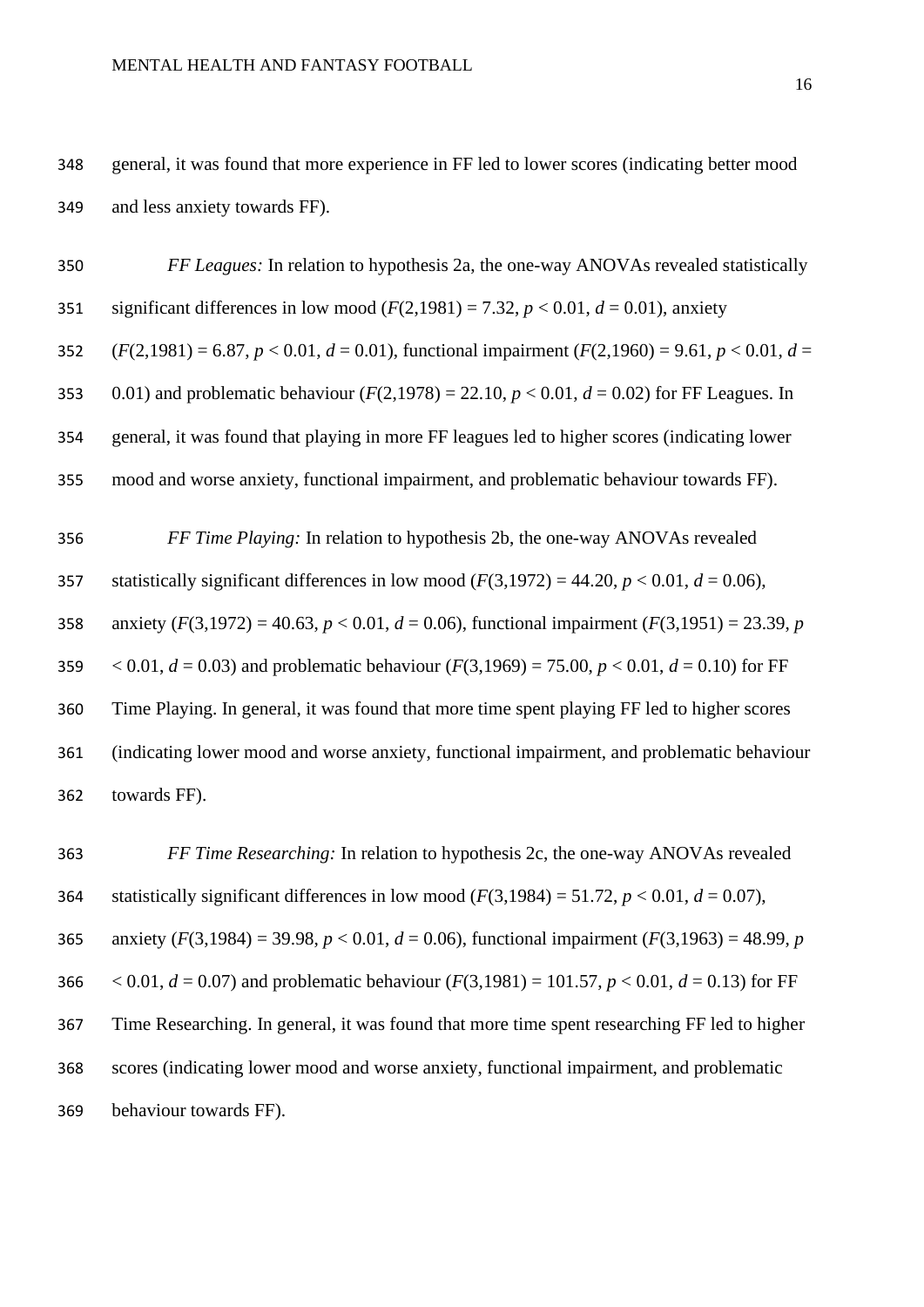| 370 | <i>FF Time Thinking:</i> In relation to hypothesis 2d, the one-way ANOVAs revealed                         |
|-----|------------------------------------------------------------------------------------------------------------|
| 371 | statistically significant differences in low mood $(F(3,1944) = 90.01, p < 0.01, d = 0.12)$ ,              |
| 372 | anxiety ( $F(3,1944) = 70.78$ , $p < 0.01$ , $d = 0.10$ ), functional impairment ( $F(3,1923) = 50.75$ , p |
| 373 | $(6.001, d = 0.07)$ and problematic behaviour $(F(3, 1941) = 139.08, p < 0.01, d = 0.18)$ for FF           |
| 374 | Time Thinking. In general, it was found that more time spent thinking about FF led to higher               |
| 375 | scores (indicating lower mood and worse anxiety, functional impairment, and problematic                    |
| 376 | behaviour towards FF). Figure 2 shows the mean responses for low mood and anxiety for                      |
| 377 | each group.                                                                                                |

#### **Discussion**

 The present study aimed to explore the mental health of individuals who play FF, and the impact that experience and behaviour can have on these measures. Specifically, adapted versions of the PHQ-9, GAD-7, WSAS, and POGQ-S were used to investigate low mood, anxiety, functional impairment, and problematic behaviour towards FF. The results revealed that high experience (i.e., more than 10 years of playing FF) produced significantly lower scores for low mood and anxiety, indicating better mental health. In terms of FF behaviours, individuals in the highest groups for engagement (many leagues played, over 45 minutes playing, over 60 minutes researching, and over 120 minutes thinking about FF per day) produced significantly higher scores for low mood, anxiety, functional impairment, and problematic behaviour (indicating poorer mental health). Within this, it is important to note 390 that all effect sizes were below  $d = 0.19$ . Such values are generally regarded as indicating very small magnitudes based on the global conventions rendered by Cohen's (1988) seminal work. However, Cohen also recommended that effect size interpretations should be derived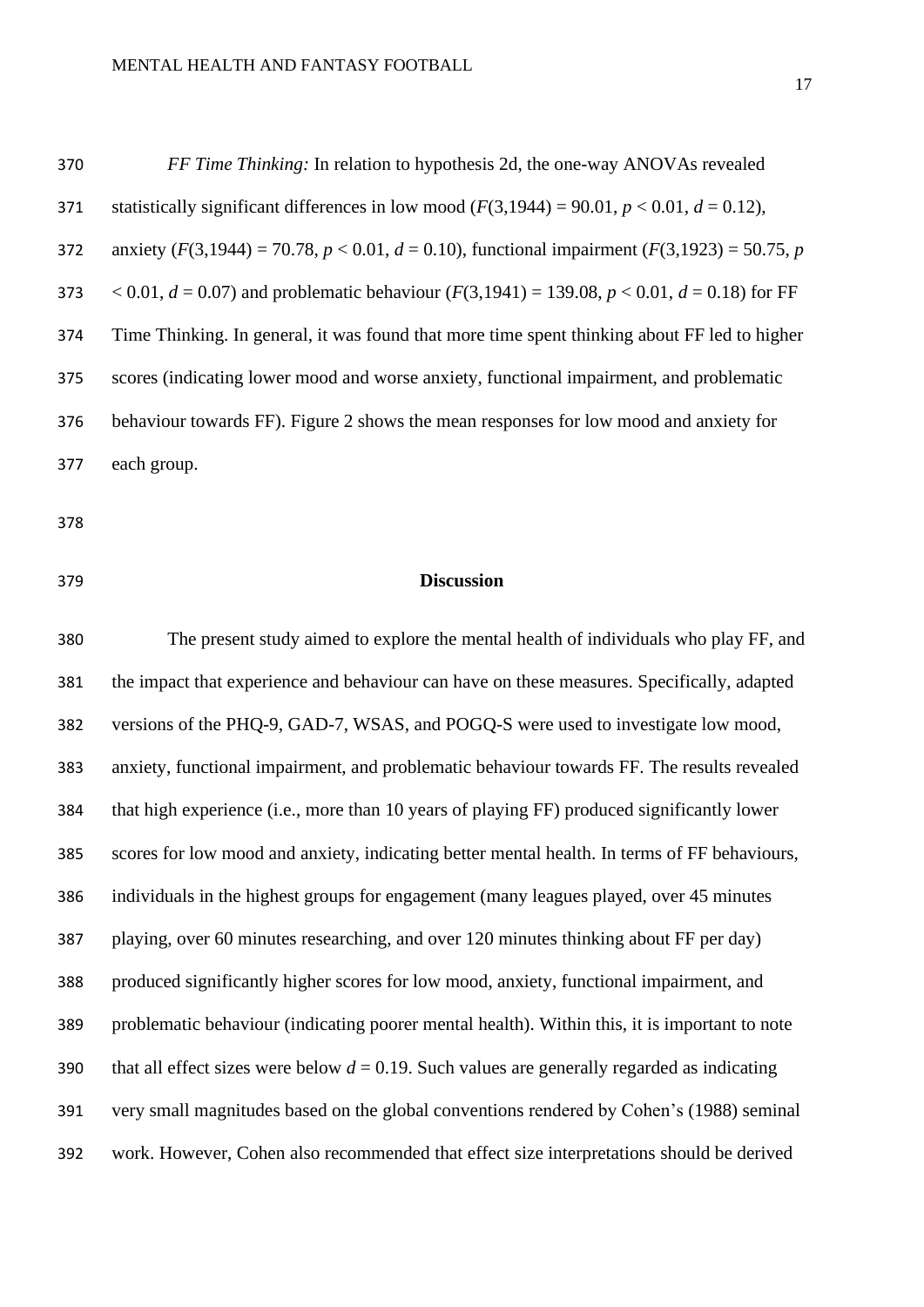#### MENTAL HEALTH AND FANTASY FOOTBALL

 by comparisons with previous studies in the specific area of the research, and therefore more work is needed before definitive conclusions can be made about the size of the effects found in the present study (Schäfer & Schwarz, 2019).

 The findings partially support hypothesis one in that significant, positive correlations were found between FF engagement (in terms of Time Playing, Researching, and Thinking) and the four measures of mental health. However, unexpectedly, the correlations between FF Leagues and mental health, though significant, were all very weak (*r* = .10 to .15), whilst the correlations between FF Experience and mental health were either negative and very weak (low mood and anxiety) or non-significant (functional impairment and problematic behaviour). All four subcomponents of hypothesis two were supported by the results, with the groups reflecting highest engagement in FF (many leagues and high time spent playing, researching, and thinking) having significantly poorer mental health scores than the groups reflecting lower engagement.

 Given that this is the first study to explore mental health in FF players, it was felt beneficial to also report the descriptive statistics of low mood, anxiety, and functional impairment as categorised according to the guidelines used in clinical settings. This will allow future studies to have a 'baseline' rate for comparison. In general, only a minority of players experienced mental health concerns towards FF (24.6% with at least mild low mood, 19.6% with at least mild anxiety, and 13.6% with at least a significant functional impairment). It is important to remember, however, that these questionnaires were amended to address FF, and therefore do not reflect prevalence of these mental health disorders themselves, but rather, the feelings of low mood, anxiety, and functional impairment *towards the FF game only*. Such a distinction is important, as it may be that these feelings are transient and only experienced whilst (or not long after/before) playing FF. Future research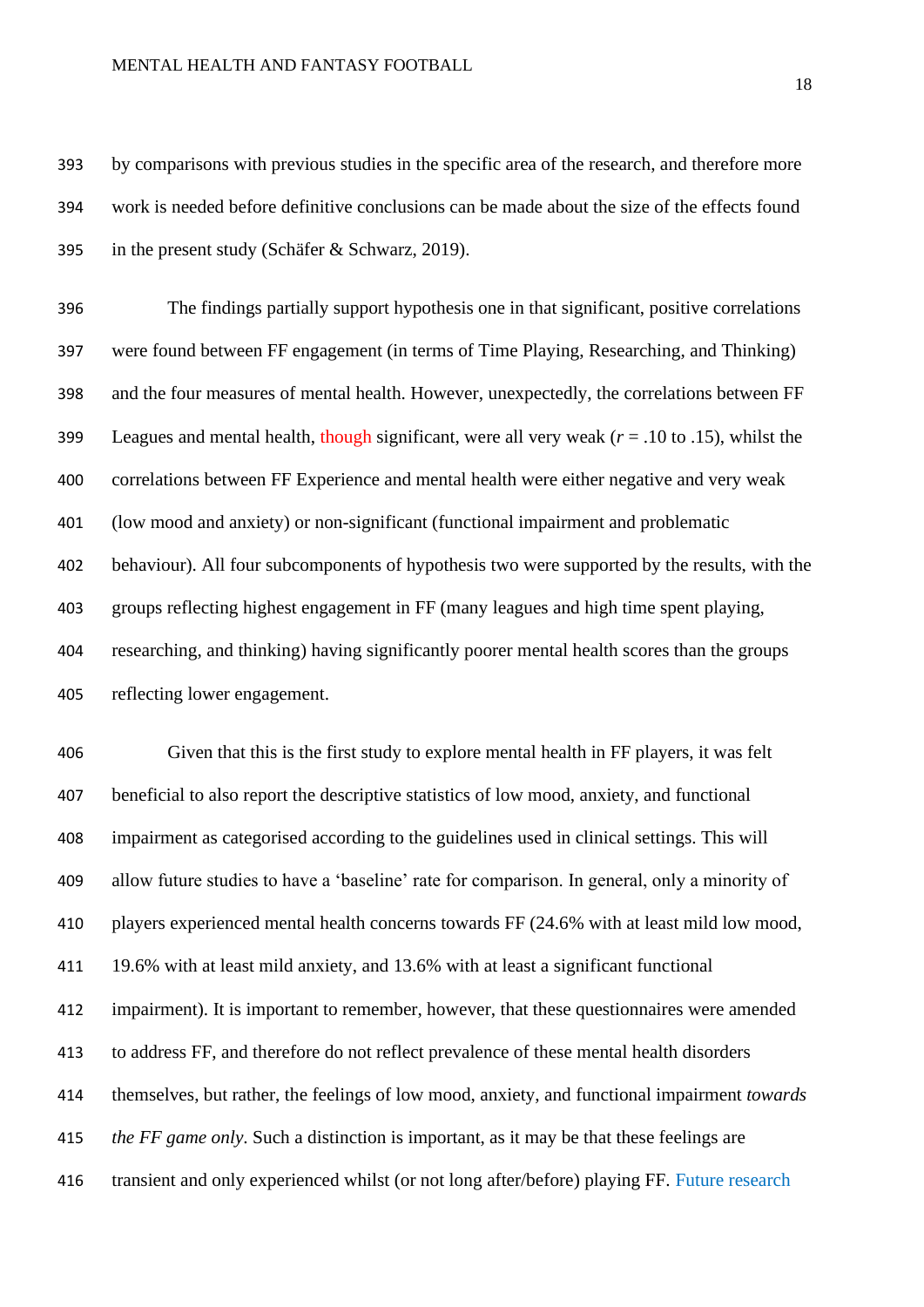should look to examine whether FF has a more holistic impact on mental health in everyday life. Irrespective, the low numbers reported here are perhaps encouraging given some of the anecdotal reports frequently seen online (Fantasy Football Hub, 2021; Jones, 2020) and are in 420 line with growing evidence from video game research which suggests a positive, rather than negative, impact on wellbeing (see Kowal et al., 2021, and Pine et al., 2020, for recent reviews). The findings of this work, therefore, suggest that potential risk factors linked to poor mental health – such as a lack of control over the outcome of events or an uncertainty over attributing successes and failures – do not apply to FF, or are compensated for by the positive characteristics such as the inability to "binge" play the game.

 The finding that more years of experience in FF led to better mental health scores was initially surprising, particularly as research within the video game literature has suggested the opposite to be the case (Bringula, Lugtu, & Aviles, 2015). However, there are a number of reasons that may explain why experience alleviates mental health issues. First, it could simply be a case of the survivorship effect. That is, only individuals who are able to manage 431 their mental health appropriately will continue to play the game for such a long period; individuals who are unable to will simply stop playing and therefore would not be represented in the present study. Second, it may be that experienced players have developed various coping mechanisms to help them deal with the highs and lows of FF. For instance, acceptance and psychological distancing may be two useful techniques to cope with unsuccessful outcomes in FF (Dowsett, 2020). Third, it may be that the novelty of the game has "worn off" after a number of years of playing. This may not necessarily manifest itself behaviourally (correlations between FF experience and FF behaviours were negative, but very weak), but rather, mentally, such that the individual develops an emotional "numbness" to the effects of the game. These hypotheses warrant closer investigation.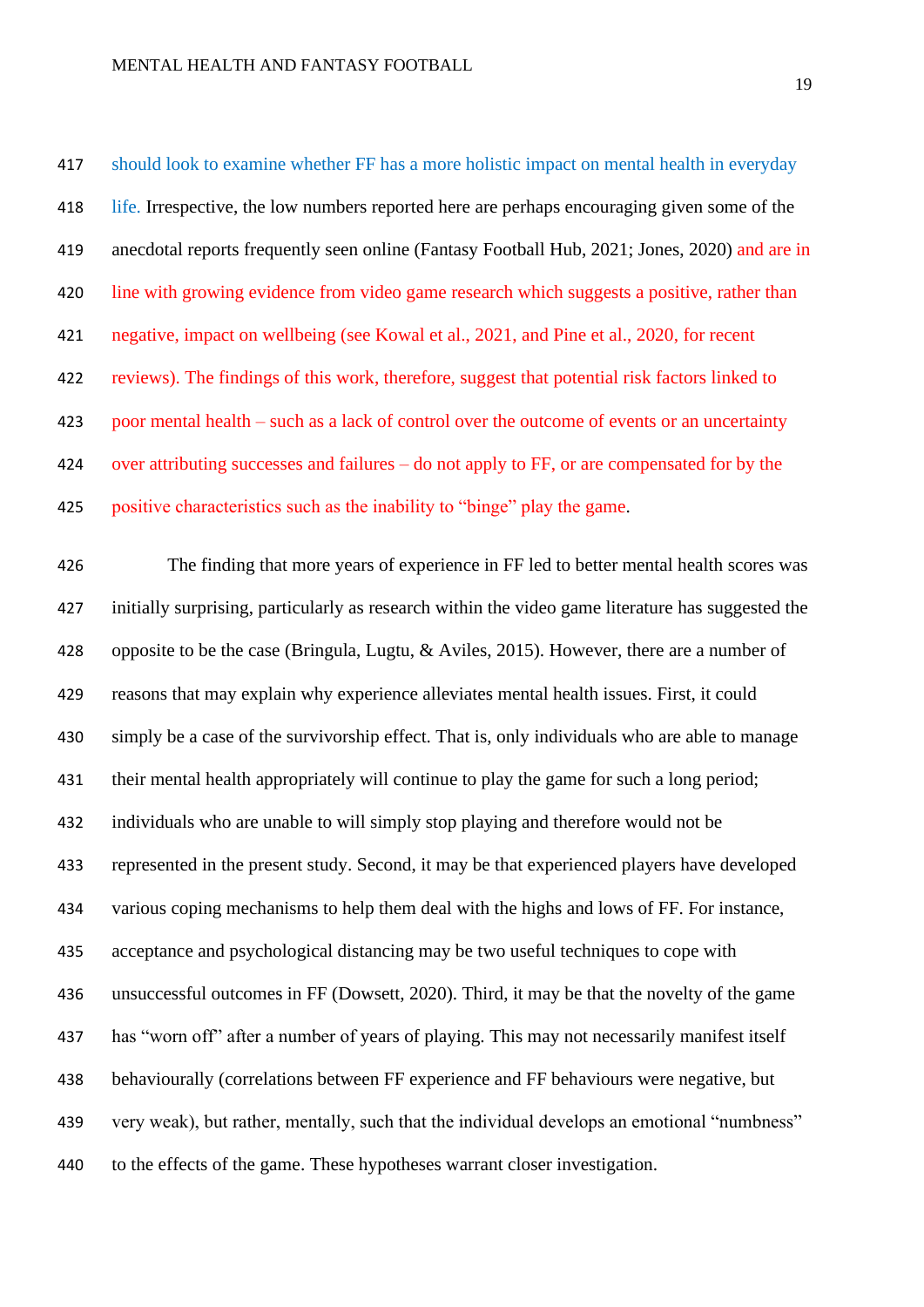Though it is not surprising that low mood, anxiety, functional impairment, and problematic behaviour all worsened with increased engagement in FF, the findings are still notable. To provide some context for the extent to which mental health scores increased with more engagement, whilst 'only' 24.6% of all participants were classified as having at least mild low mood towards FF, when examining only the high FF Time Thinking group (those who thought about FF for more than 120 minutes per day), this number rises to 44.0%. Similarly, those with at least mild anxiety towards FF rises from 19.6% in the whole sample, to 34.3% for the high FF Time Thinking group, and for at least significant functional impairment, from 13.6% to 37.4%. So whilst one in five FF players are likely to have at least mild anxiety towards the game, if that individual has what the present study categorises as high levels of engagement, then that likelihood increases to just one in three. These findings are in accordance with much of the video game literature (Andreassen et al., 2016; Halbrook et al., 2019; Jones et al., 2014) and highlight the importance of managing the amount of time dedicated to various FF activities.

 Whilst incidence of low mood, anxiety, functional impairment, and problematic behaviour may be low amongst FF players – even those with the highest engagement – it is nevertheless a critically important topic for that minority who do experience negative mental health towards the game. It is unclear whether these issues persist outside of FF, but it is possible, and as such, awareness of the problem and receiving support are essential in ensuring that this activity continues to serve its primary purpose of entertaining people. These issues take on added importance with the growing link between FF and gambling. Columb et al. (2020) reported that over 50% of FF players had gambled on the game in the previous 12 months, and the line between FF and gambling continues to be blurred with the introduction of 'daily fantasy sports' which allows users to compete and win money over much shorter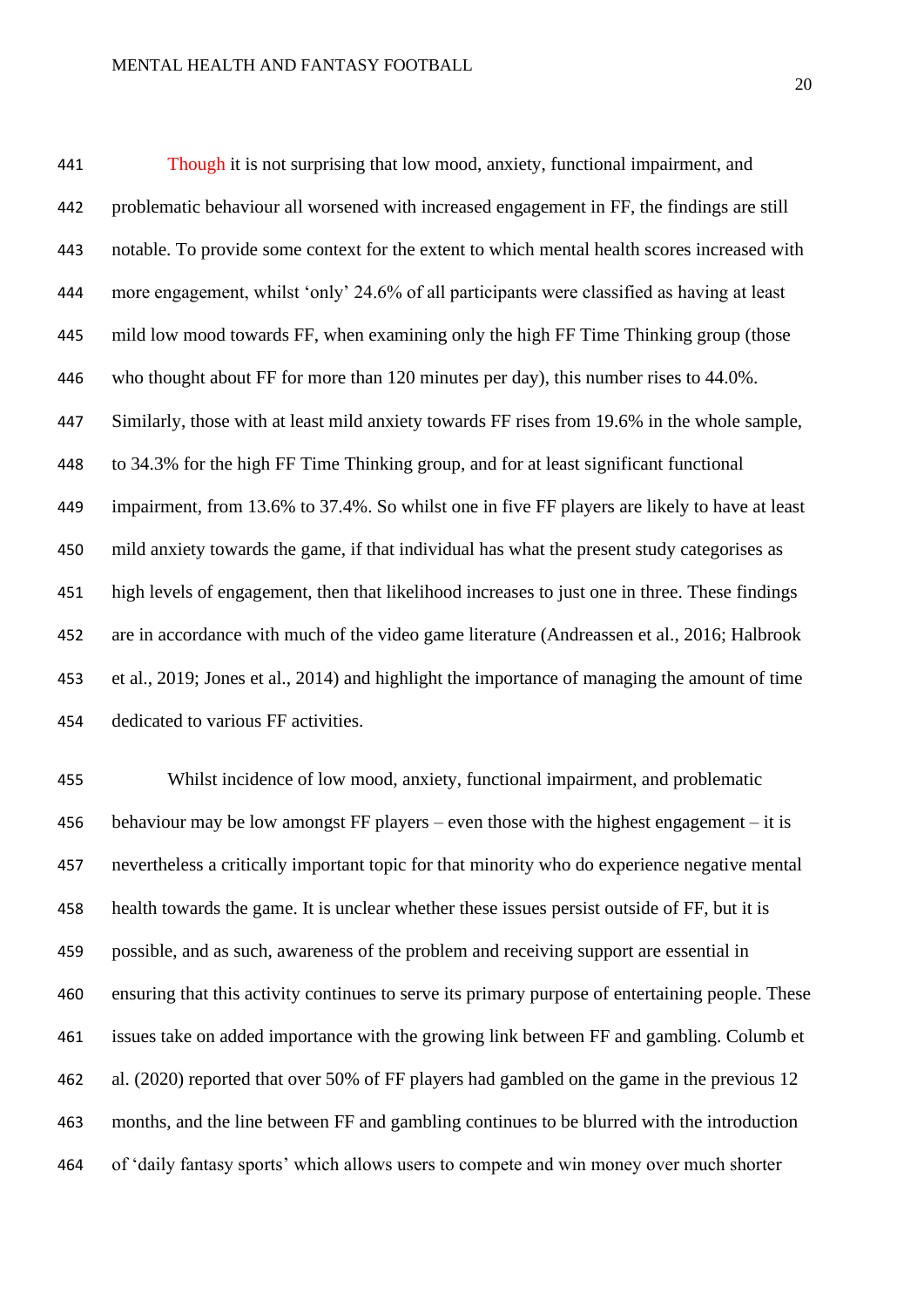periods (often a single day). Given that problematic gambling is associated with numerous detrimental outcomes ranging from poor mental health (Churchill & Farrell, 2018) to suicide (Wardle & McManus, 2021), it is essential that the findings from the present study are used to identify at-risk individuals (i.e., those engaging to excessive levels in various FF activities) and raise awareness of the potential consequences. Internet-interventions, particularly cognitive behaviour therapy interventions, have shown promise as an effective way to reduce gambling (Giroux et al., 2017 – systematic review; van der Maas et al., 2019 – scoping review) and for treating mental health (Calbring et al., 2017). These interventions should be made easily accessible to individuals highlighted as at-risk for both poor mental health and problematic gambling associated with FF.

 Another potential consideration for future research is the role of social media in FF. Despite the game being played through FF-dedicated applications, for many, the majority of time spent engaging in FF discussions is on social media platforms. Within this, there are a myriad of complex cognitive and social psychological processes that may negatively impact one's mental health, for example, fear of missing out (FoMO). FoMO is the "pervasive apprehension that others might have rewarding experiences from which one is absent" (Przybylski, Murayama, DeHaan & Gladwell, 2013, p. 1843), with over 70% of adults admitting to feelings of 'missing out' (JWTIntellgience, 2012, as cited in, Abel, Buff, & Burr, 2016). Research has demonstrated that FoMO at its worst can lead to degradation of psychological well-being and a 'tethered sense of self' (Turkle, 2011), and this appears to be intensified by social media (Abel et al., 2016). If social media in relation to FF has the ability to exacerbate feelings of anxiety and missing out, it may be that social media should be avoided wherever possible for individuals prone to poor underlying mental health. Alternatively, it could be that social media in relation to FF helps to satisfy the individual's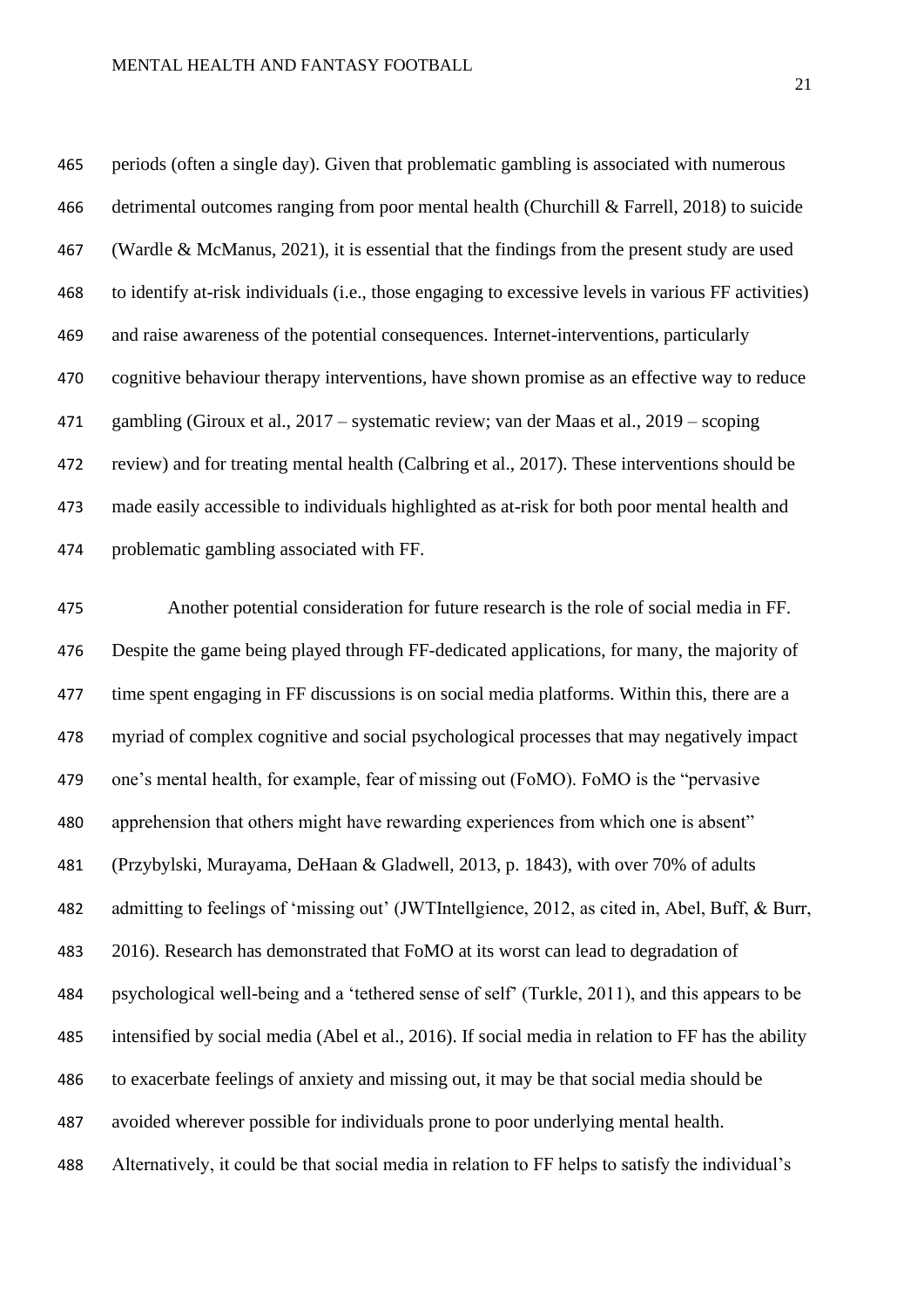#### MENTAL HEALTH AND FANTASY FOOTBALL

 need to belong and form interpersonal relationships (Maslow, 1943), or even enable further escape from difficulties in other aspects of their life (Billings & Ruihley, 2013), acting as a positive influence for mental health. The vital consideration here is whether there is a significant improvement or reduction in the user's mental health when participating in FF discussions on social media, above and beyond only direct participation in FF.

 A potential limitation with regard to the study is the time at which the data were collected. Participants completed the questionnaire during February and March of 2021, at which point there was the global COVID-19 pandemic ongoing, and many countries (including the UK, where 51.6% of the sample were residing) were under national lockdowns. Whilst the wording of the questions instructed participants to respond *in relation to FF,* as opposed to life in general, it is certainly conceivable that some may not have adhered to that distinction. Given that the COVID-19 pandemic has seen significant increases in anxiety, depression, and stress across the world (Xiong et al. 2020), any misinterpretations may result in a more negative reflection of FF than would be the case had the data been collected under 'normal' circumstances. Alternatively, it is possible that the pandemic may have led to more favourable opinions. Research has regularly reported 'escapism' to be an important motivator in fantasy sports participation (Farquhar & Meeds, 2007; Spinda & Haridakis, 2008), and this may be more relevant during difficult life circumstances. As such, it may be that individuals report more positive attitudes towards FF than they otherwise would. A replication study outside of a global pandemic is warranted.

 Irrespective of COVID-19, the timing of the questionnaire mid-way through the football season may also have impacted participants' responses. If an individual was having a particularly successful or unsuccessful season (or week in which they completed the questionnaire) then it could be that the feelings of low mood and anxiety, or perceptions of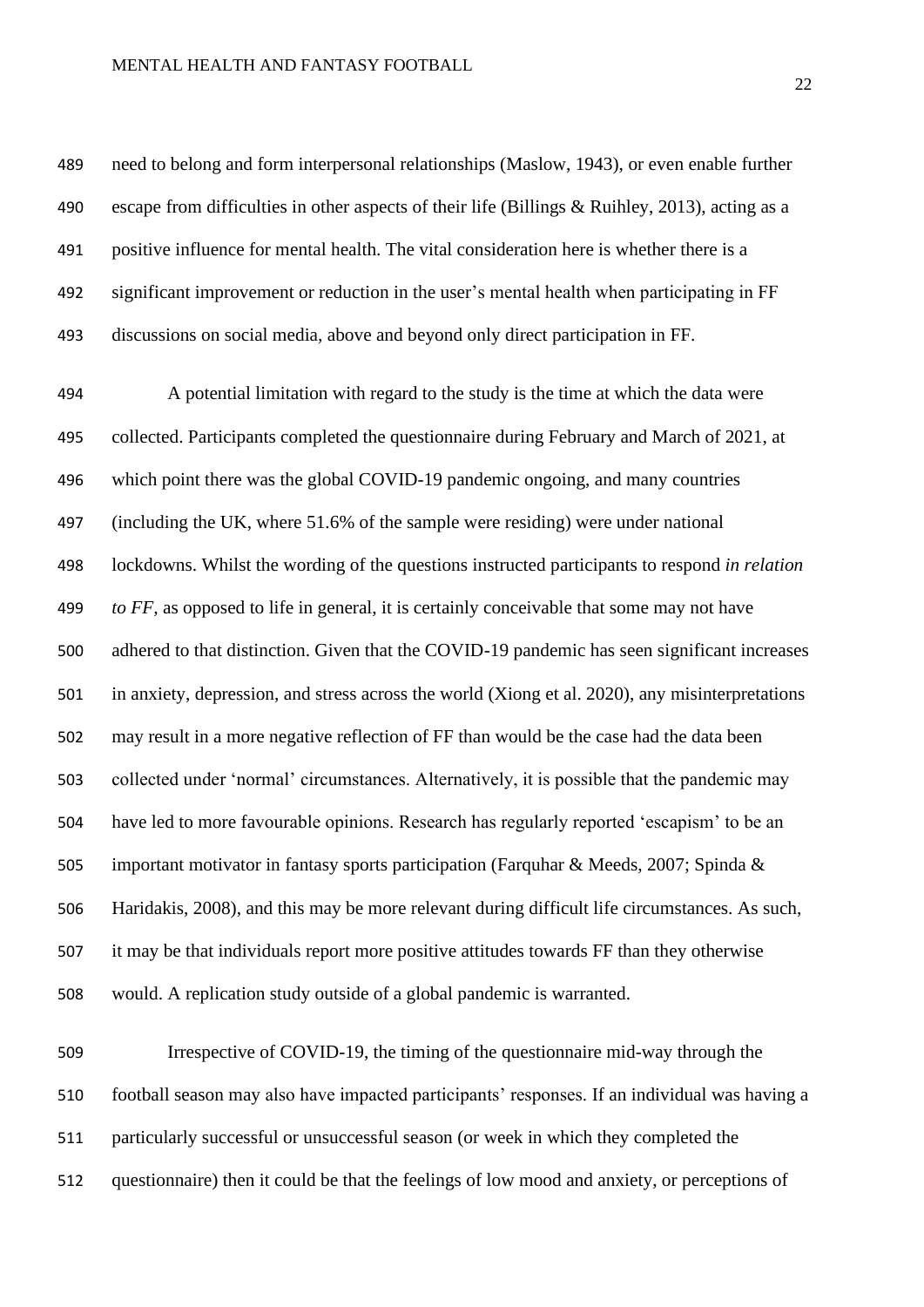functional impairment and problematic behaviour, were reported differently than if the questionnaire were completed out of season. Finally, it is important to also consider the limitations commonly associated with the questionnaire-based research method. Most pertinent to the current study is that mental health is a sensitive topic area and, as such, it is possible that some participants may have been inclined towards socially desirable responses or extreme response styles. This may be especially applicable given the niche nature of FF and how it is often associated with the "nerd" or "geek" subculture (Baruca & Ulusoy, 2017). However, with the whole protocol being carried out online with no face-to-face interaction, and with regular instructions reminding participants of their anonymity, it is hoped that these biases may have been kept to a minimum. This online approach does, though, create a further potential issue in that it may have increased the possibility of the study experiencing sampling bias, with only those FF players who regularly use Twitter or visit FantasyFootballScout.com likely to have been aware of the research.

 Future research should look to take a qualitative approach to explore this topic in more depth. Interviews can provide richer data than quantitative approaches such as that of the current study and, given the lack of existing research in the area, may elucidate new ideas and theories that would otherwise not have been considered. Indeed, with mental health often seen as a sensitive subject, a more intimate, interview approach may actually be preferential (Morrison & Stomski, 2015). Exploring whether baseline mental health and major life events make individuals more susceptible to the negative impact of FF may be valuable, whilst longitudinal studies could also be utilized to investigate potential changes in mood and anxiety towards FF over time. In particular, looking across the course of one season and examining whether factors such as perceived locus of control, social support, and in-game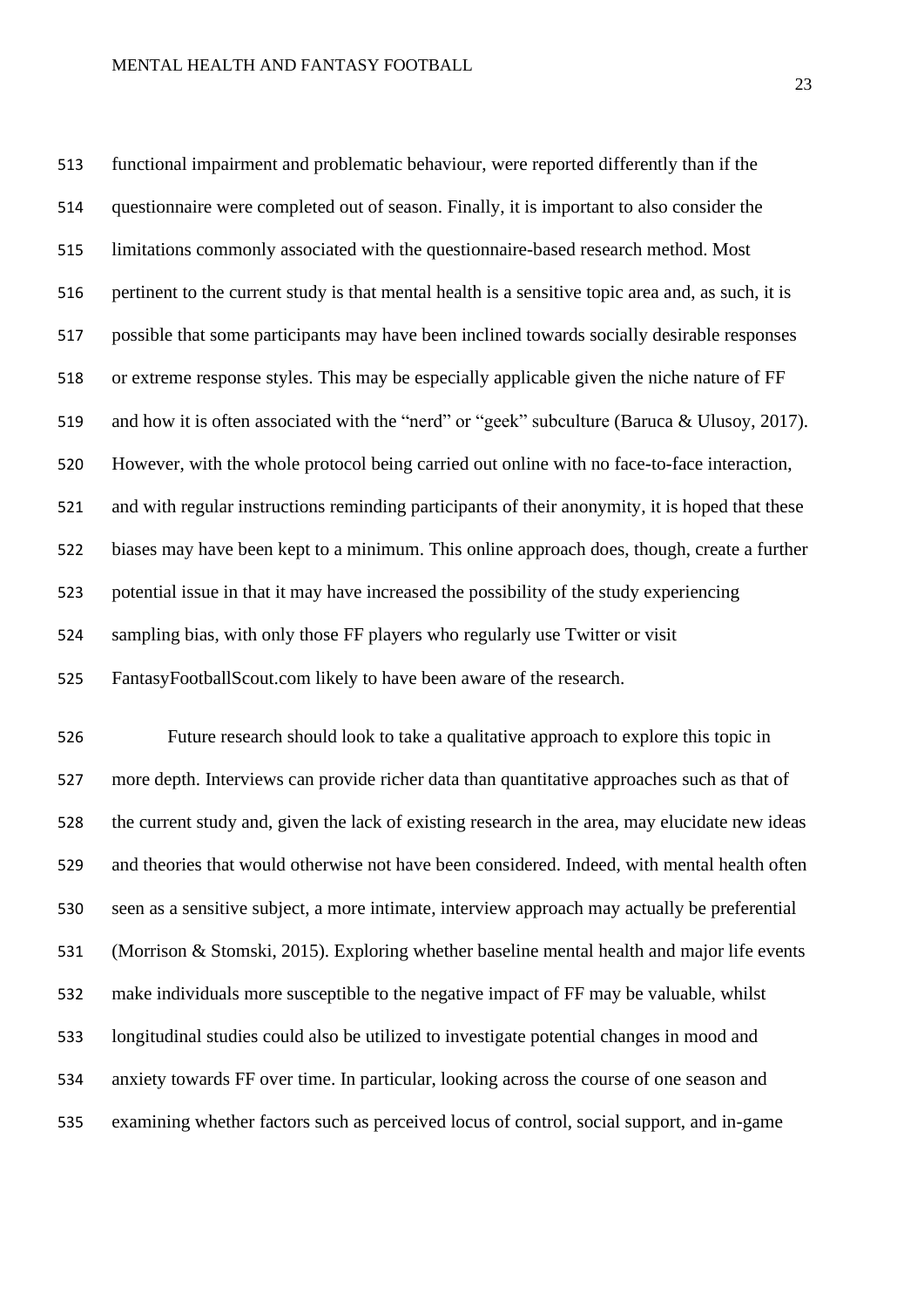#### MENTAL HEALTH AND FANTASY FOOTBALL

 success effects any changes could be important in the long-term with regard to the development of interventions for at-risk players.

 The present study has provided a first, exploratory step into the mental health of individuals who play FF. The results have revealed that whilst incidence of low mood, anxiety, functional impairment, and problematic behaviour may be low overall (13.6% to 24.6%), when constrained to only those with high levels of engagement in FF, these numbers rise considerably (34.3% to 43.0%). Indeed, individuals who play in more than five FF leagues, or who: i) spend longer than 45 minutes on FF apps/sites; ii) longer than 60 minutes researching FF; or, iii) longer than 120 minutes thinking about FF, report significantly poor mental health scores than those who engage less. This is an important finding and provides justification for the idea that more should be done to monitor the amount of time being dedicated to FF by individuals, both by the game-makers themselves and by the players. Interestingly, greater experience in FF led to reduced (that is, better) mental health scores. Implications with regard to mental health awareness are discussed, alongside ideas for future research that includes replicating the findings outside of a global pandemic, the utilisation of interview approaches, and exploring the reasons for the results regarding FF Experience.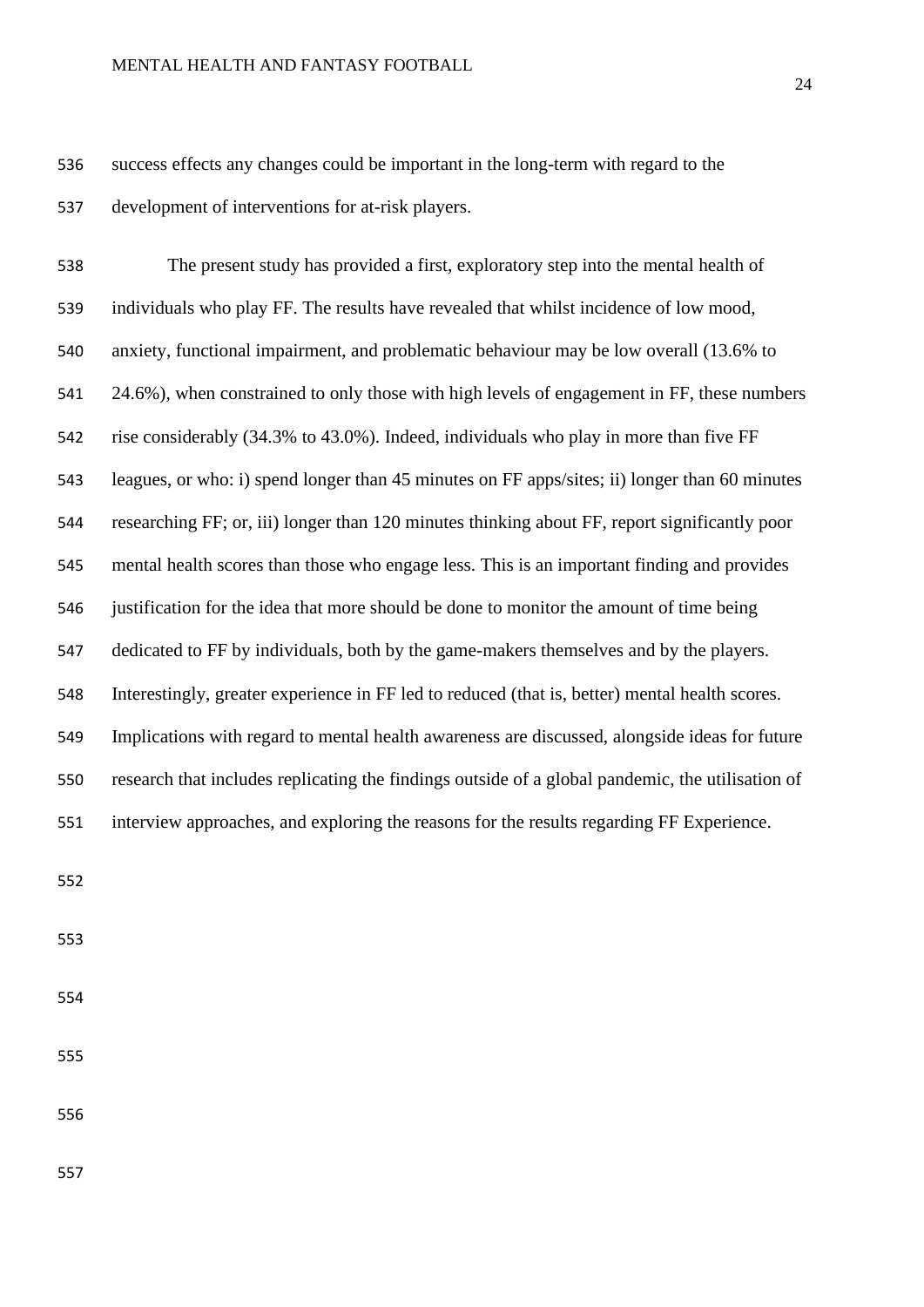| Variable            | <b>Categorisation Description</b>   | Number of<br>Participants and % in<br>that category |
|---------------------|-------------------------------------|-----------------------------------------------------|
| FF Experience       | $Low = 1-5$ years                   | 871; 43.7%                                          |
|                     | Moderate $= 6-10$ years             | 669; 33.5%                                          |
|                     | $High = 11 + years$                 | 449; 22.5%                                          |
| FF Leagues          | $Single = 1$ league                 | 407; 20.4%                                          |
|                     | $Few = 2-5$ leagues                 | 841; 42.2%                                          |
|                     | $Many = 6 + legues$                 | 736; 36.9%                                          |
| FF Time Playing     | $Low = 1-14$ minutes                | 563; 28.2%                                          |
|                     | Low-to-Moderate $= 15-29$ minutes   | 545; 27.3%                                          |
|                     | Moderate-to-High $=$ 30-44 minutes  | 454; 22.8%                                          |
|                     | $High = 45+ minutes$                | 414; 20.8%                                          |
| FF Time Researching | $Low = 0-15$ minutes                | 478; 24.0%                                          |
|                     | Low-to-Moderate $= 16-30$ minutes   | 512; 25.7%                                          |
|                     | Moderate-to-High $= 31-60$ minutes  | 525; 26.3%                                          |
|                     | $High = 61 + minutes$               | 473; 23.7%                                          |
| FF Time Thinking    | $Low = 0-30$ minutes                | 633; 31.7%                                          |
|                     | Low-to-Moderate $=$ 31-60 minutes   | 485; 24.3%                                          |
|                     | Moderate-to-High $= 60-120$ minutes | 474; 23.8%                                          |
|                     | $High = 121 + minutes$              | 356; 17.8%                                          |

# 558 *Table 1. Classification of FF Experience/Behaviour Groups*

559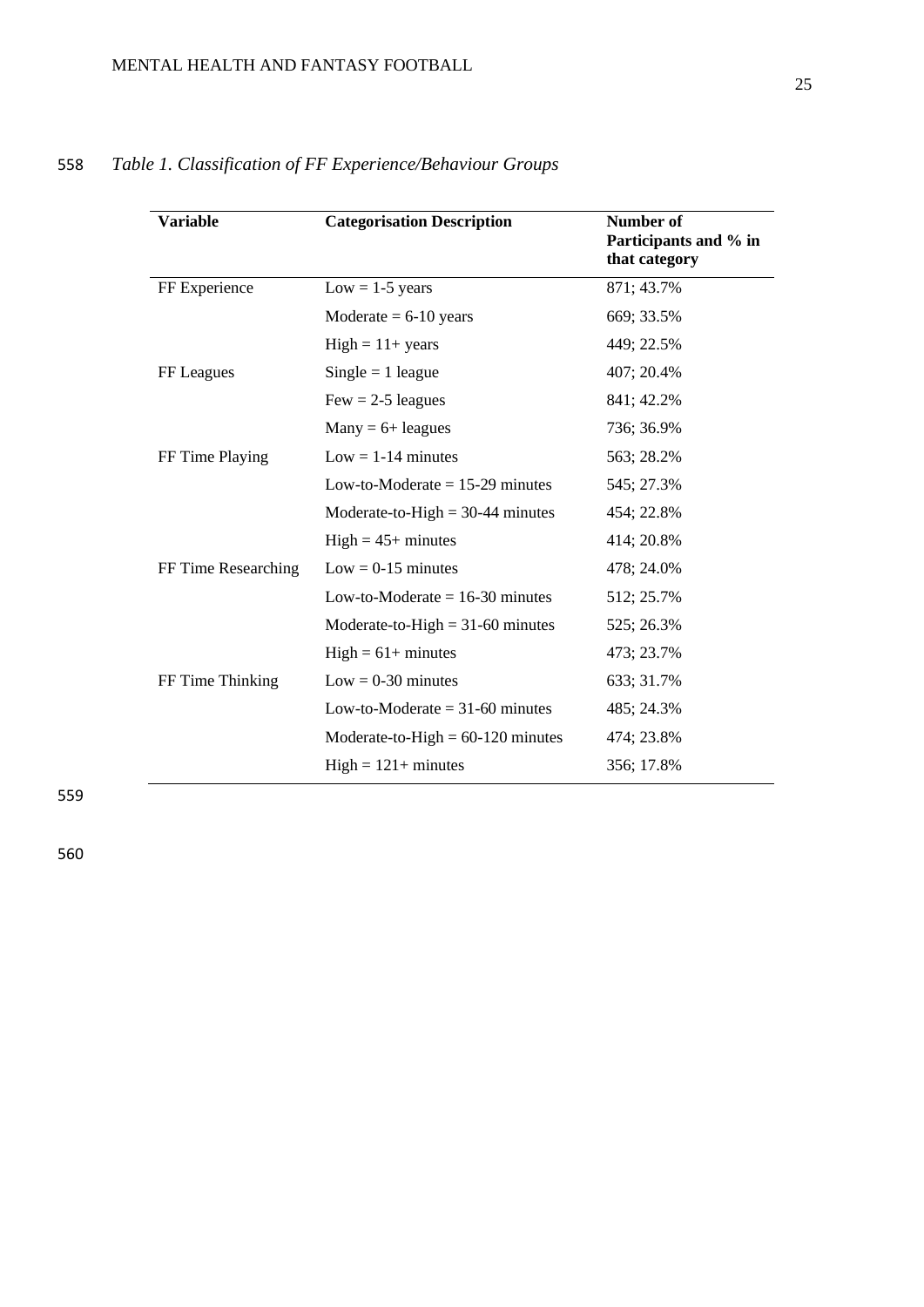561 *Table 2. Pearson's Correlation Analysis*

| <b>Variable</b>          | $\boldsymbol{M}$ | <b>SD</b> |          | $\overline{2}$ | 3       | 4       | 5       | 6       | $\overline{7}$ | 8       |
|--------------------------|------------------|-----------|----------|----------------|---------|---------|---------|---------|----------------|---------|
| 1. FF Experience         | 7.46             | 4.94      |          |                |         |         |         |         |                |         |
| 2. FF Leagues            | 6.13             | 6.02      | $-.00$   |                |         |         |         |         |                |         |
| 3. FF Time Playing       | 31.04            | 38.56     | $-0.05*$ | $.13**$        |         |         |         |         |                |         |
| 4. FF Time Researching   | 55.32            | 56.24     | $-.06**$ | $.22**$        | $.41**$ |         |         |         |                |         |
| 5. Time Thinking         | 94.49            | 105.35    | $-.02$   | $.17**$        | $.51**$ | $.59**$ |         |         |                |         |
| 6. Low Mood              | 0.34             | 0.41      | $-.07**$ | $.10**$        | $.28**$ | $.28**$ | $.34**$ |         |                |         |
| 7. Anxiety               | 0.38             | 0.43      | $-.09**$ | $.10**$        | $.29**$ | $.24**$ | $.32**$ | $.79**$ |                |         |
| 8. Functional Impairment | 0.98             | 1.32      | $-.04$   | $.10**$        | $.18**$ | $.24**$ | $.22**$ | $.60**$ | $.53**$        |         |
| 9. Problematic Behaviour | 2.03             | 0.66      | $-.03$   | $.15**$        | $.29**$ | $.34**$ | $.37**$ | $.66**$ | $.62**$        | $.63**$ |

562 *Note.* \* indicates  $p < .05$ , \*\* indicates  $p < .01$ .  $M =$  mean,  $SD =$  standard deviation. Low mood, anxiety, functional impairment, and problematic

563 behaviour are measured in relation to the FF game, not everyday life. FF Time is in minutes.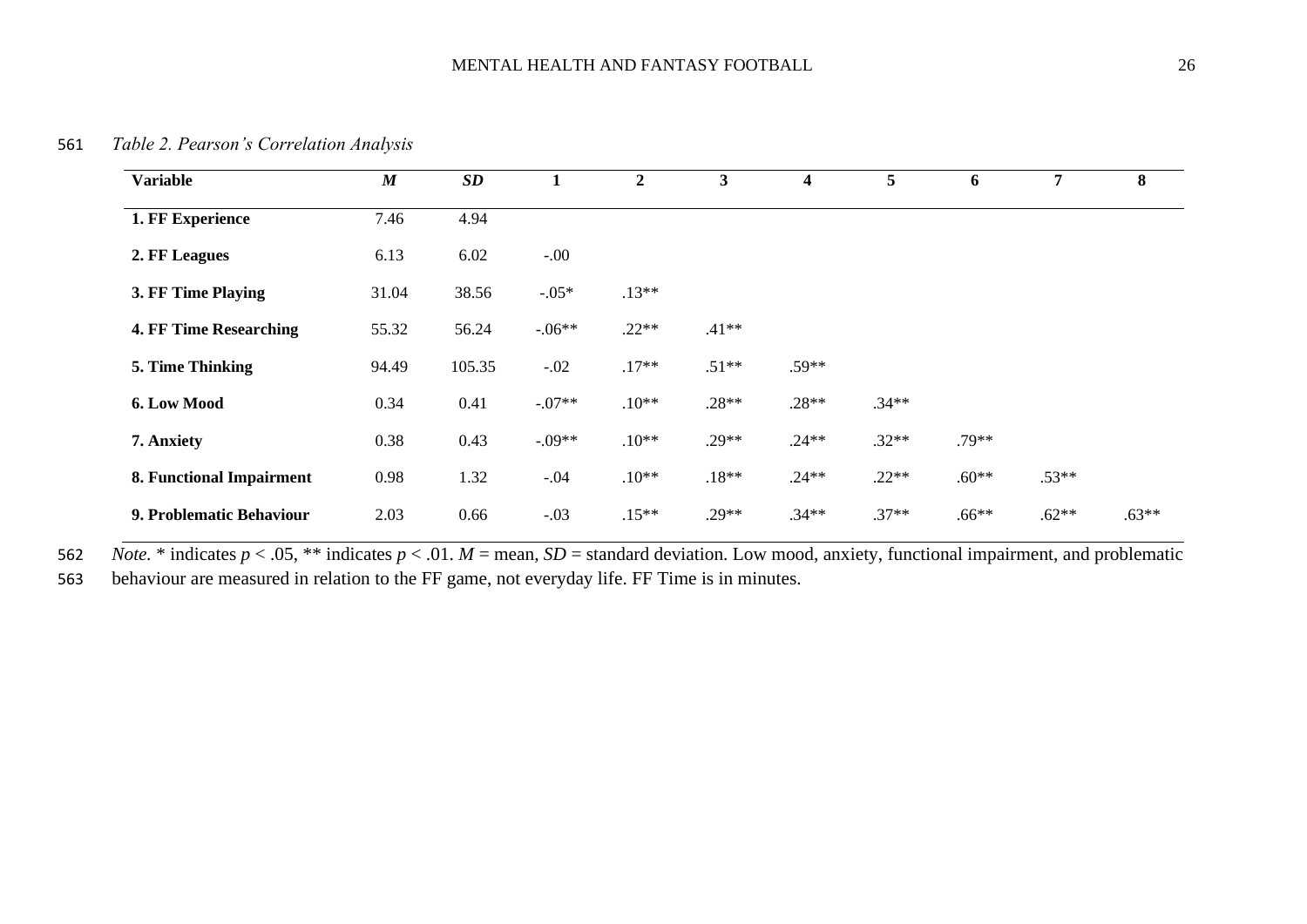# 564 *Table 3. Means (and standard deviations) for low mood, anxiety, functional impairment, and*

| 565 |  | problematic behaviour for each FF Experience/Behaviour Group |  |  |  |  |
|-----|--|--------------------------------------------------------------|--|--|--|--|
|-----|--|--------------------------------------------------------------|--|--|--|--|

| <b>Variable</b> | Group            | <b>Low Mood</b>         | <b>Anxiety</b>          | <b>Functional</b><br>Impairment | <b>Problematic</b><br><b>Behaviour</b> |
|-----------------|------------------|-------------------------|-------------------------|---------------------------------|----------------------------------------|
| FF              | Low              | $0.37(0.42)_{a}$        | $0.41(0.44)_{a}$        | 1.00(1.33)                      | 2.05(0.68)                             |
| Experience      | Moderate         | $0.34(0.40)_{ab}$       | $0.38(0.43)_{a}$        | 1.04(1.37)                      | 2.04(0.67)                             |
|                 | High             | $0.29(0.38)_{b}$        | $0.31(0.39)_{b}$        | 0.89(1.21)                      | 2.00(0.61)                             |
| FF Leagues      | One              | $0.30(0.38)_{a}$        | 0.33(0.37) <sub>a</sub> | 0.88(1.23) <sub>a</sub>         | 1.94(0.63) <sub>a</sub>                |
|                 | Few              | $0.32(0.40)_{a}$        | 0.36(0.42) <sub>a</sub> | 0.89(1.22) <sub>a</sub>         | 1.97(0.65) <sub>a</sub>                |
|                 | Many             | $0.39(0.43)_{b}$        | $0.42(0.46)_{b}$        | $1.16(1.46)_{b}$                | $2.16(0.67)_{b}$                       |
| FF Time         | Low              | 0.24(0.32) <sub>a</sub> | 0.27(0.35) <sub>a</sub> | 0.66(1.08) <sub>a</sub>         | 1.79(0.57) <sub>a</sub>                |
| Playing         | Low-to-Moderate  | $0.30(0.35)_{b}$        | $0.33(0.35)_{ab}$       | $0.96(1.25)_{b}$                | $1.95(0.59)_{b}$                       |
|                 | Moderate-to-High | $0.36(0.37)_{b}$        | $0.40(0.39)_{b}$        | 1.11(1.37) <sub>b</sub>         | $2.12(0.64)_{c}$                       |
|                 | High             | $0.52(0.54)_{c}$        | $0.55(0.56)_{c}$        | 1.35(1.53) <sub>c</sub>         | 2.37(0.72) <sub>d</sub>                |
| FF Time         | Low              | 0.21(0.33) <sub>a</sub> | 0.26(0.37) <sub>a</sub> | $0.59(1.06)_{a}$                | $1.73(0.58)_{a}$                       |
| Researching     | Low-to-Moderate  | $0.28(0.35)_{b}$        | 0.31(0.35) <sub>a</sub> | 0.76(1.09) <sub>a</sub>         | $1.91(0.58)_{b}$                       |
|                 | Moderate-to-High | $0.38(0.41)_{c}$        | $0.41(0.44)_{b}$        | $1.10(1.31)_{b}$                | $2.11(0.62)_{c}$                       |
|                 | High             | 0.50(0.47) <sub>d</sub> | $0.53(0.49)_{c}$        | $1.51(1.58)_{c}$                | 2.39(0.67) <sub>d</sub>                |
| FF Time         | Low              | $0.18(0.27)_{a}$        | 0.22(0.31) <sub>a</sub> | $0.59(1.05)_{a}$                | $1.71(0.54)_{a}$                       |
| <b>Thinking</b> | Low-to-Moderate  | $0.30(0.33)_{b}$        | $0.35(0.36)_{b}$        | $0.86(1.08)_{b}$                | $1.96(0.56)_{b}$                       |
|                 | Moderate-to-High | $0.42(0.39)_{c}$        | $0.43(0.40)_{c}$        | $1.20(1.36)_{c}$                | $2.18(0.61)_{c}$                       |
|                 | High             | 0.57(0.53) <sub>d</sub> | 0.59(0.57) <sub>d</sub> | 1.57(1.68) <sub>d</sub>         | 2.47(0.71) <sub>d</sub>                |

<sup>566</sup> *Note:* Means not sharing a subscript are significantly different at *p* < .05. Low mood, anxiety, 567 functional impairment, and problematic behaviour are measured in relation to the FF game, 568 not everyday life. FF Time is in minutes.

569

570

571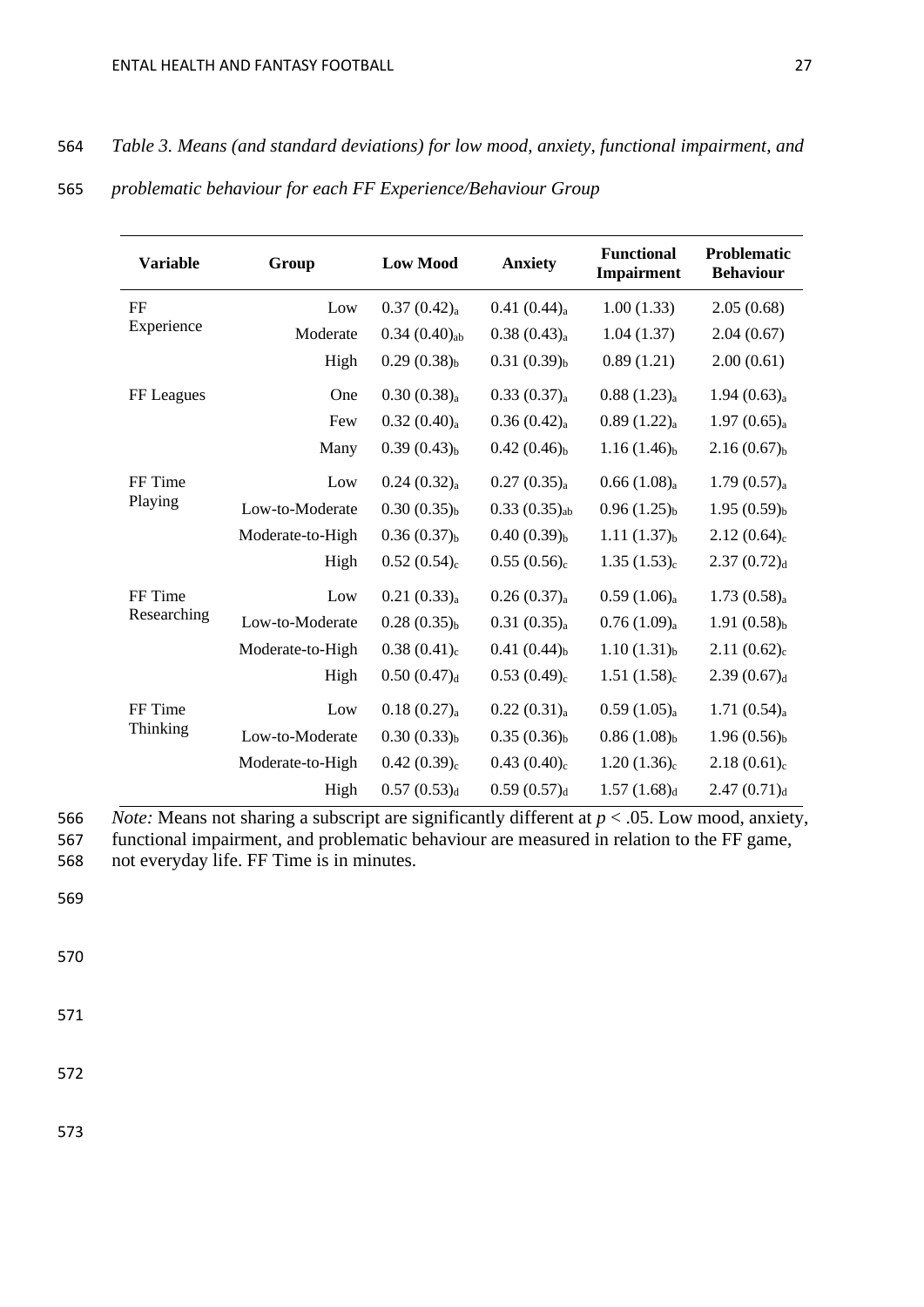#### 574 *Figure 1.* Low Mood (PHQ-9) and Anxiety (GAD-7) towards FF as a function of FF

## 575 Experience



- 577
- 578 *Figure 2.* Low Mood (PHQ-9) and Anxiety (GAD-7) towrds FF as a function of FF Time
- 579 Thinking

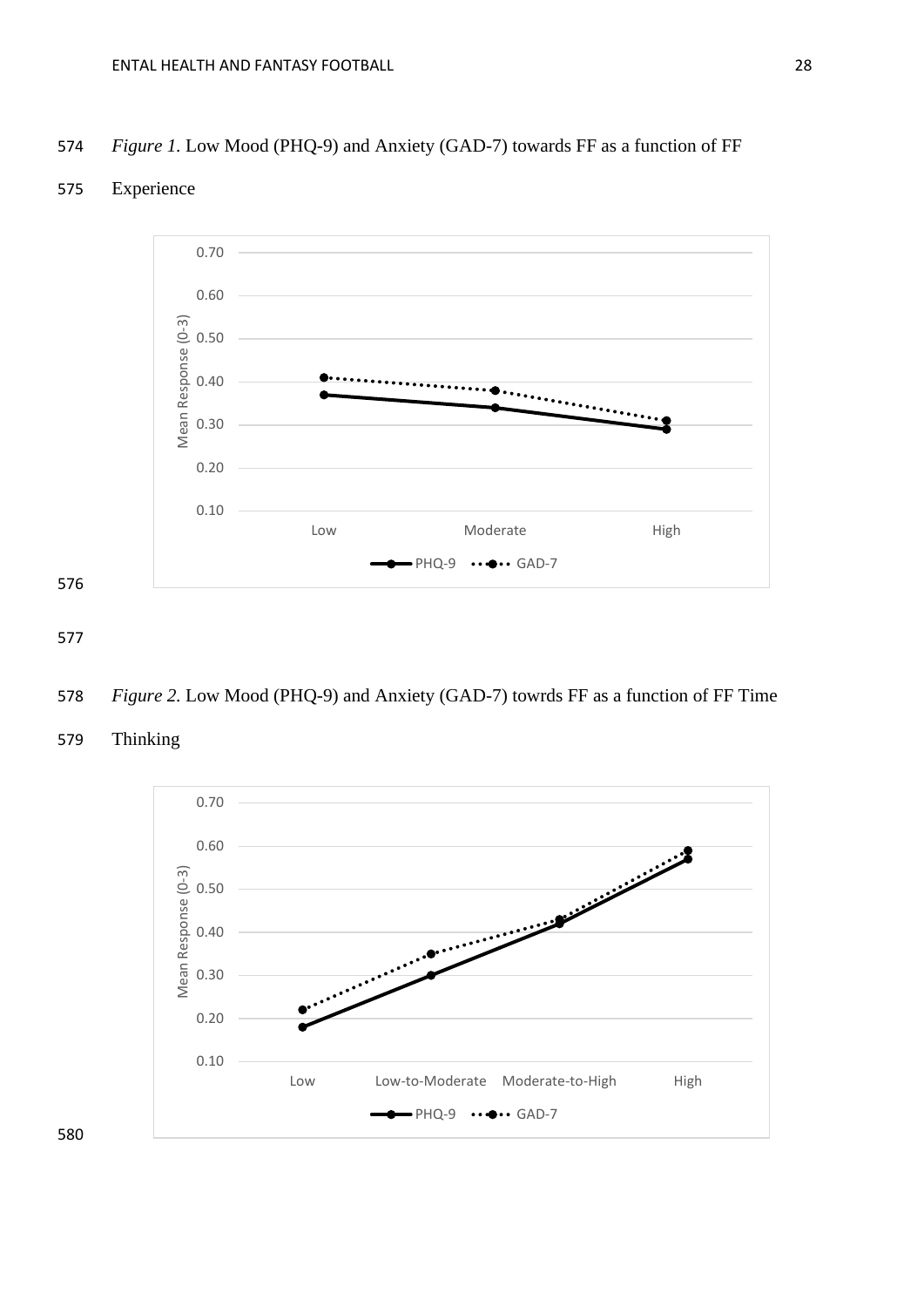| 581 | <b>References</b>                                                                               |
|-----|-------------------------------------------------------------------------------------------------|
| 582 | Aatish, S. [@HaanMainAatish]. (2019, October 5). When you think about FPL all week and          |
| 583 | eagerly wait on Saturday for kick offs and by the end you get such results: this is             |
| 584 | meant to be a happy escape from life's drudgeries, not add to the stress, anger and             |
| 585 | anxieties [Tweet]. Twitter. Retrieved August 20, 2021, from                                     |
| 586 | https://twitter.com/HaanMainAatish/status/1180610802530836482                                   |
| 587 | Abel, J. P., Buff, C. L., & Burr, S. A. (2016). Social media and the fear of missing out: scale |
| 588 | development and assessment. Journal of Business & Economics Research, 14(1), 33-                |
| 589 | 44. doi.org/10.19030/jber.v14i1.9554                                                            |
| 590 | Andreassen, C.S., Billieux, J., Griffiths, M.D., Kuss, D.J., Demetrovics, Z., Mazzoni, E., &    |
| 591 | Pallesen, S. (2016). The relationship between addictive use of social media and video           |
| 592 | games and symptoms of psychiatric disorders: A large-scale cross-sectional study.               |
| 593 | Psychology of Addictive Behaviours, 30(2), 252-262.                                             |
| 594 | Baruca, A., & Ulusoy, E. (2017). The Revenge of the Nerds: Uncovering Practices of E-           |
| 595 | Sports and Fantasy Sports: An Abstract. In: Krey N., & Rossi P. (Eds) Back to the               |
| 596 | Future: Using Marketing Basics to Provide Customer Value. AMSAC 2017.                           |
| 597 | Developments in Marketing Science: Proceedings of the Academy of Marketing                      |
| 598 | Science. Springer, Cham. doi.org/10.1007/978-3-319-66023-3_214                                  |
| 599 | Bringula, R.P., Lugtu, K.P.M., & Aviles, A.D.V. (2015). "How do you feel?": Emotions            |
| 600 | exhibited while playing computer games and their relationship to gaming behaviour.              |
| 601 | International Journal of Cyber Society and Education, 8(1), 39-48. doi:                         |
| 602 | 10.7903/ijcse.1341                                                                              |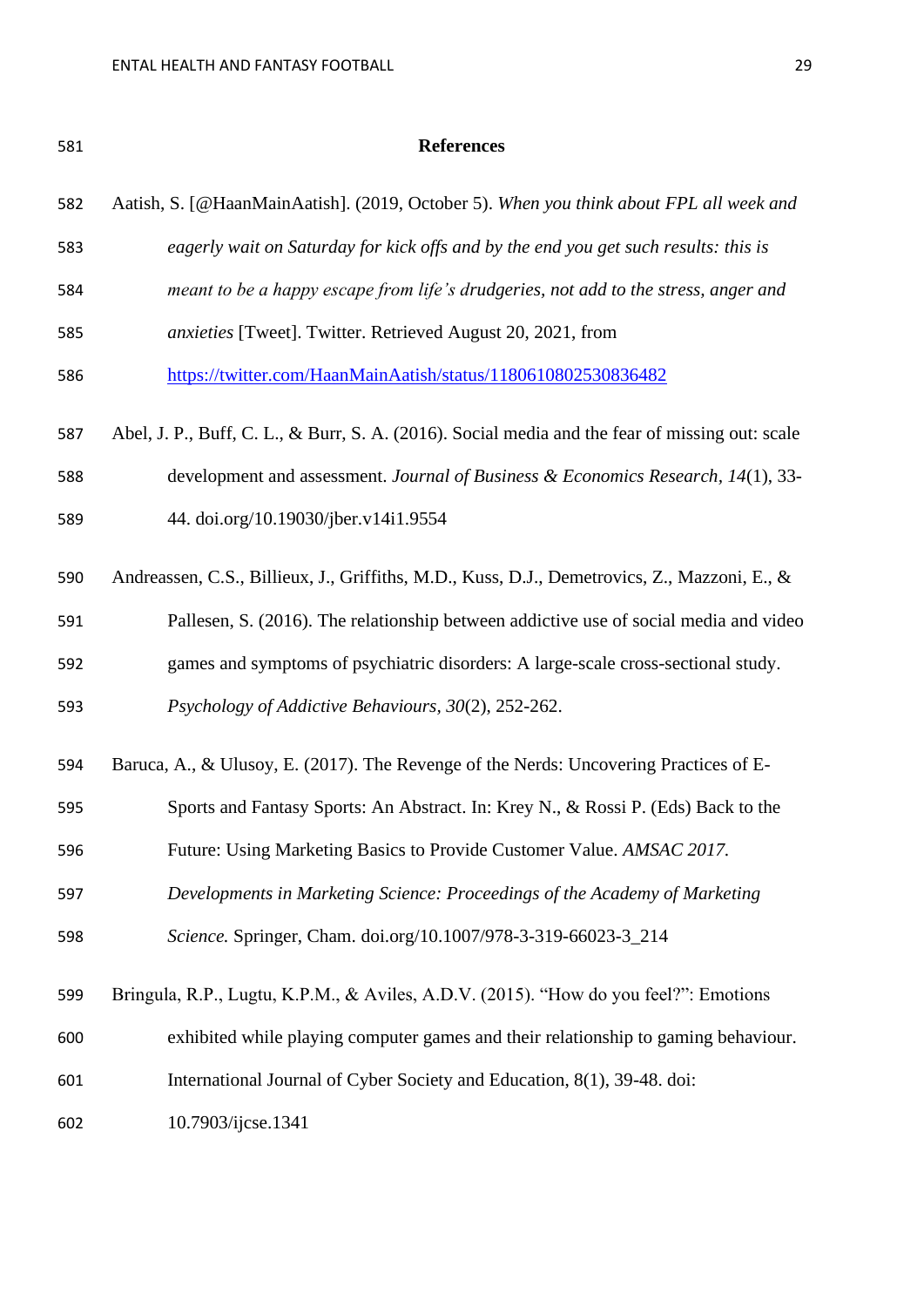#### ENTAL HEALTH AND FANTASY FOOTBALL **30**

| 603 | Brown, N., Billings, A.C., & Ruihley, B. (2012). Exploring the change in motivations for   |
|-----|--------------------------------------------------------------------------------------------|
| 604 | fantasy sport participation during the life cycle of a sports fan. Communication           |
| 605 | Research Reports, 29(4), 333-342. doi.org/10.1080/08824096.2012.723646                     |
| 606 | Carlbring, P., Andersson, G., Cuijpers, P., Riper, H., & Hedman-Lagerlöf, E. (2018).       |
| 607 | Internet-based vs. face-to-face cognitive behavior therapy for psychiatric and somatic     |
| 608 | disorders: an updated systematic review and meta-analysis. Cognitive Behaviour             |
| 609 | Therapy, 47(1), 1-18. doi.org/10.1080/16506073.2017.1401115                                |
| 610 | Cella, M., Sharpe, M., & Chalder, T. (2011). Measuring disability in patients with chronic |
| 611 | fatigue syndrome: Reliability and validity of the Work and Social Adjustment Scale.        |
| 612 | Journal of Psychosomatic Research, 71(3), 124-128.                                         |
| 613 | doi.org/10.1016/j.jpsychores.2011.02.009                                                   |
| 614 | Churchill, S.A., & Farrell, L. (2018). The impact of gambling on depression: New evidence  |
| 615 | from England and Scotland. Economic Modelling, 68, 475-483.                                |
| 616 | doi.org/10.1016/j.econmod.2017.08.021                                                      |
| 617 | Cohen, J. (1988). Statistical Power Analysis for the Behavioral Sciences. New York, NY:    |
| 618 | Routledge Academic.                                                                        |
| 619 | Columb, D., Griffiths, M.D., & O'Gara, C. (2020). Fantasy football (soccer) playing and    |
| 620 | internet addiction among online fantasy football participants: A descriptive survey        |
| 621 | study. International Journal of Mental Health and Addiction,                               |
| 622 | doi.org/10.1007/s11469-020-00436-4                                                         |
| 623 | Demetrovics, Z., Urbán, R., Nagygyörgy, K., Farkas, J., Griffiths, M.D., Pápay, O.,        |
| 624 | Kökönyei, G., Felvinczi, K., & Oláh, A. (2012). The development of the Problematic         |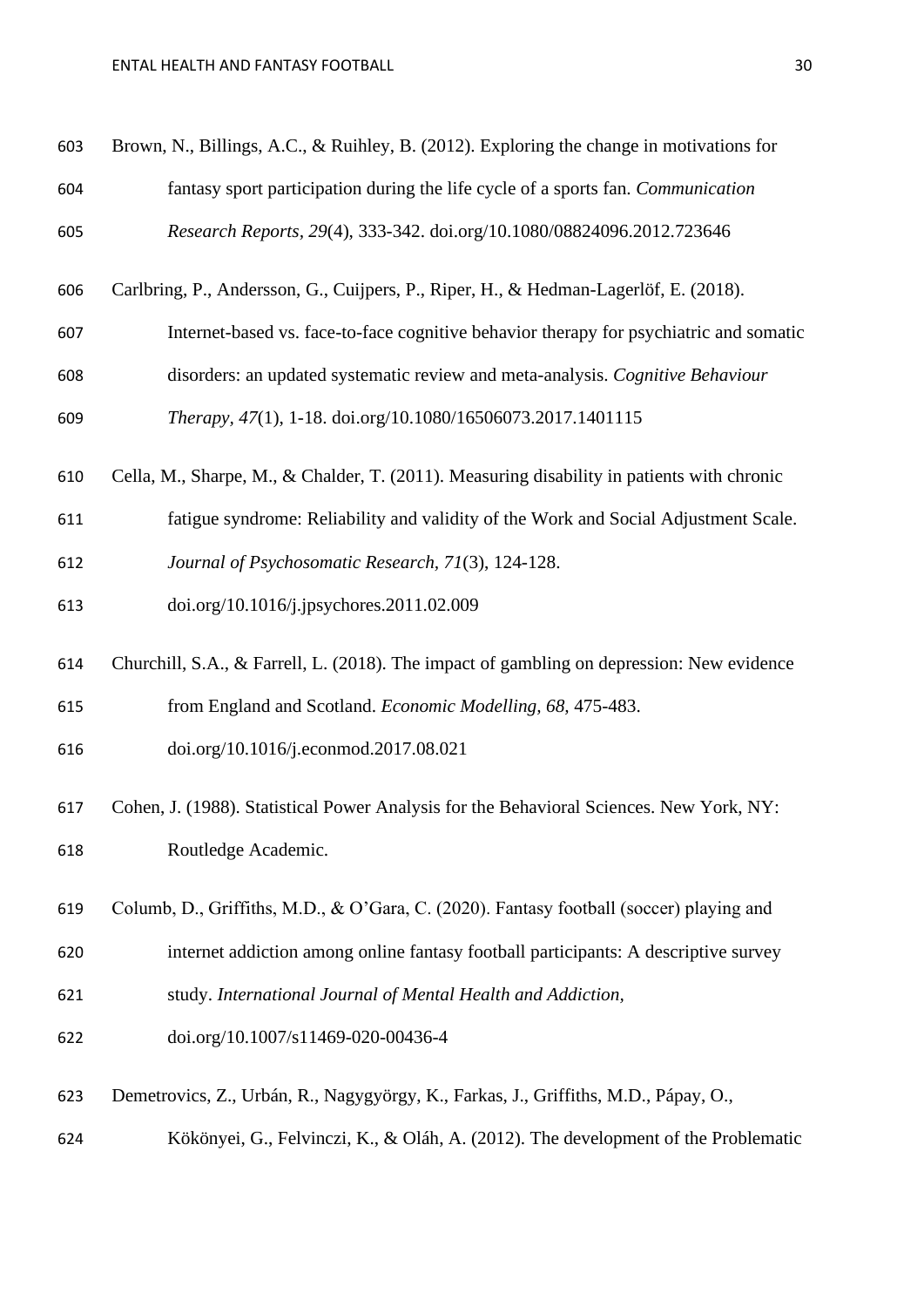- Online Gaming Questionnaire (POGQ). *PLoS ONE, 7*(5), e36417.
- doi.org/10.1371/journal.pone.0036417
- Dhurup, M., & Dlodlo, N. (2013). To play or not to play! Online fantasy football
- consumption motives and the relationship with attitude and future behavioural
- intentions. *Mediterranean Journal of Social Sciences, 4*(14), 201-211.
- Doi:10.5901/mjss.2013.v4n14p201
- Dowsett, R. (2020, July 6). *#1 RAPTOR 101: "How to Cope with Unsuccessful Captaincy*
- *Choices and Transfers in FPL".* FPL Connect. Retrieved March 30, 2021, from
- [https://fplconnect.blog/2020/07/06/1-raptor-101-how-to-cope-with-unsuccessful-](https://fplconnect.blog/2020/07/06/1-raptor-101-how-to-cope-with-unsuccessful-captaincy-choices-and-transfers-in-fpl/)
- [captaincy-choices-and-transfers-in-fpl/](https://fplconnect.blog/2020/07/06/1-raptor-101-how-to-cope-with-unsuccessful-captaincy-choices-and-transfers-in-fpl/)
- DraftKings. (n.d.). *DraftKings Daily Fantasy.* Retrieved August 19, 2021, from <https://www.draftkings.co.uk/lobby#/SOC>
- Durkin, K., & Barber, B. (2002). Not so doomed: Computer game play and positive
- adolescent development. *Journal of Applied Developmental Psychology, 23*(4), 373-
- 392. doi.org/10.1016/S0193-3973(02)00124-7
- Dwyer, B., Achen, R.M., & Lupinek, J.M. (2016). Fantasy vs Reality: Exploring the
- BIRGing and CORFing behaviour of fantasy football participants. *Sport Marketing Quarterly, 25*(3), 152-165.
- Evans, J.D. (1996). Straightforward Statistics for the Behavioural Sciences. Brooks/Cole Publishing.
- Fantasy Football Scout. (2020, May 6). *Scoutcast episode 328 – FPL and mental health.*
- Fantasy Football Scout. Retrieved March 31, 2021, from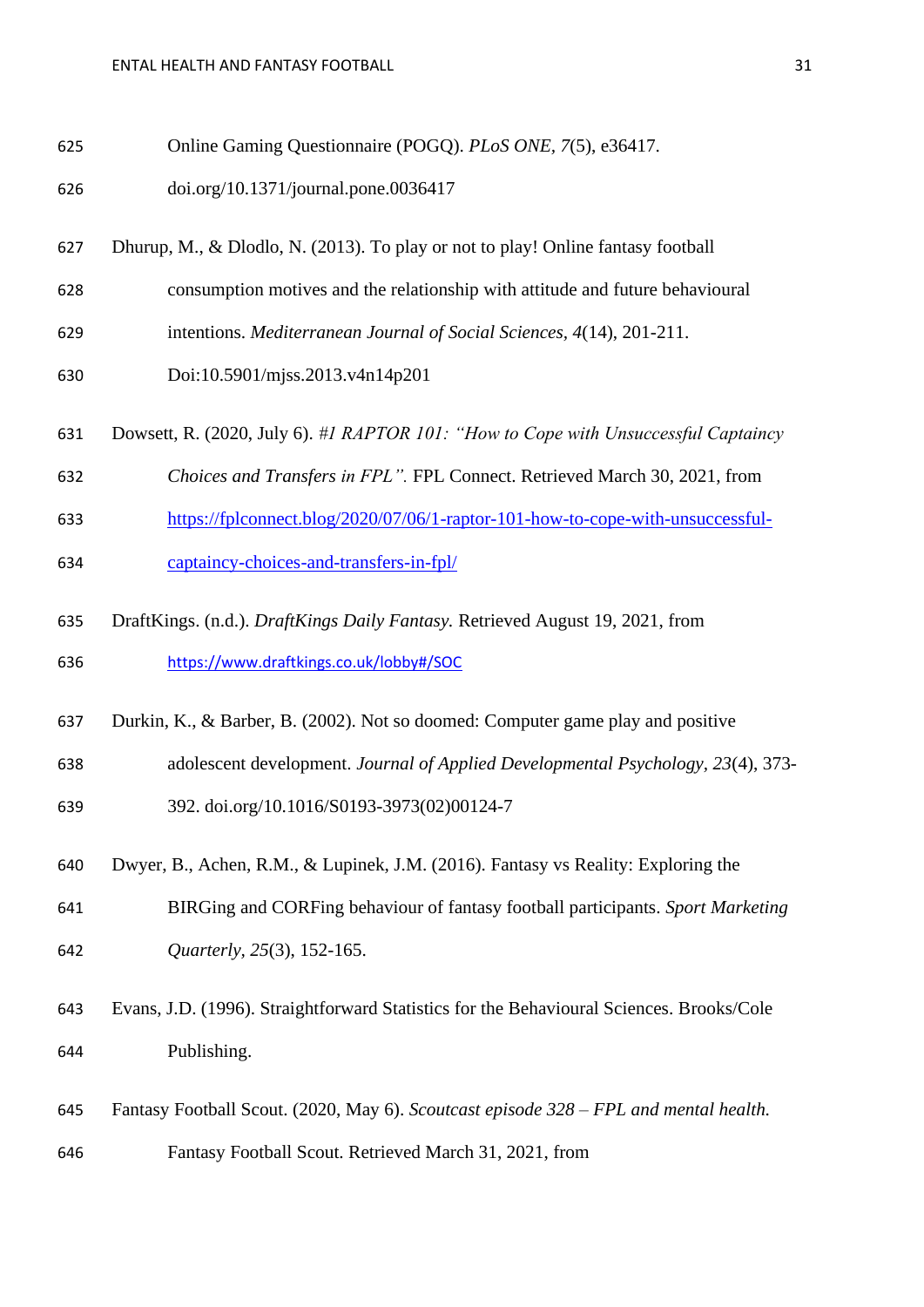- [https://www.fantasyfootballscout.co.uk/2020/05/06/scoutcast-episode-328-fpl-and-](https://www.fantasyfootballscout.co.uk/2020/05/06/scoutcast-episode-328-fpl-and-mental-health/)[mental-health/](https://www.fantasyfootballscout.co.uk/2020/05/06/scoutcast-episode-328-fpl-and-mental-health/)
- Fantasy Premier League. (n.d.). *Fantasy.* Retrieved March 16, 2021, from
- <https://fantasy.premierleague.com/>
- Fanteam. (n.d.). *The biggest daily fantasy site in Europe.* Retrieved March 16, 2021, from <https://www.fanteam.com/>
- Farquhar, L., & Meeds, R. (2007). Types of fantasy sports users and their motivations.
- Journal of Computer-Mediated Communication, 12(4), 1208-1228.
- doi.org/10.1111/j.1083-6101.2007.00370.x
- Fantasy Football Hub. (2021, May 20). *FPL and Mental Health – A Growing Challenge in*
- *the Community.* Fantasy Football Hub. Retrieved August 20, 2021, from
- [https://fantasyfootballhub.co.uk/fpl-mental-health-a-growing-challenge-in-the-](https://fantasyfootballhub.co.uk/fpl-mental-health-a-growing-challenge-in-the-community/?feed_id=5275)
- [community/?feed\\_id=5275](https://fantasyfootballhub.co.uk/fpl-mental-health-a-growing-challenge-in-the-community/?feed_id=5275)
- Giroux, I., Goulet, A., Mercier, J., Jacques, C., & Bouchard, S. (2017). Online and mobile
- interventions for problem gambling, alcohol, and drugs: a systematic review.

*Frontiers in Psychology, 8*, 954. doi.org/10.3389/fpsyg.2017.00954

- Greenberg, S. (2020, December 1). *Fantasy sports: Market trends you need to know.* BCC
- Research. Retrieved March 31, 2021, from [https://blog.bccresearch.com/fantasy-](https://blog.bccresearch.com/fantasy-sports-market-trends-you-need-to-know)[sports-market-trends-you-need-to-know](https://blog.bccresearch.com/fantasy-sports-market-trends-you-need-to-know)
- Halbrook, Y.J., O'Donnell, A.T., & Msetfi, R.M. (2019). When and how video games can be good: A review of the positive effects of video games on well-being. *Perspectives on Psychological Science, 14*(6), 1096-1104. doi:10.1177/1745691619863807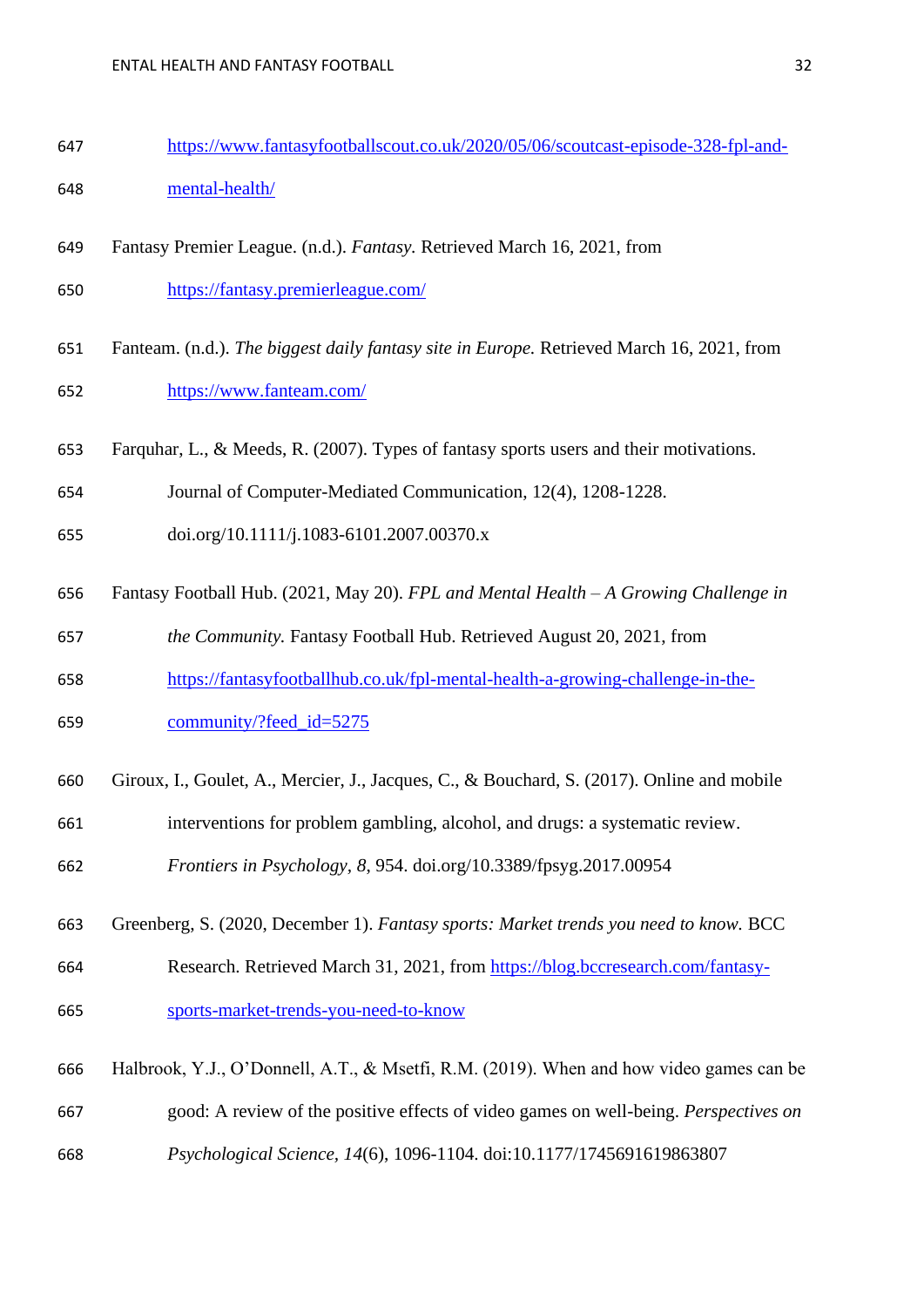| 669 | Hamari, J., & Keronen, L. (2017). Why do people play games? A meta-analysis?                  |
|-----|-----------------------------------------------------------------------------------------------|
| 670 | International Journal of Information Management, 37(3), 125-141.                              |
| 671 | doi.org/10.1016/j.ijinfomgt.2017.01.006                                                       |
| 672 | Jones, C.M., Scholes, L., Johnson, D., Katsikitis, M., & Carras, M.C. (2014). Gaming well:    |
| 673 | Links between videogames and flourishing mental health. Frontiers in Psychology:              |
| 674 | Developmental Psychology, 5(260), 1-8. doi.org/10.3389/fpsyg.2014.00260                       |
| 675 | Jones, S. (2020, January 31). Addressing Mental Health In FPL: "It's just a game" – or is it? |
| 676 | FPL Connect. Retrieved August 20, 2021, from                                                  |
| 677 | https://fplconnect.blog/2020/01/31/addressing-mental-health-in-fpl-its-just-a-game-           |
| 678 | $or-is-it/$                                                                                   |
| 679 | Kahn, J. (2016, December 26). Confessions of a fantasy football addict. It's Round and        |
| 680 | White. Retrieved March 16, 2021, from                                                         |
| 681 | https://www.itsroundanditswhite.co.uk/articles/confessions-of-a-fantasy-football-             |
| 682 | addict                                                                                        |
| 683 | Kamaran, M. [@Meer_Khalid_]. (2021, August 13). FPL is backkkkkk, looking forward to          |
| 684 | another season of depression, self hatred, jealous and much more [Tweet]. Twitter.            |
| 685 | Retrieved August 19, 2021, from                                                               |
| 686 | https://twitter.com/Meer_Khalid_/status/1426114741110558721                                   |
| 687 | Klonsky, E.D., Victor, S.E., Hibbert, A.S., & Hajcak, G. (2019). The Multdimensional          |
| 688 | Emotion Questionnaire (MEQ): Rationale and initial psychometric properties. Journal           |
| 689 | of Psychopathology and Behavioral Assessment, 41, 409-424.                                    |
| 690 | doi.org/10.1007/s10862-019-09741-2                                                            |
|     |                                                                                               |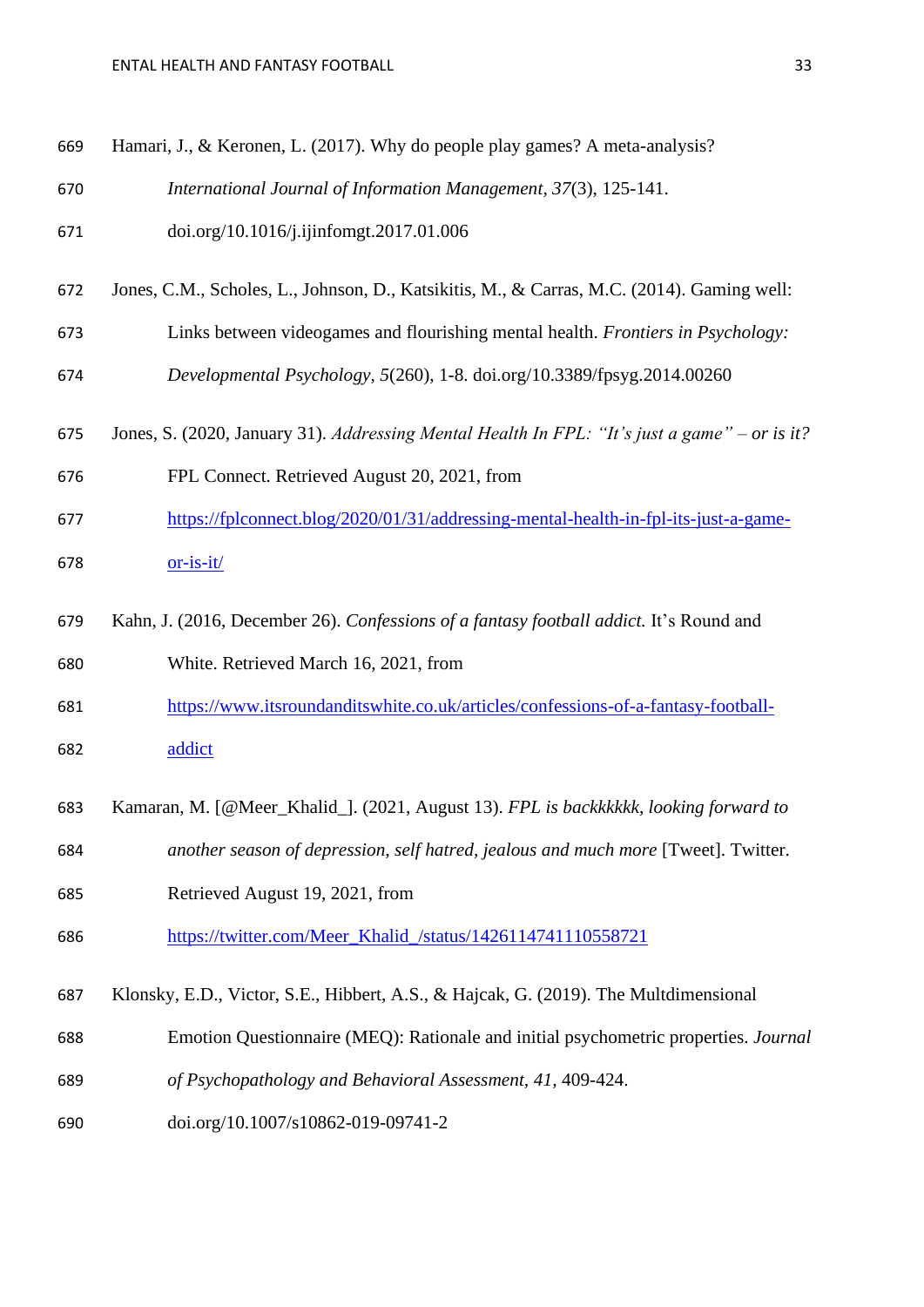| 691 | Kowal, M., Conroy, E., Ramsbottom, N., Smithies, T., Toth, A., & Campbell, M. (2021).    |
|-----|------------------------------------------------------------------------------------------|
| 692 | Gaming your mental health: A narrative review on mitigating symptoms of depression       |
| 693 | and anxiety using commercial video games. <i>JMIR Serious Games</i> , 9(2), e26575. doi: |
| 694 | 10.2196/26575                                                                            |

- Kroenke, K., Spitzer, R.L., & Williams, J.B.W. (2001). The PHQ-9: Validity of a brief depression severity measure. *Journal of General Internal Medicine,* 16(9), 606-613. doi.org/10.1046/j.1525-1497.2001.016009606.x
- Kuss, D.J., van Rooij, A.J., Shorter, G.W., Griffiths, M.D., & van de Mheen, D. (2013).
- Internet addiction in adolescents: Prevalence and risk factors. *Computers in Human Behavior, 29*(5), 1987-1996. doi.org/10.1016/j.chb.2013.04.002
- Lee, W., Kwak, D.H., Lim, C., Pedersen, P.M., & Miloch, K.S. (2011). Effects of personality and gender on fantasy sports game participation: The moderating role of perceived knowledge. *Journal of Gambling Studies, 27,* 427-441. DOI 10.1007/s10899-010- 9218-9
- Löwe, B., Decker, O., Müller, S., Brähler, E., Schellberg, D., Herzog, W., & Herzberg, P.Y. (2008). Validation and standardization of the Generalized Anxiety Disorder Screener (GAD-7) in the general population. *Medical Care, 46*(3), 266-274.
- Marchant, A., Hawton, K., Stewart, A., Montgomery, P., Singaravelu, V., Lloyd, K., Purdy,
- N., Daine, K., & John, A. (2017). A systematic review of the relationship between internet use, self-harm and suicidal behaviour in young people: The good, the bad and the unknown. *PLoS ONE, 13*(3), e0193937. doi.org/10.1371/journal.pone.0193937
- March, S. (2019, November 15). *Fantasy football and its effect on mental health.* Fantasy
- Football Scout. Retrieved March 31, 2021, from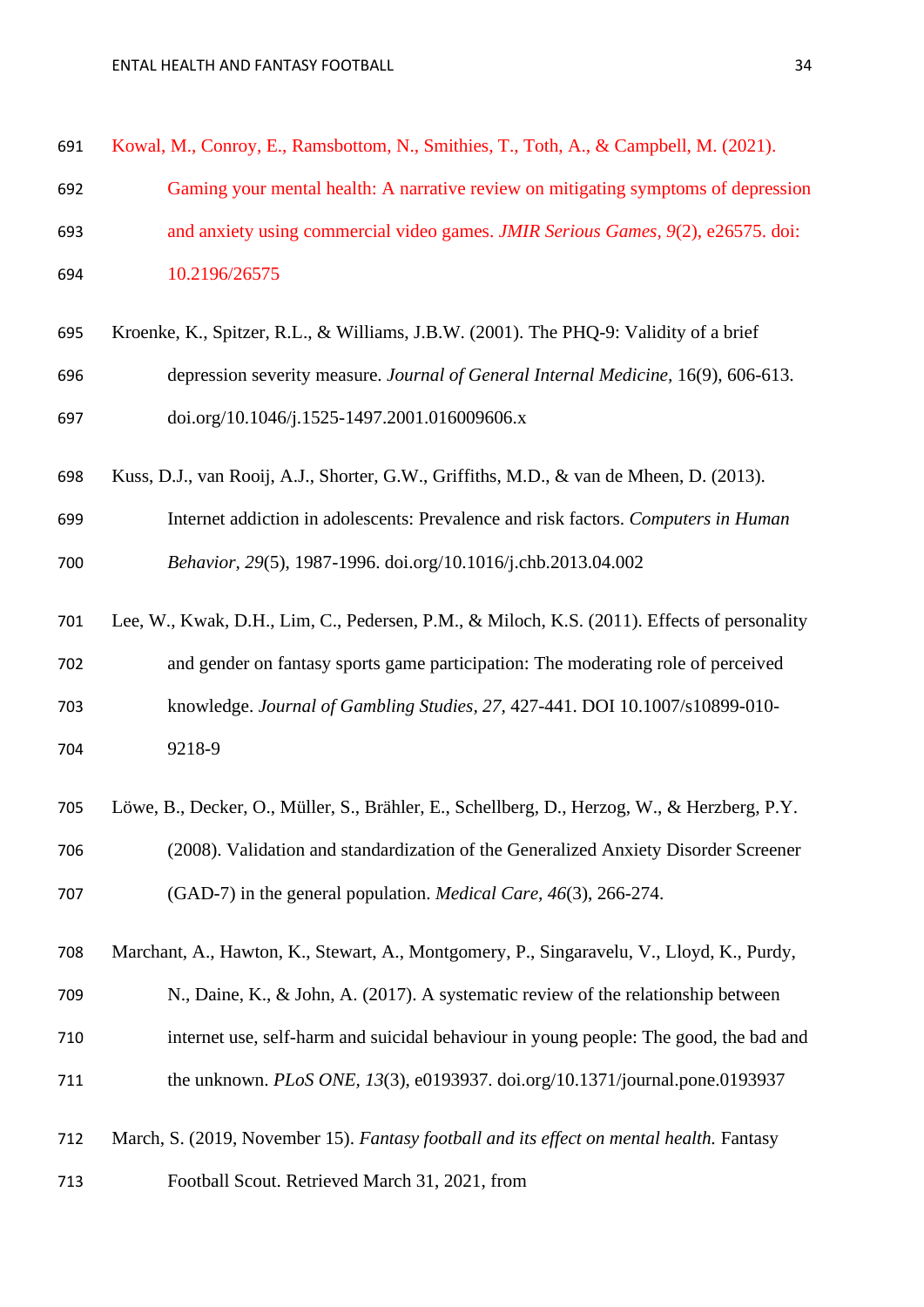- [https://www.fantasyfootballscout.co.uk/2019/11/15/fantasy-football-and-its-effect-on-](https://www.fantasyfootballscout.co.uk/2019/11/15/fantasy-football-and-its-effect-on-mental-health/)[mental-health/](https://www.fantasyfootballscout.co.uk/2019/11/15/fantasy-football-and-its-effect-on-mental-health/)
- Marks, I.M. (1986). *Behavioural Psychotherapy: Maudsley Pocket Book of Clinical Management.* John Wright; Bristol, UK.
- Maslow, A. H. (1943). A theory of human motivation. *Psychological Review, 50*(4), 370-396.
- Mentzoni, R.A., Brunborg, G.S., Molde, H., Myrseth, H., Skouveroe, K.J.M., Hetland, J., &
- Pallesen, S. (2011). Problematic video game use: Estimated prevalence and
- associations with mental and physical health. *Cyberpsychology, Behavior, and Social*
- *Networking, 14*(10), 591-596. DOI: 10.1089/cyber.2010.0260
- Morrison, P., & Stomski, N.J. (2015). Embracing participation in mental health research: conducting authentic interviews. *Qualitative Research Journal, 15*(1), 47-60.
- doi.org/10.1108/QRJ-05-2014-0021
- Mundt, J.C., Marks, I.M., Shear, M.K., & Greist, J.H. (2002). The work and social
- adjustment scale: a simple measure of impairment in functioning. *British Journal of*
- *Psychiatry, 180*(5), 461-464. doi.org/10.1192/bjp.180.5.461
- Nower, L., Caler, K.R., Pickering, D., & Blaszczynski, A. (2018). Daily fantasy sports
- players: Gambling, addiction, and mental health problems. Journal of Gambling
- Studies, 34, 727-737. doi.org/10.1007/s10899-018-9744-4
- OfficialFPL (2021, March 4). *If you were writing a book on #FPL, would would the title be?*
- [Twitter post]. Twitter. Retrieved August 20, 2021, from
- <https://twitter.com/OfficialFPL/status/1367420087184089090>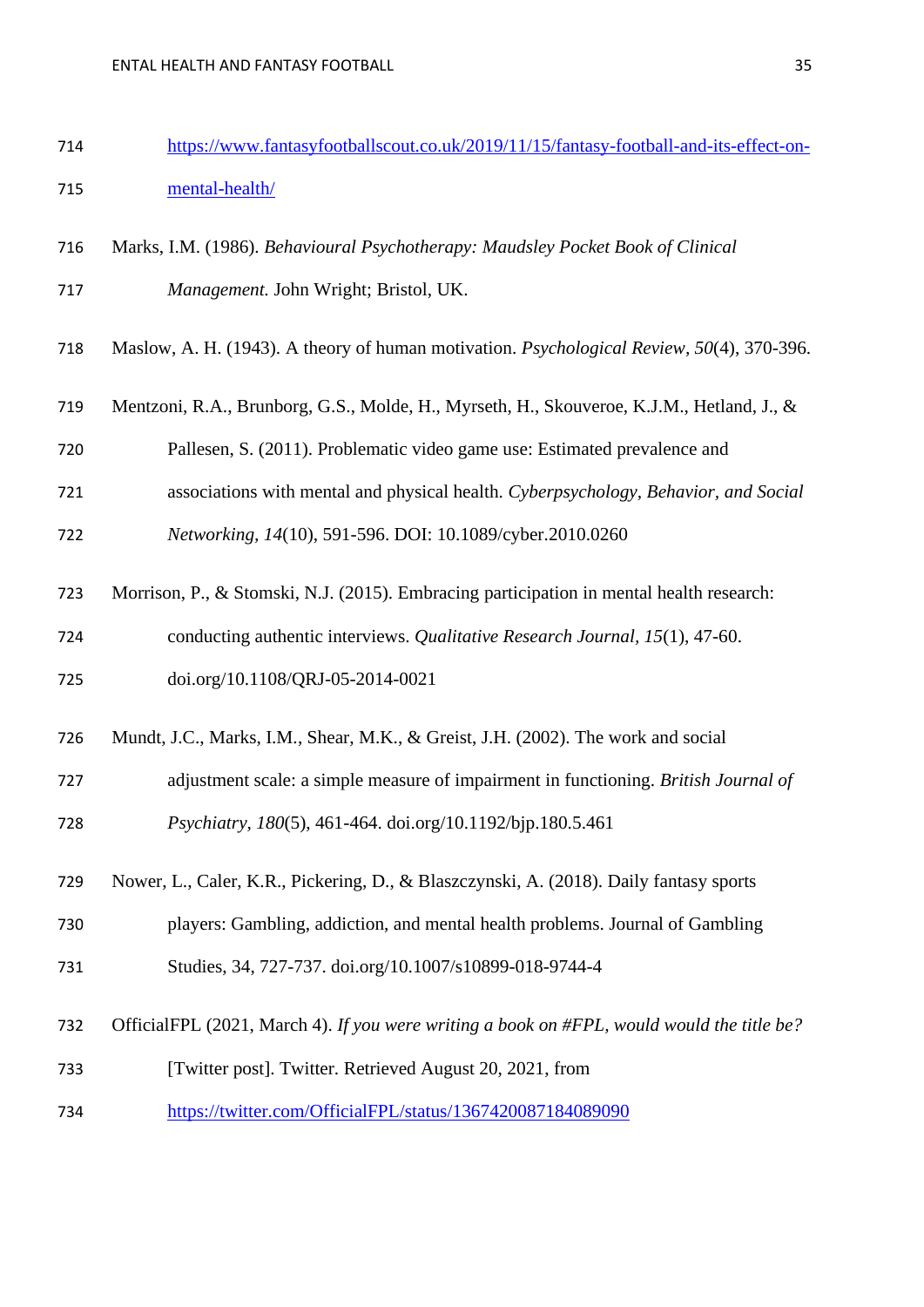| 735 | Pápay, O., Urbán, R., Griffiths, M.D., Nagygyörgy, K., Farkas, J., Kökönyei, G., Felvinczi, |
|-----|---------------------------------------------------------------------------------------------|
| 736 | K., Oláh, A., Elekes, Z., & Demetrovics, Z. (2013). Psychometric properties of the          |
| 737 | Problematic Online Gaming Questionnaire short-form and prevalence of problematic            |
| 738 | online gaming in a national sample of adolescents. Cyberpsychology, Behavior and            |
| 739 | Social Networking, 16(5), 340-348. doi:10.1089/cyber.2012.0484                              |
| 740 | Pine, R., Fleming, T., McCallum, S., & Sutcliffe, K. (2020). The effects of casual          |
| 741 | videogames on anxiety, depression, stress, and low mood: A systematic review.               |
| 742 | Games for Health Journal: Research, Development, and Clinical Applications, 9(4),           |
| 743 | 255-264. DOI: 10.1089/g4h.2019.0132                                                         |
| 744 | Przybylski, A. K., Murayama, K., DeHaan, C. R., & Gladwell, V. (2013). Motivational,        |
| 745 | emotional, and behavioral correlates of fear of missing out. Computers in Human             |
| 746 | Behavior, 29, 1841-1843. doi.org/10.1016/j.chb.2013.02.014                                  |
| 747 | Research and Markets. (2020, July 27). Global Fantasy Sports Market: Growth, Trends and     |
| 748 | Forecasts (2020-2025). PR Newswire. Retrieved March 31, 2021, from                          |
| 749 | https://www.prnewswire.com/news-releases/global-fantasy-sports-market-growth-               |
| 750 | trends-and-forecasts-2020-2025-301100293.html                                               |
| 751 | Scholes-Balog, K.E., & Hemphill, S.A. (2012). Relationships between online gambling,        |
| 752 | mental health, and substance use: A review. Cyberpsychology, Behavior, and Social           |
| 753 | Networking, 15(12), 688-692. doi.org/10.1089/cyber.2012.0232                                |
| 754 | Spinda, J., & Haridakis, P. (2008). Exploring the motives of fantasy sports: A use-and-     |
| 755 | gratifications approach. In L. Hugenberg, P. Haridakis, & A. Earnheardt (Eds.),             |
| 756 | Sports mania: Essays on fandom and the media in the 21st century (p. 187-199).              |
| 757 | McFarland.                                                                                  |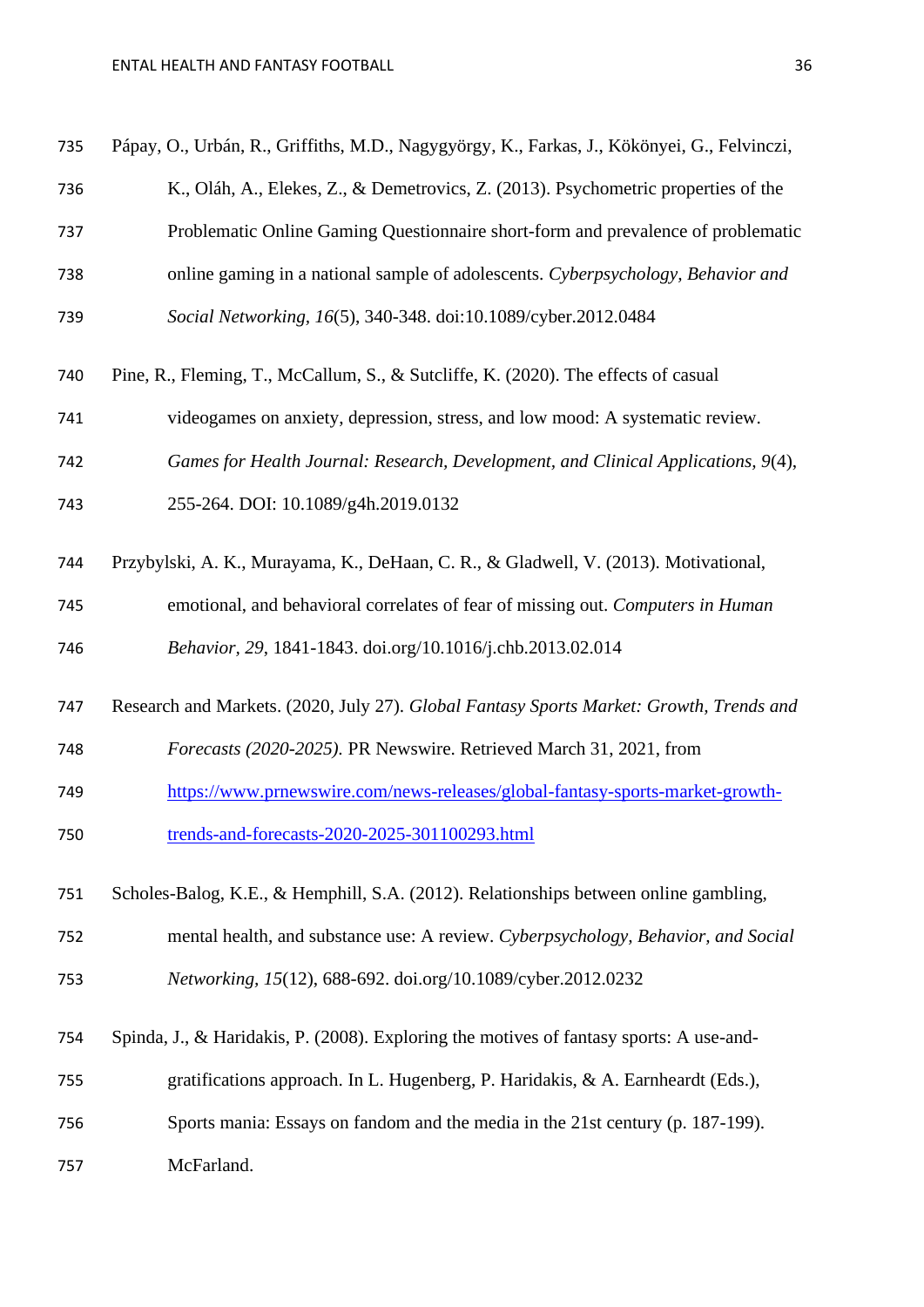- Spitzer, R.L., Kroenke, K., Williams, J.B.W., & Löwe, B. (2006). A brief measure for assessing generalized anxiety disorder: The GAD-7. *Archives of Internal Medicine, 166,* 1092-1097. doi:10.1001/archinte.166.10.1092
- Technavio. (2020, February 17). *Global Fantasy Sports Market 2020-2024.* Business Wire.
- Retrieved March 31, 2021, from
- [https://www.businesswire.com/news/home/20200217005350/en/Global-Fantasy-](https://www.businesswire.com/news/home/20200217005350/en/Global-Fantasy-Sports-Market-2020-2024-Launch-Of-Various-Apps-For-Fantasy-Sports-To-Boost-The-Market-Growth-Technavio)
- [Sports-Market-2020-2024-Launch-Of-Various-Apps-For-Fantasy-Sports-To-Boost-](https://www.businesswire.com/news/home/20200217005350/en/Global-Fantasy-Sports-Market-2020-2024-Launch-Of-Various-Apps-For-Fantasy-Sports-To-Boost-The-Market-Growth-Technavio)
- [The-Market-Growth-Technavio](https://www.businesswire.com/news/home/20200217005350/en/Global-Fantasy-Sports-Market-2020-2024-Launch-Of-Various-Apps-For-Fantasy-Sports-To-Boost-The-Market-Growth-Technavio)
- Turkle, S. (2011). *Alone together: why we expect more from technology and less from each other*. New York: Basic Books.
- van der Maas, M., Shi, J., Elton-Marshall, T., Hodgins, D. C., Sanchez, S., Lobo, D. S.,
- Hagopian, S., & Turner, N. E. (2019). Internet-based interventions for problem
- gambling: scoping review. *JMIR Mental Health, 6*(1), e65. doi: 10.2196/mental.9419
- Villani, D., Carissoli, C., Triberti, S., Marchetti, A., Gilli, G., & Riva, G. (2018). Videogames
- for emotion regulation: A systematic review. *Games for Health Journal, 7*(2), 1-15.
- DOI: 10.1089/g4h.2017.0108
- Wack, E., & Tantleff-Dunn, S. (2009). Relationships between electronic game play, obesity, and psychosocial functioning in young me. *CyberPsychology & Behavior, 12*(2), 241- 246. DOI: 10.1089/cpb.2008.0151
- Wang, C.K.J., Khoo, A., Liu, W.C., & Divaharan, S. (2008). Passion and intrinsic motivation in digital gaming. *CyberPsychology & Behavior, 11*(1), 39-45. DOI:
- 10.1089/cpb.2007.0004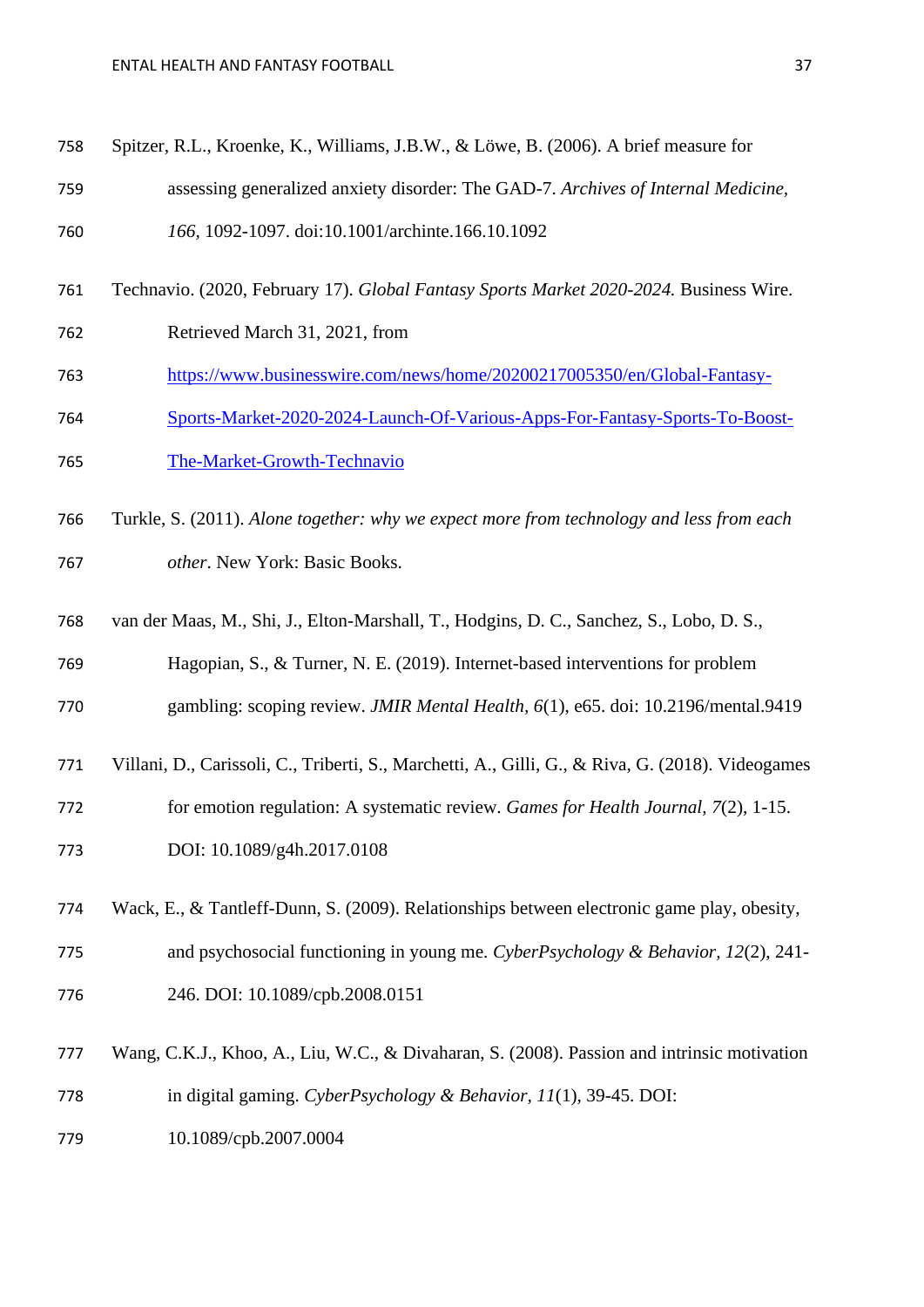| 780 | Wang, L., Kroenke, K., Stump, T.E., & Monahan, P.O. (2021). Screening for perinatal             |
|-----|-------------------------------------------------------------------------------------------------|
| 781 | depression with the Patient Health Questionnaire depression scale (PHQ-9): A                    |
| 782 | systematic review and meta-analysis. General Hospital Psychiatry, 68, 74-82.                    |
| 783 | doi.org/10.1016/j.genhosppsych.2020.12.007                                                      |
| 784 | Wardle, H., & McManus, S. (2021). Suicidality and gambling among young adults in Great          |
| 785 | Britain: results from a cross-sectional online survey. The Lancet: Public Health, 6(1),         |
| 786 | e39-e49. doi.org/10.1016/S2468-2667(20)30232-2                                                  |
| 787 | Watts, D. (2021, January 5). Mindfulness, mental health and FPL in a season of disruption       |
| 788 | and variance. Fantasy Football Scout. Retrieved March 31, 2021, from                            |
| 789 | https://www.fantasyfootballscout.co.uk/2021/01/05/mindfulness-mental-health-and-                |
| 790 | fpl-in-a-season-of-disruption-and-variance/                                                     |
| 791 | Xiong, J., Lipsitz, O., Nasri, F., Lui, L.M.W., Gill, H., Phan, L., Chen-Li, D., Iacobucci, M., |
| 792 | Ho, R., Majeed, A., & McIntyre, R.S. (2020). Impact of COVID-19 pandemic on                     |
| 793 | mental health in the general population: A systematic review, 277, 55-64.                       |
| 794 | doi.org/10.1016/j.jad.2020.08.001                                                               |
| 795 | Yang, H., & Ma, J. (2020). How an epidemic outbreak impacts happiness: Factors that             |
| 796 | worsen (vs. protect) emotional well-being during the coronavirus pandemic.                      |
| 797 | Psychiatry Research, 289, 113045. doi.org/10.1016/j.psychres.2020.113045                        |
| 798 | Yu, X., Ren, G., Huang, S., & Wang, Y. (2018). Undergraduates' belief in a just world and       |
| 799 | subjective well-being: The mediating role of sense of control. Social Behavior and              |
| 800 | Personality, 46(5), 831-840. DOI:10.2224/sbp.6912                                               |
| 801 | Zahra, D., Qureshi, A., Henley, W., Taylor, R., Quinn, C., Pooler, J., Hardy, G., Newbold,      |

A., & Byng, R. (2014). The work and social adjustment scale: Reliability, sensitivity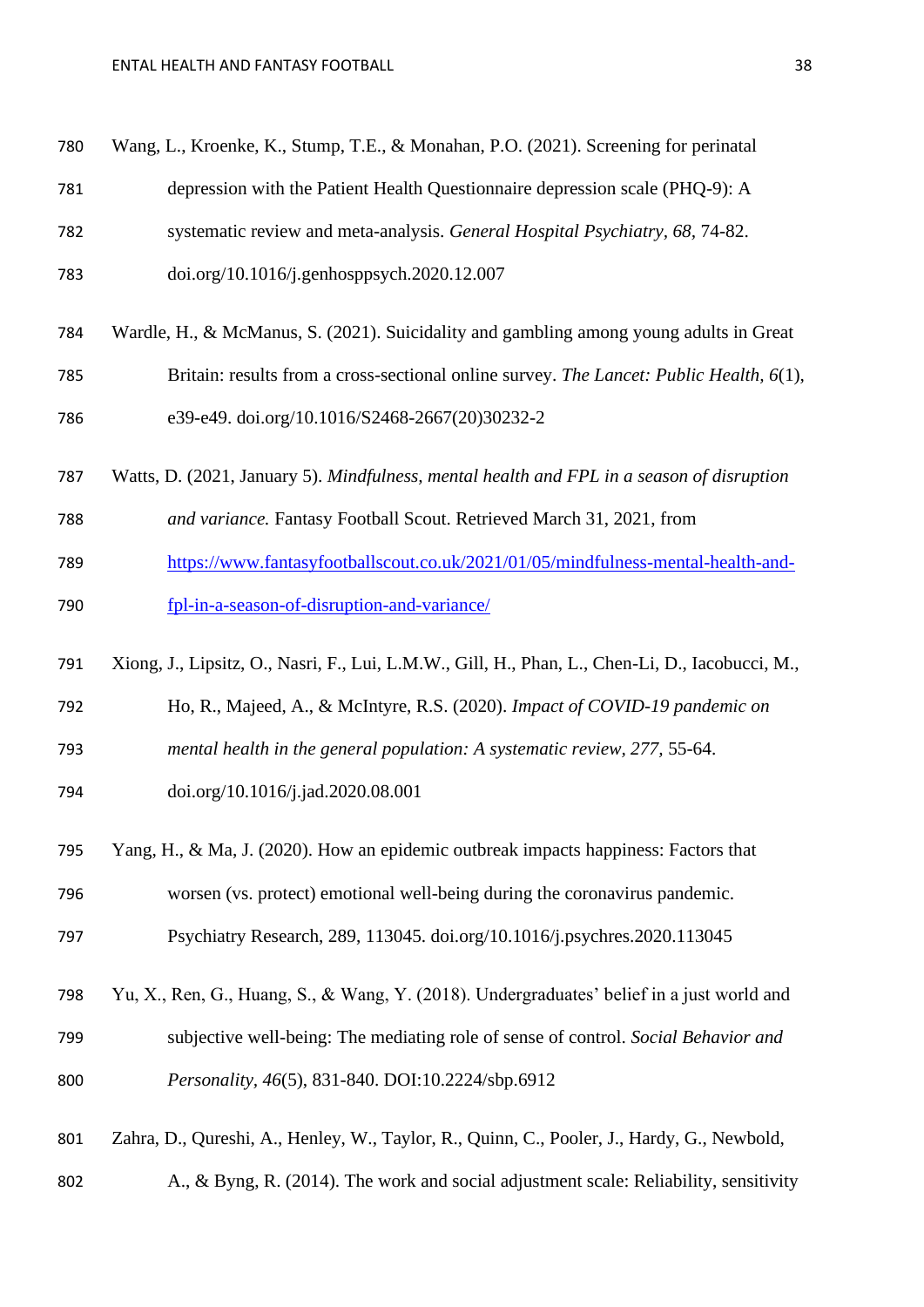803 and value. *International Journal of Psychiatry in Clinical Practice, 18*(2), 131-138.

804 doi.org/10.3109/13651501.2014.894072

805

#### **Appendix**

#### **A. Participant Information Sheet**

Dear potential participant,

Fantasy football has become a huge and global game and continues to grow each year. Despite this, little is known about the positive and negative mental effects involvement in fantasy football may have on individuals. We are researchers from Nottingham Trent University who are currently conducting research on this subject. So that you are fully informed before deciding whether to take part in this research, the aim of this sheet is to provide you with important information regarding the study.

Participation in the study involves completing a questionnaire pack which will take approximately 15 minutes. The questionnaire pack assesses your thoughts, behaviours, emotions, and experiences around fantasy football. It is important to note though, that participants do not have to answer all questions, and are free to miss out any questions they do not wish to respond to without giving a reason.

All **data will remain confidential and anonymous** – you will not be asked for your name or any other identifying features at any point. Study data will only be accessible by the principal investigator and his research associate. Data collected in this study may be used in future reports such as academic journals and conference presentations. However, again, no individual will be identifiable through such publication of data.

If data are to be useful, it is important that **participants answer honestly; there are no right or wrong answer**s. Participants are free to withdraw at any point, either during data collection or for up to three weeks following it by contacting the research team and providing the unique code they generated at the start of the questionnaire pack. If a participant chooses to withdraw from the study, all of his/her data will be destroyed immediately.

Thank you for taking the time to read this sheet and for considering participating in our research. If you have any questions or concerns regarding this research, please feel free to contact the principal investigator using the information below. Finally, your contribution to this research study would be invaluable so we do hope you decide to take part.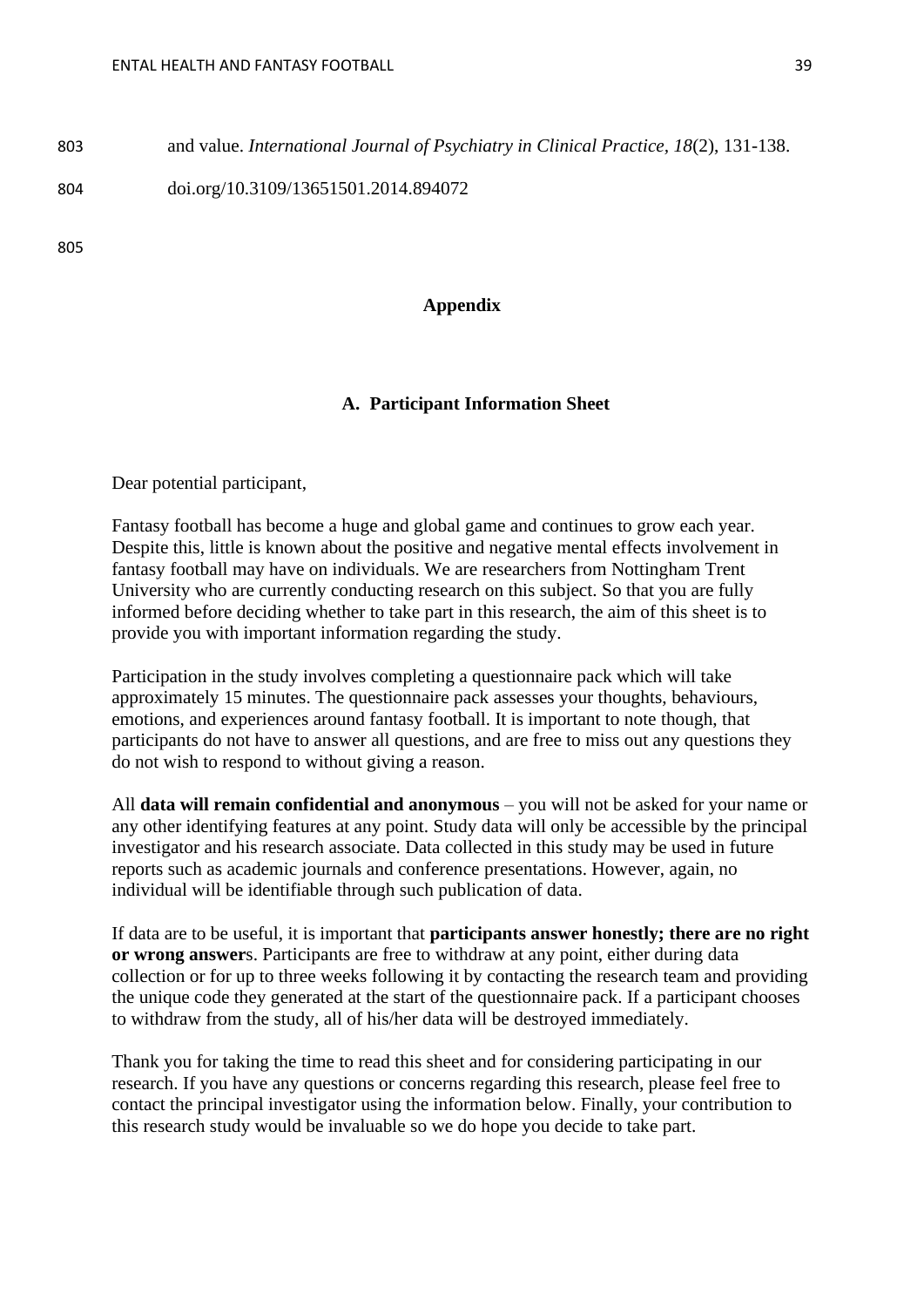#### **B. Consent Statement**

• I agree to partake as a participant in this study.

• I am 18 years of age or older.

• From reading the information sheet in full, and from my discussion(s) with the researcher, I understand that my participation will involve completing a questionnaire online at a time and place convenient to me.

• I confirm that I have had the opportunity to ask questions about the study and where I have asked questions these have been answered to my satisfaction.

• I am aware that I can withdraw my consent to participate in the study for any reason without having to explain my withdrawal. I can withdraw my data from the study up to three weeks after completing the questionnaire, and electronic copies of my data will be stored securely.

• I understand that the information I provide in this study will be confidential and anonymous. If I wish to withdraw my participation or data from the study, I am aware that I can quote my unique code (generated by me as a part of completing the questionnaire) to the lead researcher and my data will be destroyed accordingly.

• I confirm I understand that my data will be stored (securely) for the purpose of publishing the research. I am aware that hard copies of my data will be destroyed after a period of five years using a confidential waste disposal system. All electronic copies will be overwritten to ensure that they are practically unrecoverable, before being securely erased (including backups and archived copies).

• I confirm I understand what is required of me and know of no reason, medical or otherwise, that would prevent me from partaking in this research.

By selecting 'Yes' below, I agree to participate in the present study.

Yes No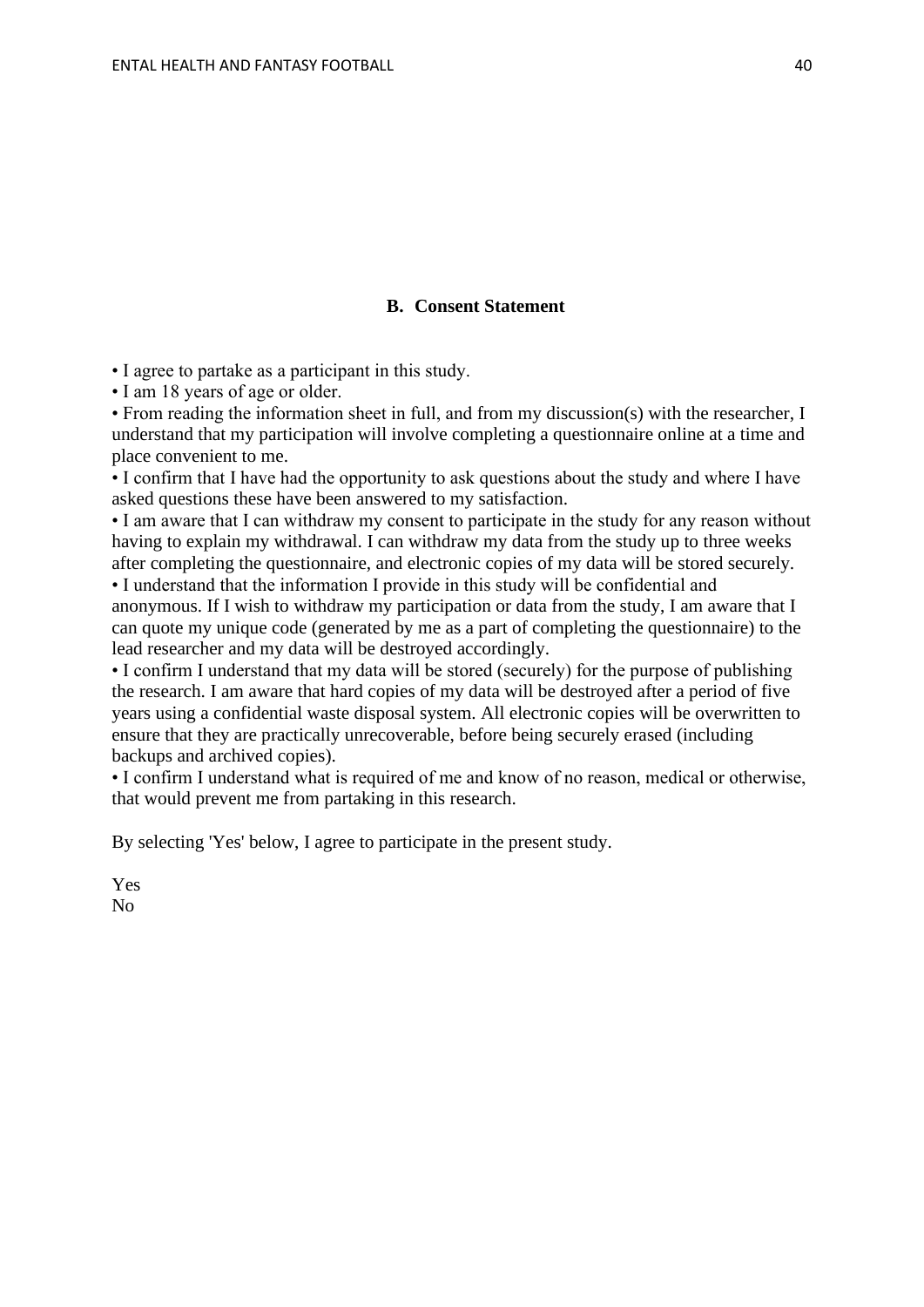#### **C. Questionnaire: Exploring the Mental Health and Emotional Experiences of Individuals Who Play Fantasy Football**

Section A – Demographic Information

Dear participant,

Thank you for choosing to take part in our study exploring mental health in fantasy football. The questionnaire is split across 6 sections and should take approximately 15 minutes to answer. Please answer honestly. Your responses are anonymous and there are no right or wrong answers.

2 What is your age? 3 To which gender identity do you most identify?

Female

Male

Prefer Not To Say

4 What is your nationality?

5 What country do you live in?

6 What is your ethnic group? (Choose one option that best describes your ethnic group or background)

**White** Mixed/Multiple Ethic Groups Asian/Asian British Black/African/Caribbean/Black British Other Ethnic Group

7 In order for us to identify your questionnaire in the event that you wish to withdraw your data, we need to generate a unique code. This will NOT be used for any identification purposes. Please generate your unique code by typing any eight characters below (these can be letters and numbers). E.g., Star8492. Please remember this code as you will need to reference it in the future if you wish to withdraw your data.

Section B – FF Experience and Behaviour

8 How many seasons have you played Fantasy Football for?

9 How many Fantasy Football leagues are you playing in this season?

10 Which Fantasy Football games/site do you play? (Please type below)

11 On average, how many minutes per DAY do you spend on the Fantasy Football site/app

that you play? (e.g., fantasy.premierleague.com, fantrax.com, etc.)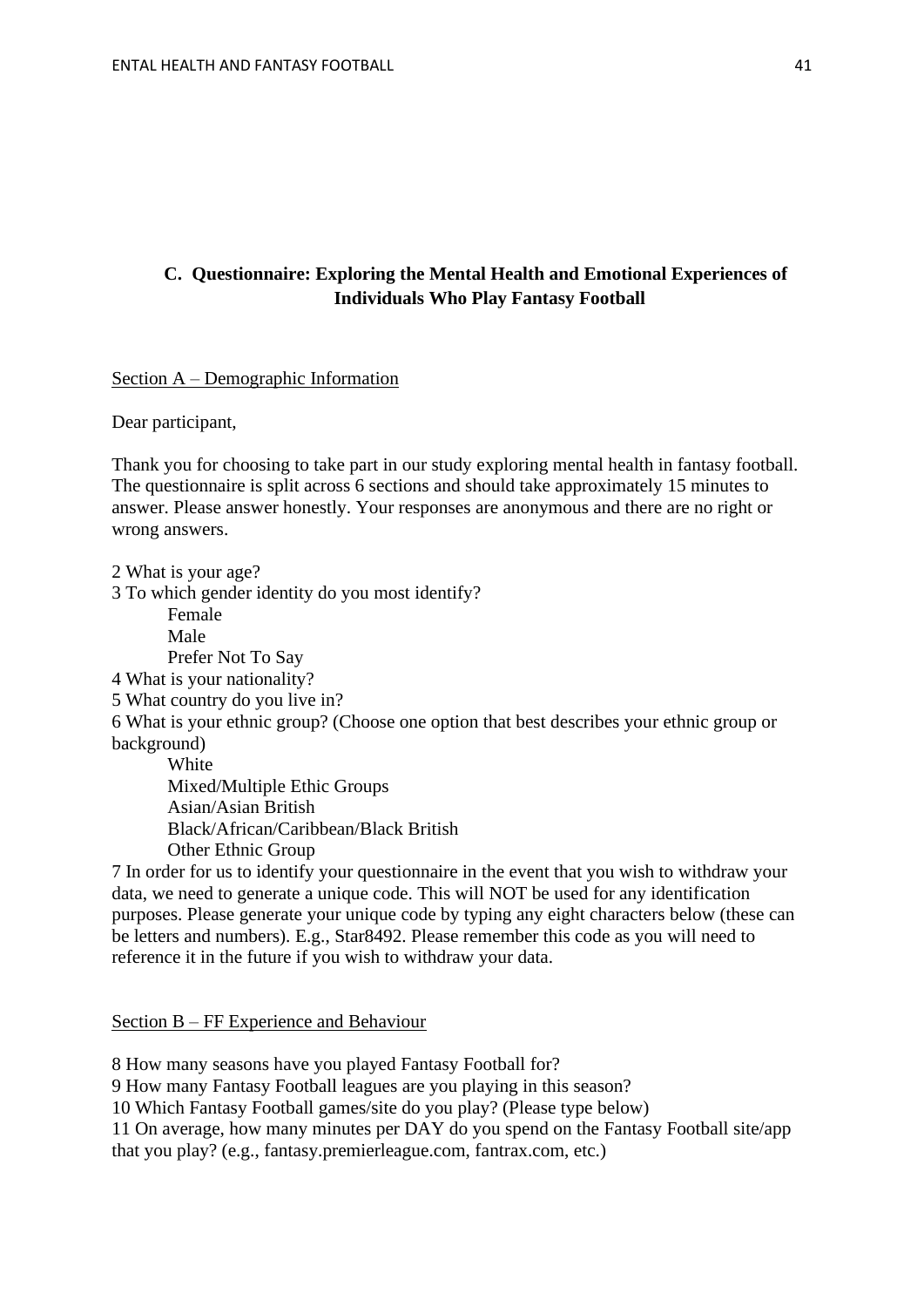12 On average, how many minutes per DAY do you spend on any other Fantasy Footballrelated activities (e.g., listening to podcasts, browsing specific social media, reading online)? 13 On average, how many minutes per DAY do you spend thinking about Fantasy Football? 14 On average at the weekend, what % of your conversations - either online, over phone/text, or in person - would you estimate are related to Fantasy Football?

#### Section C – Multidimensional Emotion Questionnaire (MEQ) – Adapted to FF

This section asks about your experience of 10 different emotions such as sad, happy, and afraid IN RELATION TO FANTASY FOOTBALL. Remember, THERE ARE NO RIGHT OR WRONG ANSWERS and your responses are completely ANONYMOUS, so please answer HONESTLY. We are interested in assessing four different parts of each emotion. Specifically, for each emotion, you will be asked to rate by selecting:

1) how OFTEN you experience the emotion IN RELATION TO FANTASY FOOTBALL 2) how INTENSE the emotion typically is when it occurs IN RELATION TO FANTASY FOOTBALL

3) how LONG-LASTING the emotion typically is when it occurs IN RELATION TO FANTASY FOOTBALL

4) how well you can REGULATE the emotion when it occurs (i.e., how well you can reduce or increase the emotion) IN RELATION TO FANTASY FOOTBALL

16 Emotion #1: Happy. a) How OFTEN? About once per month or less About once per week About once each day 2 or 3 times each day More than 3 times each day 16 Emotion #1: Happy. b) How INTENSE? Very low intensity Low intensity Moderate intensity High intensity Very high intensity 16 Emotion #1: Happy. c) How LONG-LASTING? Less than 1 minute 1-10 minutes 11-60 minutes 1-4 hours Longer than 4 h 16 Emotion #1: Happy. d) How easy to REGULATE? Very easy to regulate Easy to regulate Neither easy nor difficult to regulate Difficult to regulate Very difficult to regulate 17 Emotion #2: Sad. a) How OFTEN? About once per month or less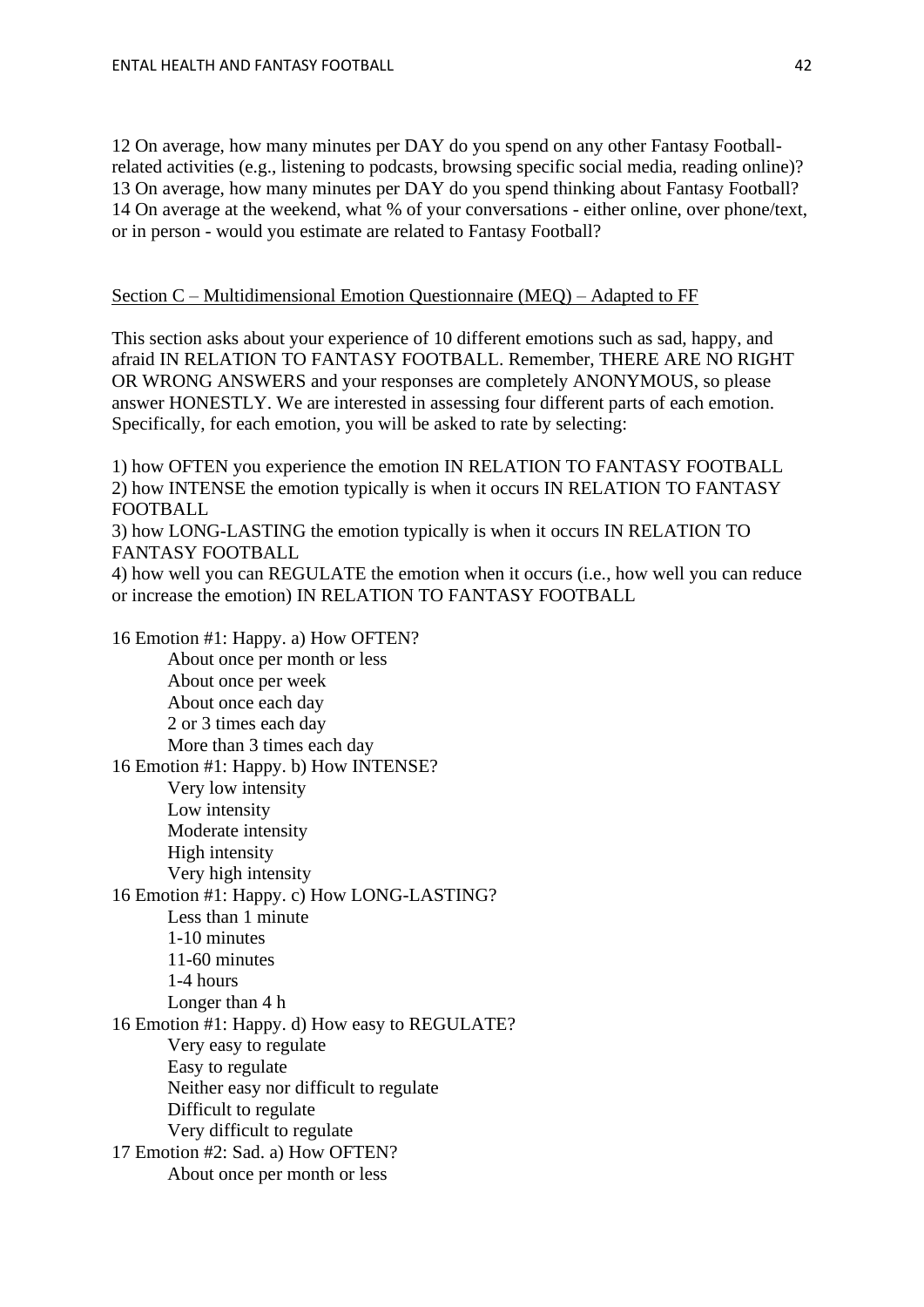About once per week About once each day 2 or 3 times each day More than 3 times each day 17 Emotion #2: Sad. b) How INTENSE? Very low intensity Low intensity Moderate intensity High intensity Very high intensity 17 Emotion #2: Sad. c) How LONG -LASTING? Less than 1 minute 1-10 minutes 11 -60 minutes 1 -4 hours Longer than 4 h 17 Emotion #2: Sad. d) How easy to REGULATE? Very easy to regulate Easy to regulate Neither easy nor difficult to regulate Difficult to regulate Very difficult to regulate 18 Emotion #3: Afraid. a) How OFTEN? About once per month or less About once per week About once each day 2 or 3 times each day More than 3 times each day 18 Emotion #3: Afraid. b) How INTENSE? Very low intensity Low intensity Moderate intensity High intensity Very high intensity 18 Emotion #3: Afraid. c) How LONG -LASTING? Less than 1 minute 1-10 minutes 11 -60 minutes 1 -4 hours Longer than 4 h 18 Emotion #3: Afraid. d) How easy to REGULATE? Very easy to regulate Easy to regulate Neither easy nor difficult to regulate Difficult to regulate Very difficult to regulate 19 Emotion #4: Excited. a) How OFTEN? About once per month or less About once per week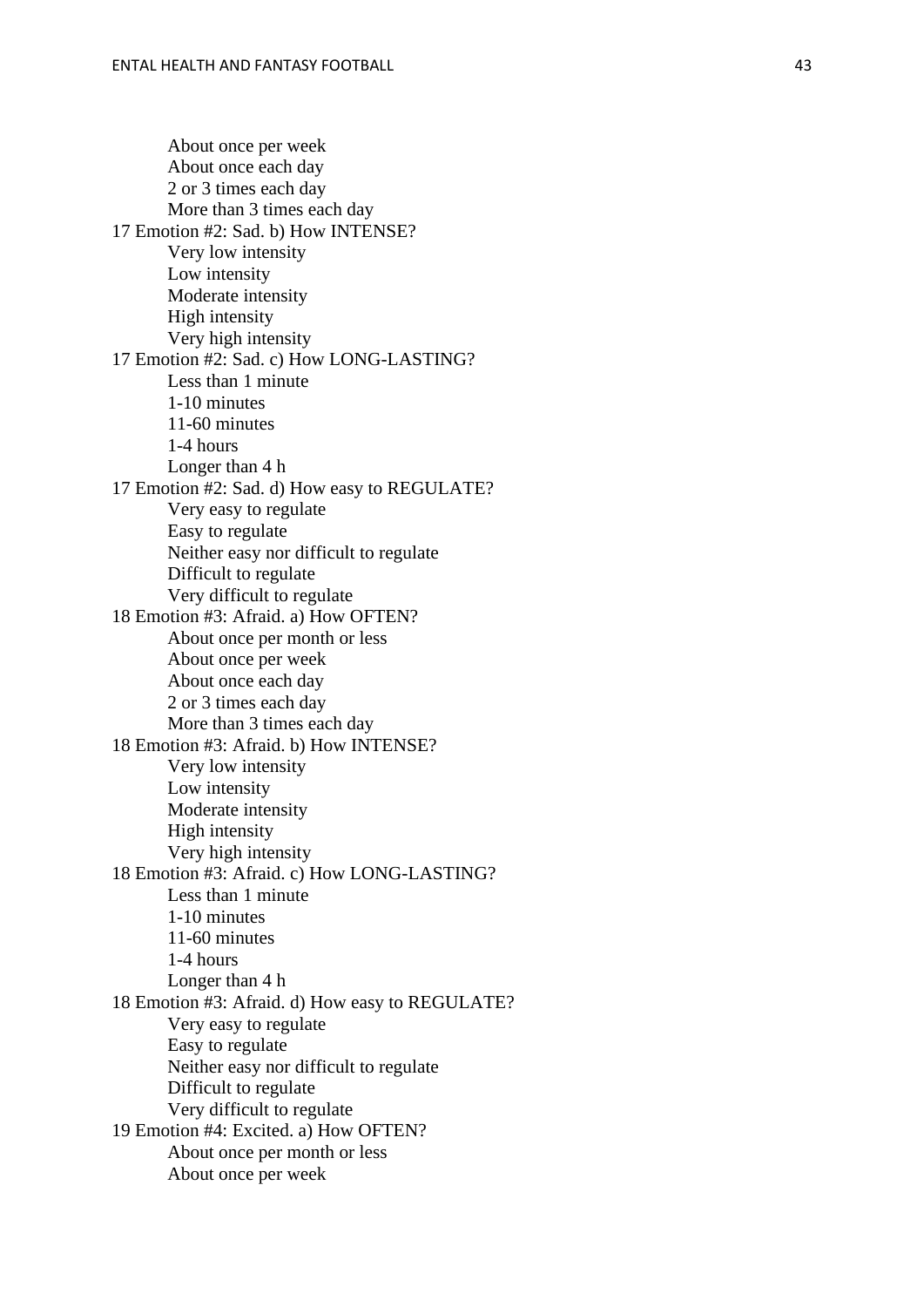About once each day 2 or 3 times each day More than 3 times each day 19 Emotion #4: Excited. b) How INTENSE? Very low intensity Low intensity Moderate intensity High intensity Very high intensity 19 Emotion #4: Excited. c) How LONG -LASTING? Less than 1 minute 1-10 minutes 11 -60 minutes 1 -4 hours Longer than 4 h 19 Emotion #4: Excited. d) How easy to REGULATE? Very easy to regulate Easy to regulate Neither easy nor difficult to regulate Difficult to regulate Very difficult to regulate 20 Emotion #5: Angry. a) How OFTEN? About once per month or less About once per week About once each day 2 or 3 times each day More than 3 times each day 20 Emotion #5: Angry. b) How INTENSE? Very low intensity Low intensity Moderate intensity High intensity Very high intensity 20 Emotion #5: Angry. c) How LONG -LASTING? Less than 1 minute 1-10 minutes 11 -60 minutes 1 -4 hours Longer than 4 h 20 Emotion #5: Angry. d) How easy to REGULATE? Very easy to regulate Easy to regulate Neither easy nor difficult to regulate Difficult to regulate Very difficult to regulate 21 Emotion #6: Ashamed. a) How OFTEN? About once per month or less About once per week About once each day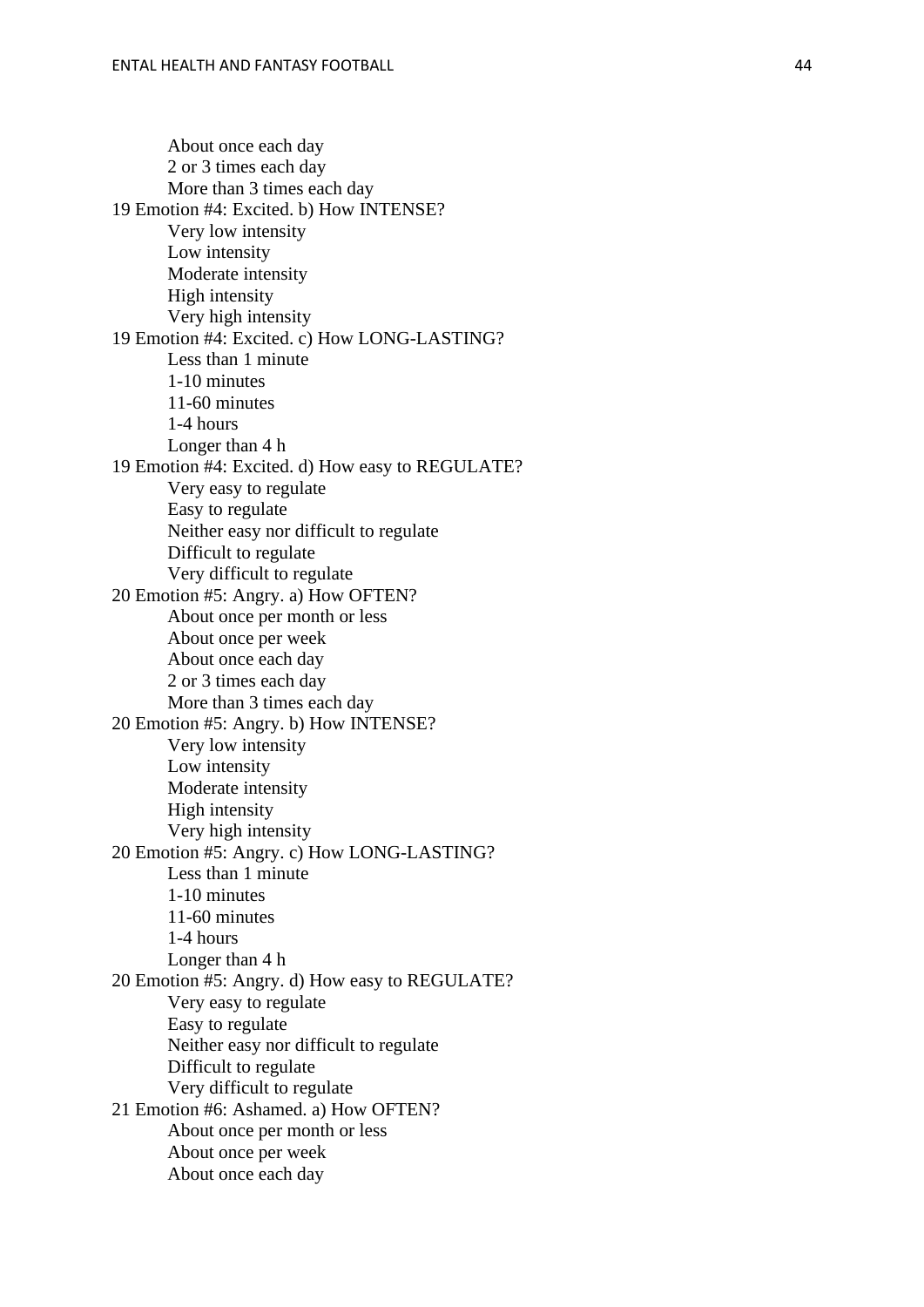2 or 3 times each day More than 3 times each day 21 Emotion #6: Ashamed. b) How INTENSE? Very low intensity Low intensity Moderate intensity High intensity Very high intensity 21 Emotion #6: Ashamed. c) How LONG -LASTING? Less than 1 minute 1-10 minutes 11 -60 minutes 1 -4 hours Longer than 4 h 21 Emotion #6: Ashamed. d) How easy to REGULATE? Very easy to regulate Easy to regulate Neither easy nor difficult to regulate Difficult to regulate Very difficult to regulate 22 Emotion #7: Enthusiastic. a) How OFTEN? About once per month or less About once per week About once each day 2 or 3 times each day More than 3 times each day 22 Emotion #7: Enthusiastic. b) How INTENSE? Very low intensity Low intensity Moderate intensity High intensity Very high intensity 22 Emotion #7: Enthusiastic. c) How LONG -LASTING? Less than 1 minute 1-10 minutes 11 -60 minutes 1 -4 hours Longer than 4 h 22 Emotion #7: Enthusiastic. d) How easy to REGULATE? Very easy to regulate Easy to regulate Neither easy nor difficult to regulate Difficult to regulate Very difficult to regulate 23 Emotion #8: Proud. a) How OFTEN? About once per month or less About once per week About once each day 2 or 3 times each day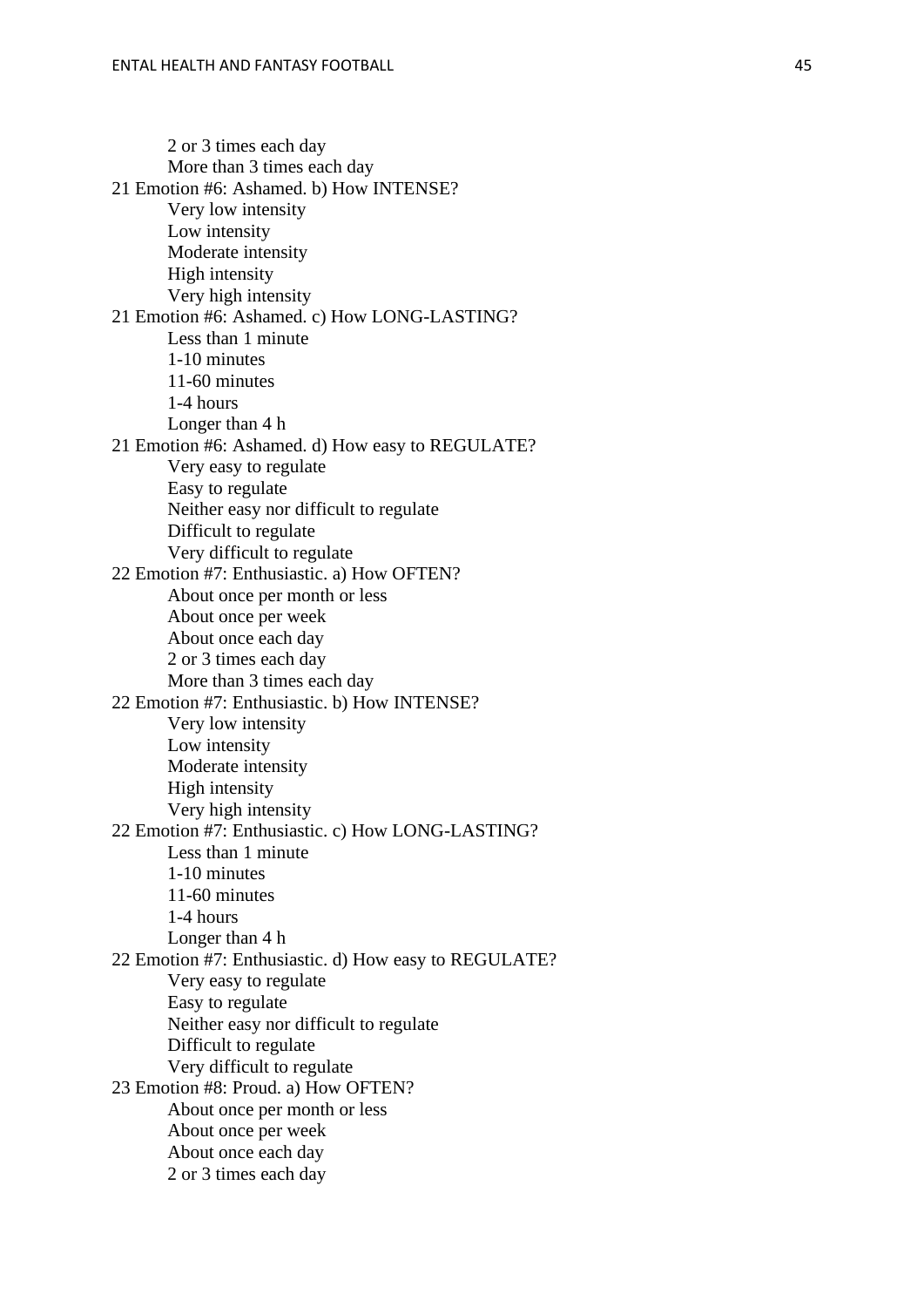More than 3 times each day 23 Emotion #8: Proud. b) How INTENSE? Very low intensity Low intensity Moderate intensity High intensity Very high intensity 23 Emotion #8: Proud. c) How LONG -LASTING? Less than 1 minute 1-10 minutes 11 -60 minutes 1 -4 hours Longer than 4 h 23 Emotion #8: Proud. d) How easy to REGULATE? Very easy to regulate Easy to regulate Neither easy nor difficult to regulate Difficult to regulate Very difficult to regulate 24 Emotion #9: Anxious. a) How OFTEN? About once per month or less About once per week About once each day 2 or 3 times each day More than 3 times each day 24 Emotion #9: Anxious. b) How INTENSE? Very low intensity Low intensity Moderate intensity High intensity Very high intensity 24 Emotion #9: Anxious. c) How LONG -LASTING? Less than 1 minute 1-10 minutes 11 -60 minutes 1 -4 hours Longer than 4 h 24 Emotion #9: Anxious. d) How easy to REGULATE? Very easy to regulate Easy to regulate Neither easy nor difficult to regulate Difficult to regulate Very difficult to regulate 25 Emotion #10: Inspired. a) How OFTEN? About once per month or less About once per week About once each day 2 or 3 times each day More than 3 times each day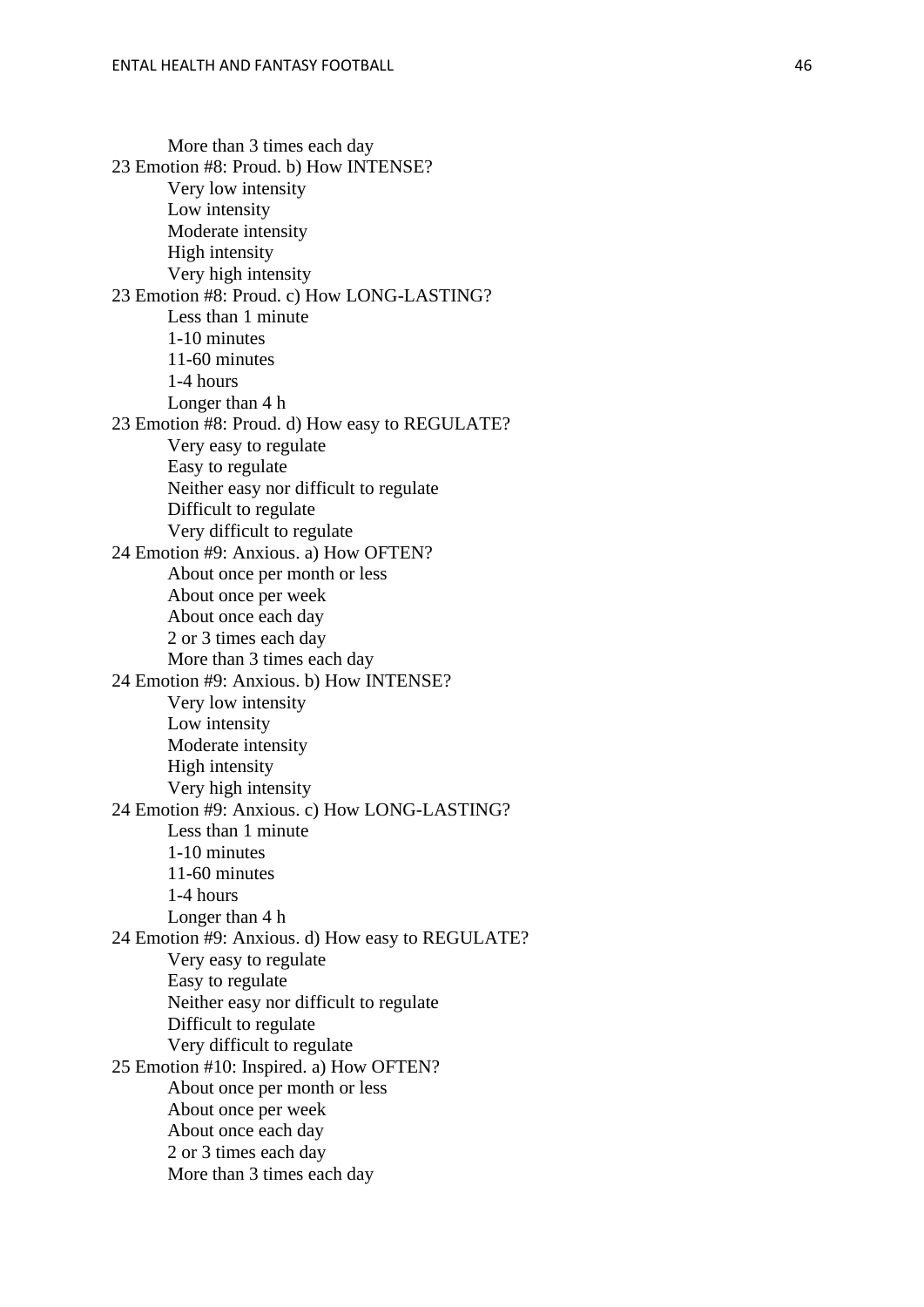25 Emotion #10: Inspired. b) How INTENSE? Very low intensity Low intensity Moderate intensity High intensity Very high intensity 25 Emotion #10: Inspired. c) How LONG-LASTING? Less than 1 minute 1-10 minutes 11-60 minutes 1-4 hours Longer than 4 h 25 Emotion #10: Inspired. d) How easy to REGULATE? Very easy to regulate Easy to regulate Neither easy nor difficult to regulate Difficult to regulate Very difficult to regulate

Section D – Patient Health Questionnaire (PHQ-9) and Generalized Anxiety Disorder (GAD-7) – Adapted to FF

26 This section asks about how frequently you have experienced a variety of situations. Please rate on a scale from 1 (Not at all) to 4 (Nearly every day). Remember, THERE ARE NO RIGHT OR WRONG ANSWERS so please answer HONESTLY. Your responses are COMPLETELY ANONYMOUS.

In the last two weeks, how often has Fantasy Football left you feeling that you have little interest or pleasure in doing other things?

| Not at all | Several days | More than half the | Nearly every day |
|------------|--------------|--------------------|------------------|
|            |              | davs               |                  |

In the last two weeks, how often has Fantasy Football left you feeling down, depressed, or hopeless?

| Not at all | Several days | More than half the | Nearly every day |
|------------|--------------|--------------------|------------------|
|            |              | davs               |                  |

In the last two weeks, how often have you had trouble falling or staying asleep, or sleeping too much, because of Fantasy Football?

| Not at all | Several days | More than half the | Nearly every day |
|------------|--------------|--------------------|------------------|
|            |              | davs               |                  |

In the last two weeks, how often has Fantasy Football left you feeling tired or having little energy?

| Not at all | Several days | More than half the | Nearly every day |
|------------|--------------|--------------------|------------------|
|            |              | davs               |                  |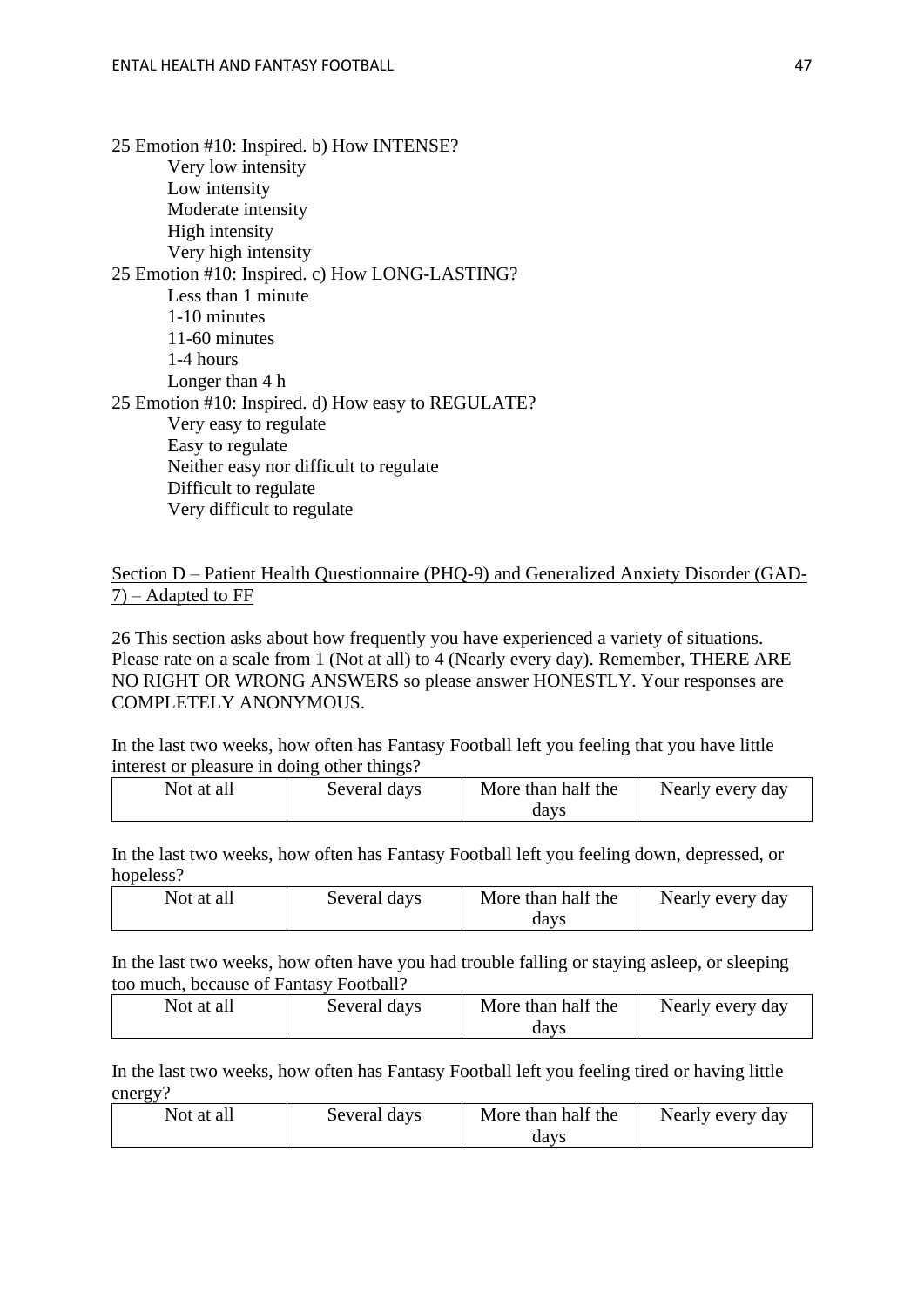In the last two weeks, how often have you have poor appetite or overeating because of Fantasy Football?

| Not at all | Several days | More than half the | Nearly every day |
|------------|--------------|--------------------|------------------|
|            |              | davs               |                  |

In the last two weeks, how often has Fantasy Football left you feeling bad about yourself - or that you are a failure or have let yourself or your family down?

| Not at all | Several days | More than half the | Nearly every day |
|------------|--------------|--------------------|------------------|
|            |              | davs               |                  |

In the last two weeks, how often have you had trouble concentrating on things, such as reading the newspaper or watching television, because of Fantasy Football?

| Not at all | Several days | More than half the | Nearly every day |
|------------|--------------|--------------------|------------------|
|            |              | davs               |                  |

In the last two weeks how often has Fantasy Football left you feeling nervous, anxious or on edge?

| Not at all | Several days | More than half the | Nearly every day |
|------------|--------------|--------------------|------------------|
|            |              | davs               |                  |

In the last two weeks how often has Fantasy Football left you unable to stop or control worrying?

| Not at all | Several days | More than half the | Nearly every day |
|------------|--------------|--------------------|------------------|
|            |              | davs               |                  |

In the last two weeks how often has Fantasy Football resulted in you worrying too much about different things?

| Not at all | Several days | More than half the | Nearly every day |
|------------|--------------|--------------------|------------------|
|            |              | davs               |                  |

In the last two weeks how often has Fantasy Football resulted in you having trouble relaxing?

| Not at all | Several days | More than half the | Nearly every day |
|------------|--------------|--------------------|------------------|
|            |              | davs               |                  |

In the last two weeks how often has Fantasy Football left you so restless that it is hard to sit still?

| Not at all | Several days | More than half the | Nearly every day |
|------------|--------------|--------------------|------------------|
|            |              | davs               |                  |

In the last two weeks how often has Fantasy Football resulted in you becoming easily annoyed or irritable?

| Not at all | Several days | More than half the | Nearly every day |
|------------|--------------|--------------------|------------------|
|            |              | davs               |                  |

In the last two weeks how often has Fantasy Football resulted in you feeling afraid as if something awful might happen?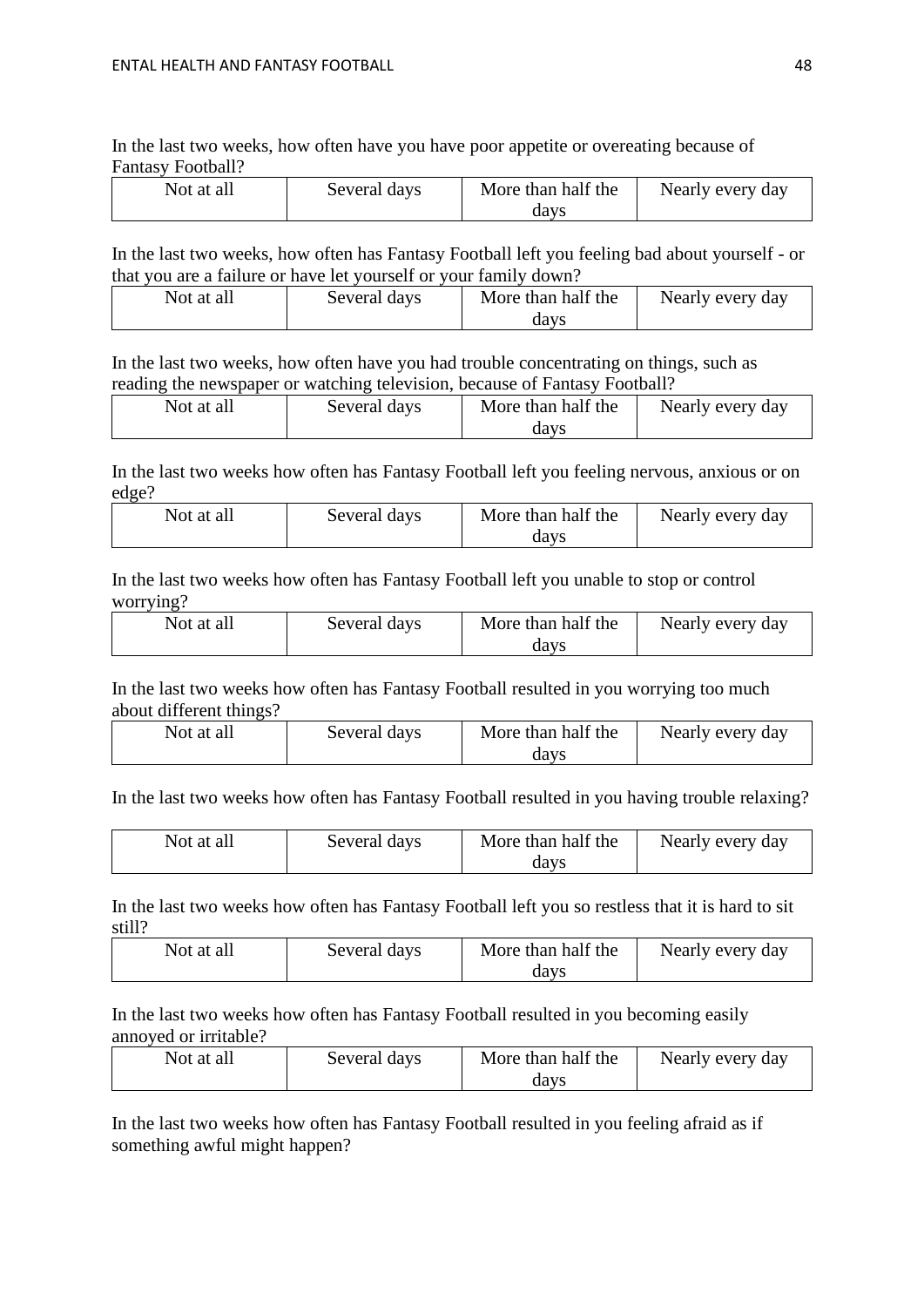| Not at all | Several days | More than half the | Nearly every day |
|------------|--------------|--------------------|------------------|
|            |              | davs               |                  |

#### Section E – Work and Social Adjustment Scale (WSAS) – Adapted to FF

27 This section asks about your experiences carrying out certain day-to-day tasks in your life. Remember, THERE ARE NO RIGHT OR WRONG ANSWERS so please answer HONESTLY. Your responses are completely ANONYMOUS. Please rate your agreement with the five statements below on a scale from 0 (Not at all) to 8 (Very Severely).

#### Because of Fantasy Football my ability to work is impaired.

| 0 (Not at |                  |              |            |          |
|-----------|------------------|--------------|------------|----------|
| all j     | $\delta$ ightly) | (Definitely) | (Markedly) | severely |

Because of Fantasy Football my home management (cleaning, tidying, shopping, cooking, looking after home or children, paying bills) is impaired.

| (Not at |                  |              |            |          |
|---------|------------------|--------------|------------|----------|
| all     | $\delta$ lightly | (Definitely) | (Markedly) | severelv |

Because of Fantasy Football my social leisure activities (with other people e.g., parties, bars, clubs, outings, visits, dating, home entertaining) are impaired.

| ) (Not at |                  |                    |           |          |
|-----------|------------------|--------------------|-----------|----------|
| all,      | $\alpha$ lightly | $\Delta$ efinitely | Markedly) | severely |

Because of Fantasy Football my private leisure activities (done alone, such as reading, gardening, walking alone) are impaired.

| (Not at |                    |                        |            |          |
|---------|--------------------|------------------------|------------|----------|
| all.    | $\lambda$ slightly | $\sim$<br>(Definitely) | (Markedly) | severely |

Because of Fantasy Football my ability to form and maintain close relationships with others, including those I live with, is impaired.

| U (Not at |                   |                      |            | $\mathbf{r}$ |
|-----------|-------------------|----------------------|------------|--------------|
| all`      | $\delta$ lightly) | $\Delta$ Definitely) | (Markedly) | severely     |

#### Section F – Problematic Online Gaming Questionnaire – Short-Form (POGQ-S) – Adapted to FF

28 The final section asks about how often certain emotions or experiences occur with regards to fantasy football. Please note that for all questions, "playing FF" refers to any time spent on the website or app AS WELL AS other activities such as reading or listening to podcasts that have the primary aim of helping Fantasy Football performance. Remember, THERE ARE NO RIGHT OR WRONG ANSWERS so please answer HONESTLY. Your responses are COMPLETELY ANONYMOUS. Please rate on a scale from 1 (Never) to 5 (Always).

When you are not playing Fantasy Football, how often do you think about playing or think about how it would feel to play at that moment?

| . .<br>$-77.44$<br>◡ | .<br>,,,,<br>∼ | наг<br>л. | 71 W.H | M<br>-K)<br>. |
|----------------------|----------------|-----------|--------|---------------|